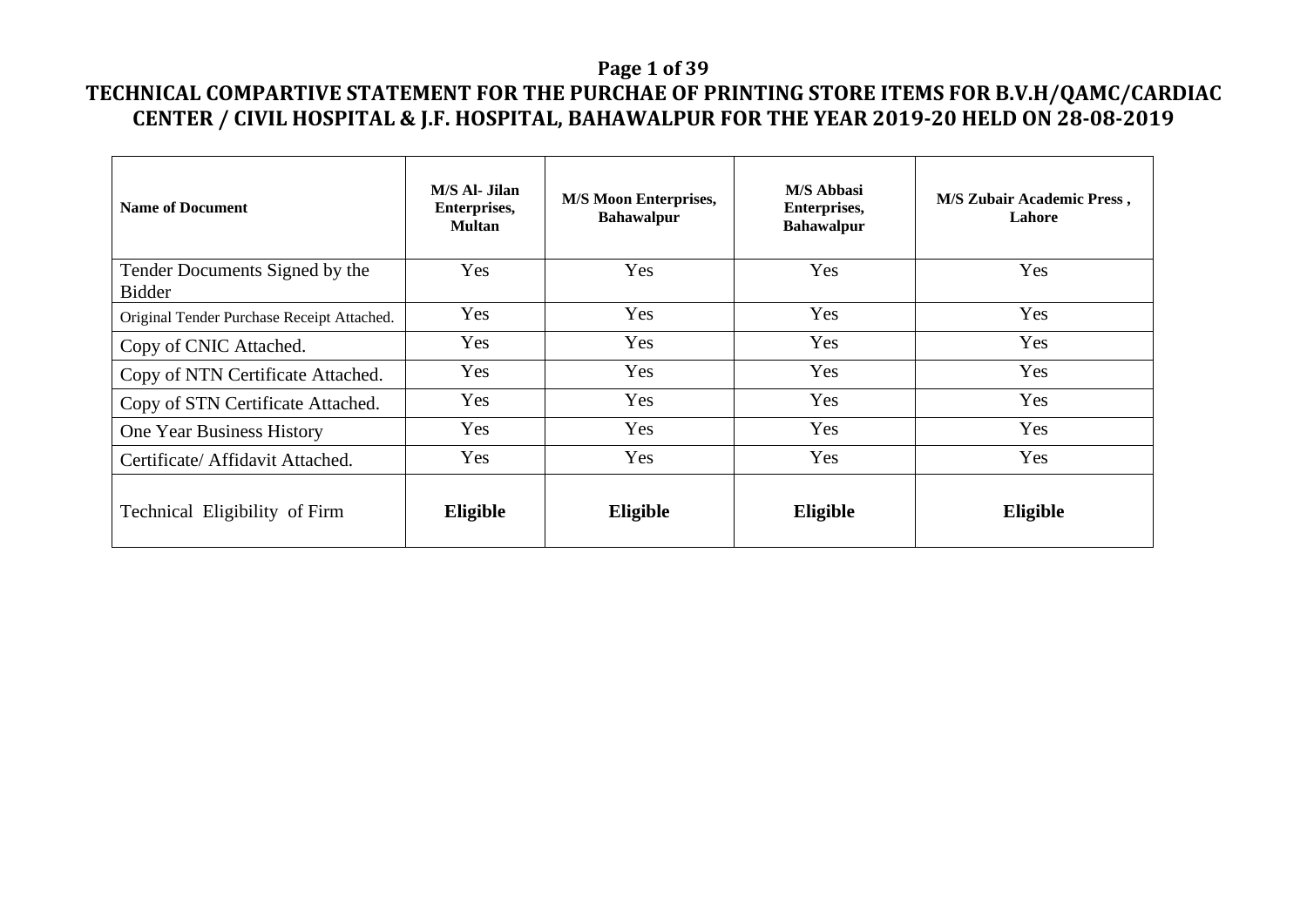### **Page 2 of 39**

# **TECHNICAL COMPARTIVE STATEMENT FOR THE PURCHAE OF PRINTING STORE ITEMS FOR B.V.H/QAMC/CARDIAC CENTER / CIVIL HOSPITAL & J.F. HOSPITAL, BAHAWALPUR FOR THE YEAR 2019-20 HELD ON 28-08-2019**

| Sr# | <b>Name of Printing Items</b>                                                                                 | <b>Total Quantity</b> |      |
|-----|---------------------------------------------------------------------------------------------------------------|-----------------------|------|
| .,  | Attendance Register (100 Wrq.) 17x27/4, 70 gm Imported. (minimum Weight<br>5gm/Page)Stitch Binding with Gatta | 180                   | Nos. |

| Sr.# | Name of firm                      | Manufacturer/importer/<br><b>Make / Made/Brand</b>                        | Pack size                      | <b>Status of sample</b>             | <b>Decision of TAC</b> |
|------|-----------------------------------|---------------------------------------------------------------------------|--------------------------------|-------------------------------------|------------------------|
|      | M/S Al-Jilan Enterprises, Multan. | $17x27/470gm$ (Minimum<br>Wt 5gm/Page)Stitch<br><b>Binding with Gatta</b> |                                | Imported 70 GRAM<br>Sample Approved | <b>Responsive</b>      |
|      | M/S Moon Enterprises, Bahawalpur  | Any brand Printing binding<br>Local Pak Made                              | 12 Pcs Bundle                  | Imported 70 GRAM<br>Sample Approved | <b>Responsive</b>      |
| ⌒    | M/S Zubair Academic Press, Lahore | Imported                                                                  | 5 piece Pkt<br>10 piece Bundle | Imported 70 GRAM<br>Sample Approved | <b>Responsive</b>      |

|--|

| Sr.# | Name of firm                      | Manufacturer/importer/<br>Make / Made/Brand                               | Pack size                      | <b>Status of sample</b>             | <b>Decision of TAC</b> |
|------|-----------------------------------|---------------------------------------------------------------------------|--------------------------------|-------------------------------------|------------------------|
|      | M/S Al-Jilan Enterprises, Multan. | $17x27/470gm$ (Minimum<br>Wt 5gm/Page)Stitch<br><b>Binding with Gatta</b> |                                | Imported 70 GRAM<br>Sample Approved | <b>Responsive</b>      |
|      | M/S Moon Enterprises, Bwp         | Any brand Printing binding<br>Local Pak Made                              | 12 Pcs Bundle                  | Imported 70 GRAM<br>Sample Approved | <b>Responsive</b>      |
|      | M/S Zubair Academic Press, Lahore | Imported                                                                  | 5 piece Pkt<br>10 piece Bundle | Imported 70 GRAM<br>Sample Approved | <b>Responsive</b>      |

3. **Surgery Admission From set Sheet 17x27/4, 70-Gram Imported Any Type 22 pages Double side Printed (minimum Weight 5gm/Page)** 58000 Sets

| Sr.# | Name of firm                      | Manufacturer/importer/<br>Make / Made/Brand                                            | Pack size                   | <b>Status of sample</b>             | <b>Decision of TAC</b> |
|------|-----------------------------------|----------------------------------------------------------------------------------------|-----------------------------|-------------------------------------|------------------------|
|      | M/S Al-Jilan Enterprises, Multan. | Set sheet $17x27/470$ gm (Imp.<br>Any Type Double Side printed<br>(Minium Wt,5gm/Page) |                             | Imported 70 GRAM<br>Sample Approved | <b>Responsive</b>      |
|      | M/S Moon Enterprises, Bwp         | Any brand Printing binding<br>Local Pak Made                                           | 200 set Bundle              | Imported 70 GRAM<br>Sample Approved | <b>Responsive</b>      |
| J.   | M/S Zubair Academic Press, Lahore | Imported                                                                               | 10 set Pkt<br>25 Set Bundle | Imported 70 GRAM<br>Sample Approved | <b>Responsive</b>      |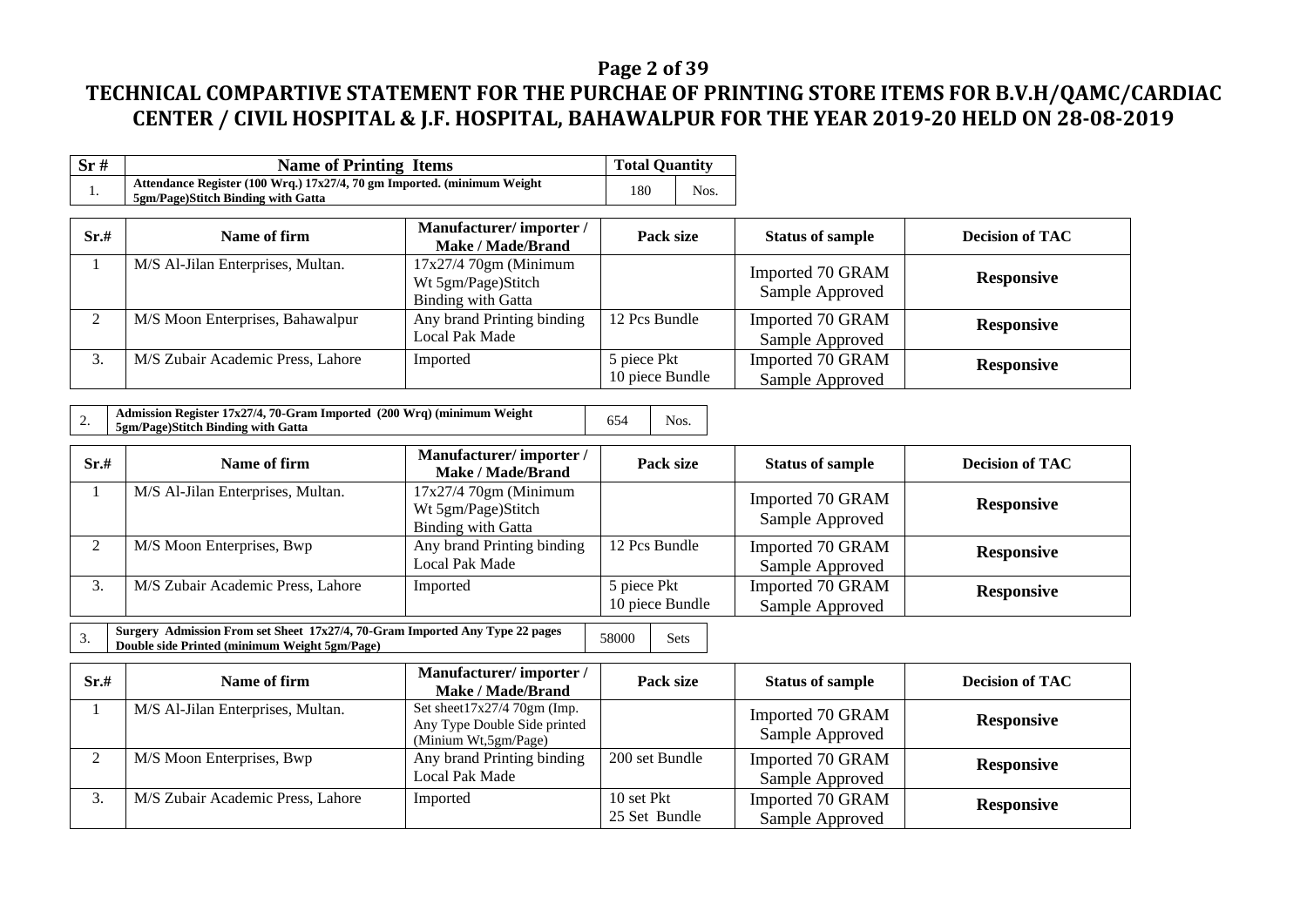### **Page 3 of 39**

# **TECHNICAL COMPARTIVE STATEMENT FOR THE PURCHAE OF PRINTING STORE ITEMS FOR B.V.H/QAMC/CARDIAC CENTER / CIVIL HOSPITAL & J.F. HOSPITAL, BAHAWALPUR FOR THE YEAR 2019-20 HELD ON 28-08-2019**

|      | Any Form Type Form Size 17x27/4 70 gm Imported Double side Printed (minimum<br><b>Weight 5gm/Page)</b> |                                                                      | 300000      | Nos.              |                                     |                        |
|------|--------------------------------------------------------------------------------------------------------|----------------------------------------------------------------------|-------------|-------------------|-------------------------------------|------------------------|
| Sr.# | Name of firm                                                                                           | Manufacturer/importer/<br>Make / Made/Brand                          |             | Pack size         | <b>Status of sample</b>             | <b>Decision of TAC</b> |
|      | M/S Al-Jilan Enterprises, Multan.                                                                      | $17x27/4$ 70gm Imp. Double<br>side Printed (Minimum<br>Wt, 5gm/Page) |             |                   | Imported 70 GRAM<br>Sample Approved | <b>Responsive</b>      |
| ◠    | M/S Moon Enterprises, Bwp                                                                              | Any brand Printing binding<br>Local Pak Made                         |             | 5000 sheet Bundle | Imported 70 GRAM<br>Sample Approved | <b>Responsive</b>      |
| 3.   | M/S Zubair Academic Press, Lahore                                                                      | Imported                                                             | 5 Sheet Pkt | 500 Sheet Bundle  | Imported 70 GRAM<br>Sample Approved | <b>Responsive</b>      |

| Hematology Report From A&E Lab (of any type /format)17x27/4, 80gm (minimum | 200000 | Nos. |
|----------------------------------------------------------------------------|--------|------|
| Weight 5.75gm/Page)                                                        |        |      |

| Sr.#         | Name of firm                      | <b>Manufacturer/importer/Make</b><br>/ Made/Brand | Pack size                           | <b>Status of sample</b>             | <b>Decision of TAC</b> |
|--------------|-----------------------------------|---------------------------------------------------|-------------------------------------|-------------------------------------|------------------------|
|              | M/S Al-Jilan Enterprises, Multan. | $17x27/4$ 80gm Imp. (Minimum<br>Wt, 5.75gm/Page)  |                                     | Imported 80 GRAM<br>Sample Approved | <b>Responsive</b>      |
| ◠            | M/S Moon Enterprises, Bwp         | Any brand Printing binding Local<br>Pak Made      | 5000 sheet<br>Bundle                | Imported 80 GRAM<br>Sample Approved | <b>Responsive</b>      |
| $\mathbf{r}$ | M/S Zubair Academic Press, Lahore | Imported                                          | 100Sheet Pkt<br>500 Sheet<br>Bundle | Imported 80 GRAM<br>Sample Approved | <b>Responsive</b>      |

6. **Blood Report Form A&E Lab. (of any type/format) 17x27/4, 80gm. (minimum Weight 5.75gm/Page)** <sup>200000</sup> Nos.

| Sr.#               | Name of firm                      | Manufacturer/importer/<br>Make / Made/Brand       | Pack size                        | <b>Status of sample</b>             | <b>Decision of TAC</b> |
|--------------------|-----------------------------------|---------------------------------------------------|----------------------------------|-------------------------------------|------------------------|
|                    | M/S Al-Jilan Enterprises, Multan. | 17x27/4 80gm Imp.<br>(Minimum<br>Wt, 5.75gm/Page) |                                  | Imported 80 GRAM<br>Sample Approved | <b>Responsive</b>      |
|                    | M/S Moon Enterprises, Bwp         | Any brand Printing binding<br>Local Pak Made      | 5000 sheet Bundle                | Imported 80 GRAM<br>Sample Approved | <b>Responsive</b>      |
| $\mathbf{z}$<br>J. | M/S Zubair Academic Press, Lahore | Imported                                          | 100Sheet Pkt<br>500 Sheet Bundle | Imported 80 GRAM<br>Sample Approved | <b>Responsive</b>      |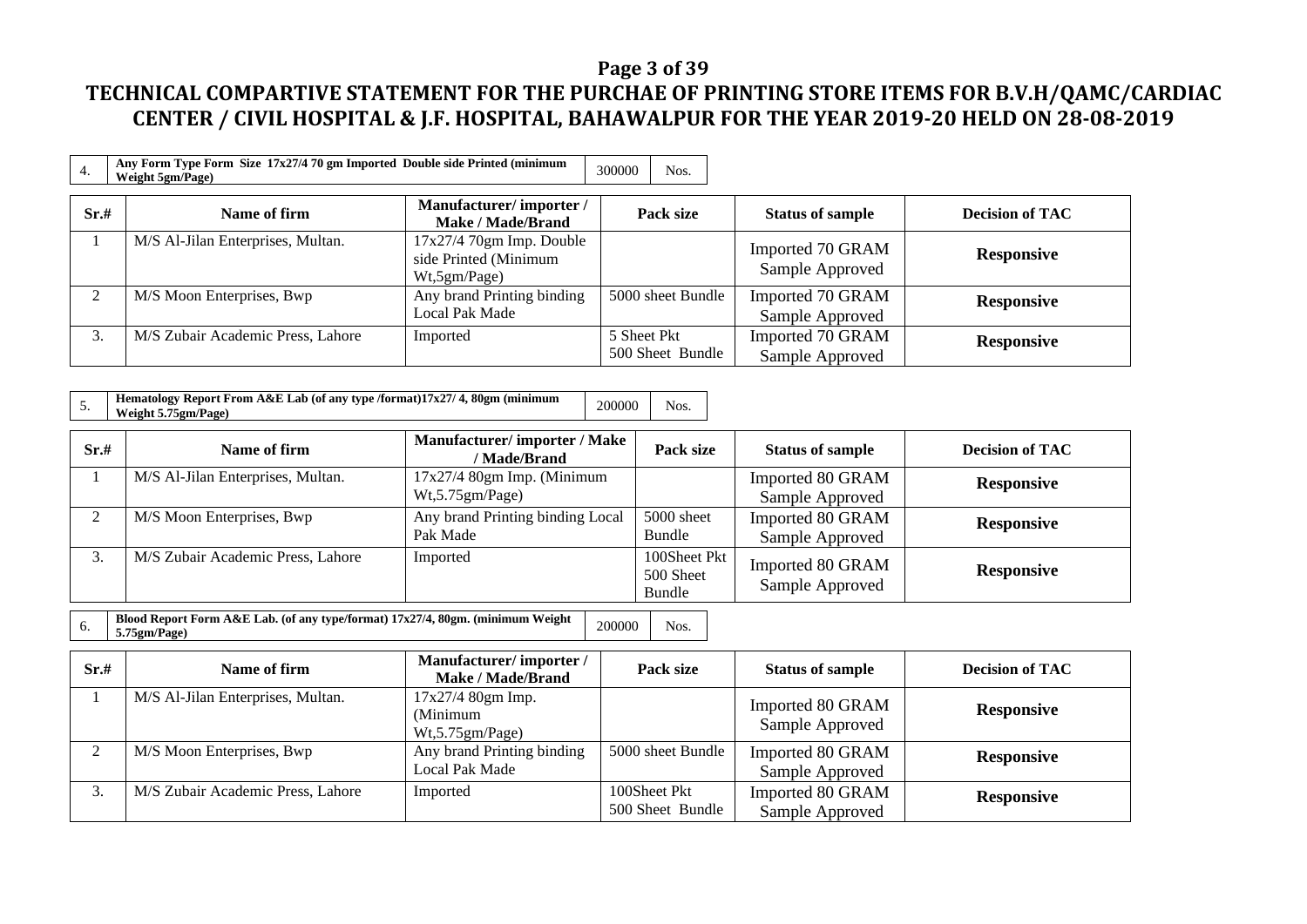### **Page 4 of 39**

| 7.             | Blood Report Form Central Lab (of any type/format) 17x27/4, 80gm. (minimum<br>Weight 5.75gm/Page)                              |                                                                          | 500000<br>Nos.                   |                                     |                        |  |  |  |
|----------------|--------------------------------------------------------------------------------------------------------------------------------|--------------------------------------------------------------------------|----------------------------------|-------------------------------------|------------------------|--|--|--|
| Sr.#           | Name of firm                                                                                                                   | Manufacturer/importer/<br><b>Make / Made/Brand</b>                       | Pack size                        | <b>Status of sample</b>             | <b>Decision of TAC</b> |  |  |  |
| 1              | M/S Al-Jilan Enterprises, Multan.                                                                                              | 17x27/4 80gm Imp.<br>(Minimum<br>Wt,5.75gm/Page)                         |                                  | Imported 80 GRAM<br>Sample Approved | <b>Responsive</b>      |  |  |  |
| $\overline{2}$ | M/S Moon Enterprises, Bwp                                                                                                      | Any brand Printing binding<br><b>Local Pak Made</b>                      | 5000 sheet Bundle                | Imported 80 GRAM<br>Sample Approved | <b>Responsive</b>      |  |  |  |
| 3.             | M/S Zubair Academic Press, Lahore                                                                                              | Imported                                                                 | 100Sheet Pkt<br>500 Sheet Bundle | Imported 80 GRAM<br>Sample Approved | <b>Responsive</b>      |  |  |  |
| 8.             | Charge Report Form 17x27/4, 80 gm Imported Double Side Printing. (minimum<br>Weight 5gm/Page)                                  |                                                                          | 5000<br>Nos.                     |                                     |                        |  |  |  |
| Sr.#           | Name of firm                                                                                                                   | Manufacturer/importer/<br><b>Make / Made/Brand</b>                       | Pack size                        | <b>Status of sample</b>             | <b>Decision of TAC</b> |  |  |  |
| 1              | M/S Al-Jilan Enterprises, Multan.                                                                                              | $17x27/4$ 80gm Imp. Double<br>side Printed (Minimum<br>Wt,5gm/Page)      |                                  | Imported 80 GRAM<br>Sample Approved | <b>Responsive</b>      |  |  |  |
| 2              | M/S Moon Enterprises, Bwp                                                                                                      | Any brand Printing binding<br><b>Local Pak Made</b>                      | 5000 sheet Bundle                | Imported 80 GRAM<br>Sample Approved | <b>Responsive</b>      |  |  |  |
| 3.             | M/S Zubair Academic Press, Lahore                                                                                              | Imported                                                                 | 100Sheet Pkt<br>500 Sheet Bundle | Imported 80 GRAM<br>Sample Approved | <b>Responsive</b>      |  |  |  |
| 9.             | Day & Night Report Book 17x27/4.70 gm Imported (200 Wrq) (minimum Weight<br>674<br>Nos.<br>5gm/Page) Stitch Binding with Gatta |                                                                          |                                  |                                     |                        |  |  |  |
| Sr.#           | Name of firm                                                                                                                   | Manufacturer/importer/<br>Make / Made/Brand                              | Pack size                        | <b>Status of sample</b>             | <b>Decision of TAC</b> |  |  |  |
| 1              | M/S Al-Jilan Enterprises, Multan.                                                                                              | 17x27/4 70gm (Minimum<br>Wt 5gm/Page)Stitch<br><b>Binding with Gatta</b> |                                  | Imported 70 GRAM<br>Sample Approved | <b>Responsive</b>      |  |  |  |
| $\overline{2}$ | M/S Moon Enterprises, Bwp                                                                                                      | Any brand Printing binding<br><b>Local Pak Made</b>                      | 12 Pcs Bundle                    | Imported 70 GRAM<br>Sample Approved | <b>Responsive</b>      |  |  |  |
| 3.             | M/S Zubair Academic Press, Lahore                                                                                              | Imported                                                                 | 5 piece Pkt<br>10 piece Bundle   | Imported 70 GRAM<br>Sample Approved | <b>Responsive</b>      |  |  |  |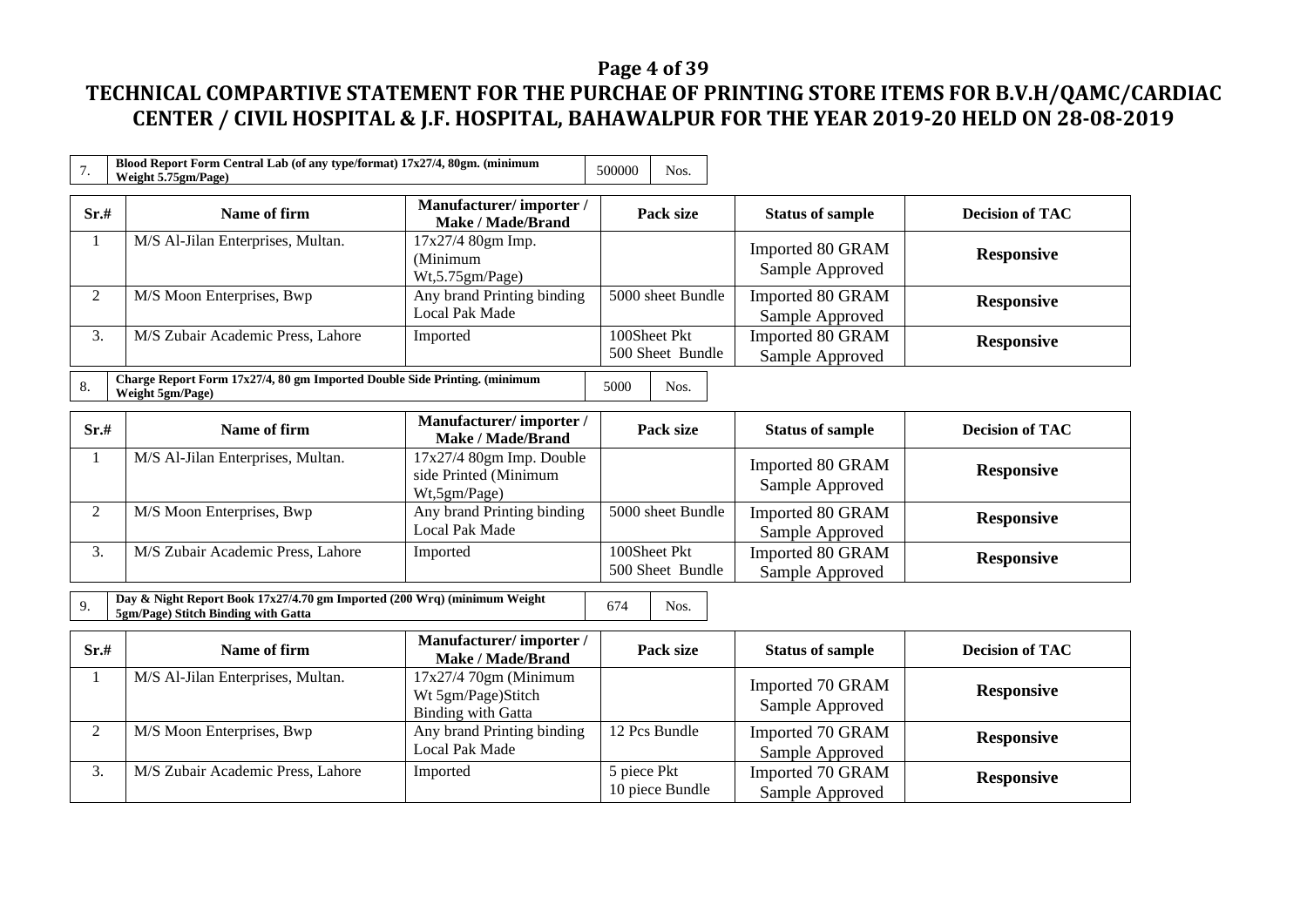#### **Page 5 of 39**

# **TECHNICAL COMPARTIVE STATEMENT FOR THE PURCHAE OF PRINTING STORE ITEMS FOR B.V.H/QAMC/CARDIAC CENTER / CIVIL HOSPITAL & J.F. HOSPITAL, BAHAWALPUR FOR THE YEAR 2019-20 HELD ON 28-08-2019**

10. **Diet Book 17x27/4. 70 gm Imported (100) Wrq** 100 Nos.

| Sr.# | Name of firm                      | Manufacturer/importer/<br>Make / Made/Brand | Pack size       | <b>Status of sample</b> | <b>Decision of TAC</b> |
|------|-----------------------------------|---------------------------------------------|-----------------|-------------------------|------------------------|
|      | M/S Al-Jilan Enterprises, Multan. | $17x27/470gm$ Imported                      |                 | Imported 70 GRAM        | <b>Responsive</b>      |
|      |                                   |                                             |                 | Sample Approved         |                        |
|      | M/S Moon Enterprises, Bwp         | Any brand Printing binding                  | 12 Pcs Bundle   | Imported 70 GRAM        | <b>Responsive</b>      |
|      |                                   | Local Pak Made                              |                 | Sample Approved         |                        |
| J.   | M/S Zubair Academic Press, Lahore | Imported                                    | 5 piece Pkt     | Imported 70 GRAM        | <b>Responsive</b>      |
|      |                                   |                                             | 10 piece Bundle | Sample Approved         |                        |

|     | Emergency Admission Sheet $(A \& E)$ 17x27/4, 70-Gram 06 Pages Set Double Side Printing | 390000 | Nos. |
|-----|-----------------------------------------------------------------------------------------|--------|------|
| 11. | Imported (minimum Weight 5gm/Page)                                                      |        |      |

| Sr.# | Name of firm                      | Manufacturer/importer/<br>Make / Made/Brand                               | Pack size                   | <b>Status of sample</b>             | <b>Decision of TAC</b> |
|------|-----------------------------------|---------------------------------------------------------------------------|-----------------------------|-------------------------------------|------------------------|
|      | M/S Al-Jilan Enterprises, Multan. | $17x27/470gm$ (Minimum<br>Wt 5gm/Page)Stitch<br><b>Binding with Gatta</b> |                             | Imported 70 GRAM<br>Sample Approved | <b>Responsive</b>      |
|      | M/S Moon Enterprises, Bwp         | Any brand Printing binding<br>Local Pak Made                              | 5000 sheet Bundle           | Imported 70 GRAM<br>Sample Approved | <b>Responsive</b>      |
|      | M/S Zubair Academic Press, Lahore | Imported                                                                  | 10 set Pkt<br>25 Set Bundle | Imported 70 GRAM<br>Sample Approved | <b>Responsive</b>      |

12. **Emergency Requisition Slip (A&E) 20x30/16, 70-Gram Imported (minimum Weight 1.1gm/Page)** 2500000 Nos.

| Sr.# | Name of firm                      | Manufacturer/importer/<br>Make / Made/Brand | Pack size         | <b>Status of sample</b> | <b>Decision of TAC</b> |
|------|-----------------------------------|---------------------------------------------|-------------------|-------------------------|------------------------|
|      | M/S Al-Jilan Enterprises, Multan. | $17x27/470gm$ (Minimum                      |                   | Imported 70 GRAM        | <b>Responsive</b>      |
|      |                                   | Wt $1.1gm/Page$ )                           |                   | Sample Approved         |                        |
| ◠    | M/S Moon Enterprises, Bwp         | Any brand Printing binding                  | 5000 sheet Bundle | Imported 70 GRAM        | <b>Responsive</b>      |
|      |                                   | Local Pak Made                              |                   | Sample Approved         |                        |
|      | M/S Zubair Academic Press, Lahore | Imported                                    | 100Sheet Pkt      | Imported 70 GRAM        | <b>Responsive</b>      |
|      |                                   |                                             | 500 Sheet Bundle  | Sample Approved         |                        |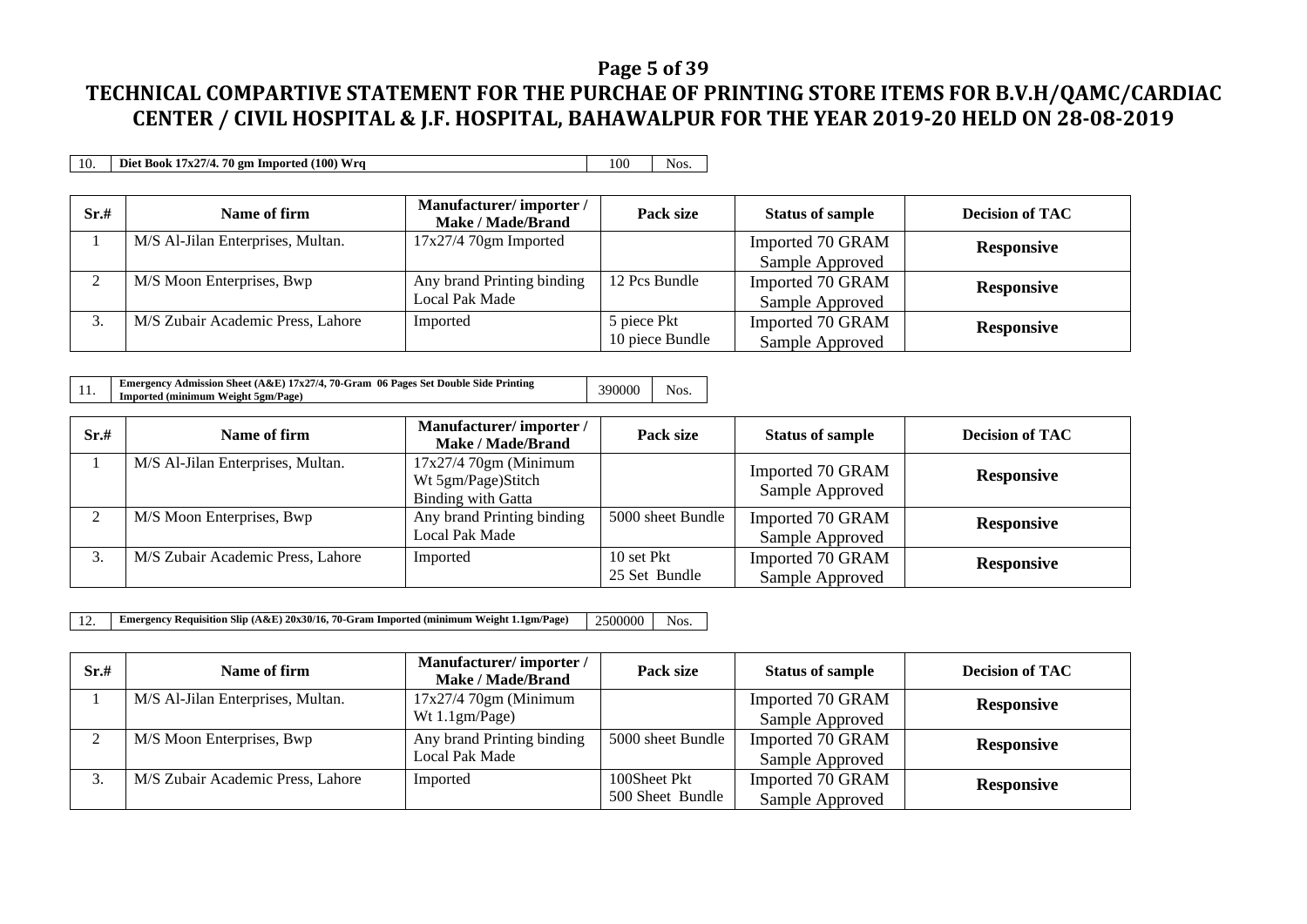### **Page 6 of 39**

| 13.                                                                                             | Medical wards Admission Sheet 17x27/4, 70-gm Imported. Double Side Printing Any Type From,<br>18 pages. (minimum Weight 5gm/Page)  | 35000                                                                                | <b>Sets</b>                    |                                     |                        |
|-------------------------------------------------------------------------------------------------|------------------------------------------------------------------------------------------------------------------------------------|--------------------------------------------------------------------------------------|--------------------------------|-------------------------------------|------------------------|
| Sr.#                                                                                            | Name of firm                                                                                                                       | Manufacturer/importer / Make /<br><b>Made/Brand</b>                                  | Pack size                      | <b>Status of sample</b>             | <b>Decision of TAC</b> |
| 1                                                                                               | M/S Al-Jilan Enterprises, Multan.                                                                                                  | Set sheet17x27/4 70gm (Imp. Any<br>Type Double Side printed<br>(Minimum Wt,5gm/Page) |                                | Imported 70 GRAM<br>Sample Approved | <b>Responsive</b>      |
| 2                                                                                               | M/S Moon Enterprises, Bwp                                                                                                          | Any brand Printing binding Local<br>Pak Made                                         | 300 Set<br>Bundle              | Imported 70 GRAM<br>Sample Approved | <b>Responsive</b>      |
| 3.                                                                                              | M/S Zubair Academic Press, Lahore                                                                                                  | Imported                                                                             | 10 set Pkt<br>25 Set<br>Bundle | Imported 70 GRAM<br>Sample Approved | <b>Responsive</b>      |
| 14.                                                                                             | Medical Allied Admission Sheet 17x27/4, 70-gm Imported. Double Side Printing Any Type From,<br>18 pages. (minimum Weight 5gm/Page) |                                                                                      |                                |                                     |                        |
| Sr.#                                                                                            | Name of firm                                                                                                                       | Manufacturer/importer / Make /<br><b>Made/Brand</b>                                  | Pack size                      | <b>Status of sample</b>             | <b>Decision of TAC</b> |
|                                                                                                 | M/S Al-Jilan Enterprises, Multan.                                                                                                  | Set sheet17x27/4 70gm (Imp. Any<br>Type Double Side printed (Minium<br>Wt,5gm/Page)  |                                | Imported 70 GRAM<br>Sample Approved | <b>Responsive</b>      |
| 2                                                                                               | M/S Moon Enterprises, Bwp                                                                                                          | Any brand Printing binding Local<br>Pak Made                                         | 300 set<br>Bundle              | Imported 70 GRAM<br>Sample Approved | <b>Responsive</b>      |
| 3.                                                                                              | M/S Zubair Academic Press, Lahore                                                                                                  | Imported                                                                             | 10 set Pkt<br>25 Set<br>Bundle | Imported 70 GRAM<br>Sample Approved | <b>Responsive</b>      |
| OPD Slip Plain 20x30/16, 70-Gram Imported (minimum Weight 1.1gm/Page)<br>3700000<br>Nos.<br>15. |                                                                                                                                    |                                                                                      |                                |                                     |                        |

| Sr.# | Name of firm                       | Manufacturer/importer/<br>Make / Made/Brand | Pack size         | <b>Status of sample</b> | <b>Decision of TAC</b> |
|------|------------------------------------|---------------------------------------------|-------------------|-------------------------|------------------------|
|      | M/S Al-Jilan Enterprises, Multan.  | 17x27x16, 17x27x4 70gm                      |                   | Imported 70 GRAM        | <b>Responsive</b>      |
|      |                                    | lmp.                                        |                   | Sample Approved         |                        |
|      | M/S Moon Enterprises, Bwp          | Any brand Printing binding                  | 5000 sheet Bundle | Imported 70 GRAM        | <b>Responsive</b>      |
|      |                                    | Local Pak Made                              |                   | Sample Approved         |                        |
|      | M/S Abbasi Enterprises, Bahawalpur | Printing binding local any                  | 5000 per bundle   | Imported 70 GRAM        | <b>Responsive</b>      |
|      |                                    | brand 70gm                                  |                   | Sample Approved         |                        |
| 4.   | M/S Zubair Academic Press, Lahore  | Imported                                    | 100Sheet Pkt      | Imported 70 GRAM        | <b>Responsive</b>      |
|      |                                    |                                             | 500 Sheet Bundle  | Sample Approved         |                        |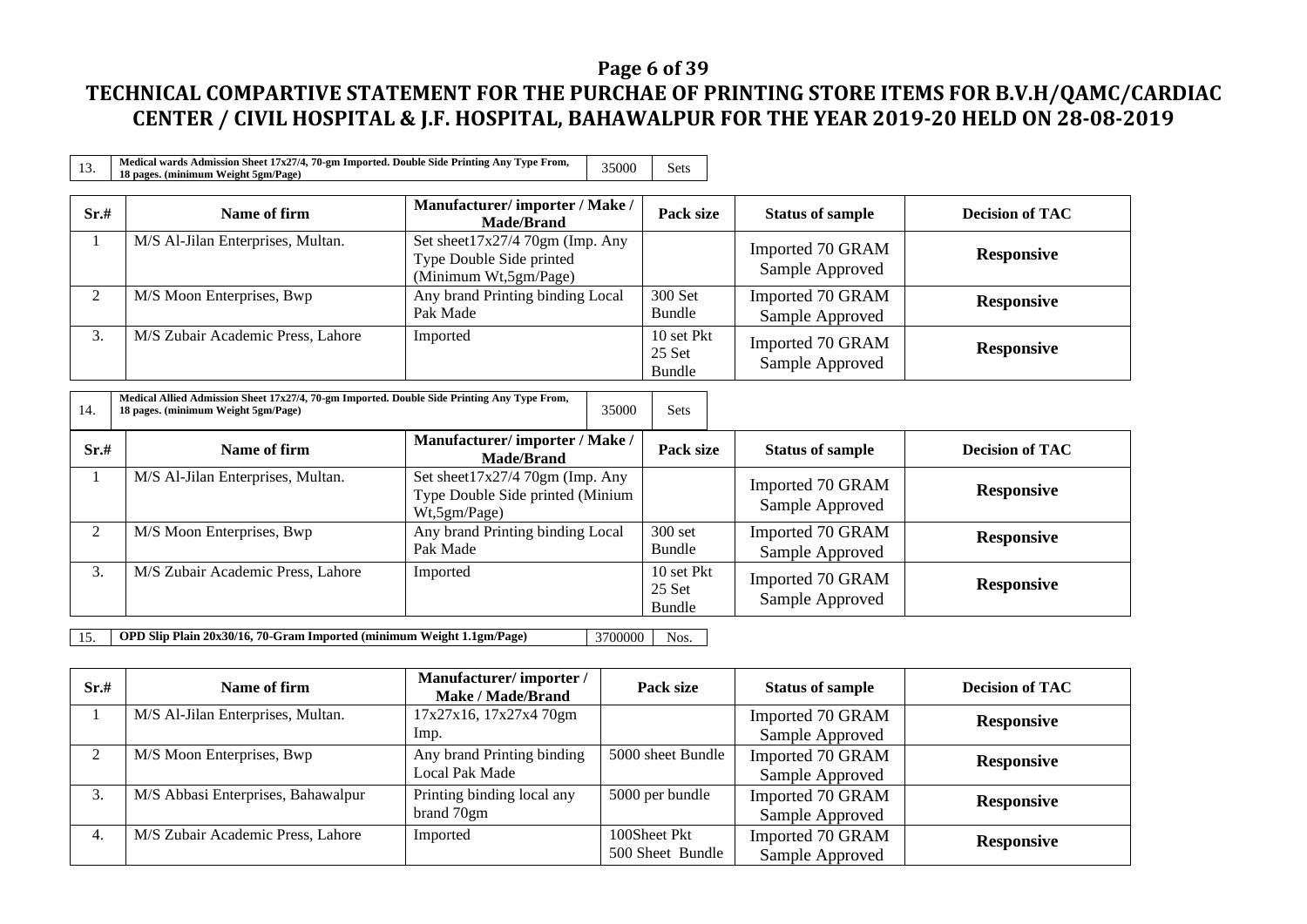### **Page 7 of 39**

| 16.  | Outdoor Register 17x27/4, 70-Gram Imported (200 Wrq) (minimum Weight<br>5gm/Page) Stitch Binding with Gatta |                                                                           | 1250<br>Nos.                   |                                     |                        |
|------|-------------------------------------------------------------------------------------------------------------|---------------------------------------------------------------------------|--------------------------------|-------------------------------------|------------------------|
| Sr.# | Name of firm                                                                                                | Manufacturer/importer/<br><b>Make / Made/Brand</b>                        | Pack size                      | <b>Status of sample</b>             | <b>Decision of TAC</b> |
|      | M/S Al-Jilan Enterprises, Multan.                                                                           | $17x27/470gm$ (Minimum<br>Wt 5gm/Page)Stitch<br><b>Binding with Gatta</b> |                                | Imported 70 GRAM<br>Sample Approved | <b>Responsive</b>      |
|      | M/S Moon Enterprises, Bwp                                                                                   | Any brand Printing binding<br>Local Pak Made                              | 12 Pcs Bundle                  | Imported 70 GRAM<br>Sample Approved | <b>Responsive</b>      |
| 3.   | M/S Zubair Academic Press, Lahore                                                                           | Imported                                                                  | 5 piece Pkt<br>10 piece Bundle | Imported 70 GRAM<br>Sample Approved | <b>Responsive</b>      |

|  | Receipt Register 17x27/4, 70-Gram Imported (200 Wrq) (minimum Weight 5gm/Page)<br><b>Stitch Binding with Gatta</b> | 120 | Nos. |
|--|--------------------------------------------------------------------------------------------------------------------|-----|------|
|--|--------------------------------------------------------------------------------------------------------------------|-----|------|

| Sr.#         | Name of firm                      | Manufacturer/importer/<br>Make / Made/Brand                        | Pack size                      | <b>Status of sample</b>             | <b>Decision of TAC</b> |
|--------------|-----------------------------------|--------------------------------------------------------------------|--------------------------------|-------------------------------------|------------------------|
|              | M/S Al-Jilan Enterprises, Multan. | $17x27/470gm$ (Minimum<br>Wt 5gm/Page)Stitch<br>Binding with Gatta |                                | Imported 70 GRAM<br>Sample Approved | <b>Responsive</b>      |
| $\sim$       | M/S Moon Enterprises, Bwp         | Any brand Printing binding<br>Local Pak Made                       | 12 Pcs Bundle                  | Imported 70 GRAM<br>Sample Approved | <b>Responsive</b>      |
| $\mathbf{r}$ | M/S Zubair Academic Press, Lahore | Imported                                                           | 5 piece Pkt<br>10 piece Bundle | Imported 70 GRAM<br>Sample Approved | <b>Responsive</b>      |

| 18. | Receipt Book Duplicate 20x30/16, 70-gm Imported. (100 Sr. No.) (minimum Weight<br>1.5gm/Page) Stitch Binding with Gatta | 5000 | Nos. |
|-----|-------------------------------------------------------------------------------------------------------------------------|------|------|
|     |                                                                                                                         |      |      |

| Sr.# | Name of firm                      | Manufacturer/importer/<br>Make / Made/Brand                        | Pack size                      | <b>Status of sample</b>             | <b>Decision of TAC</b> |
|------|-----------------------------------|--------------------------------------------------------------------|--------------------------------|-------------------------------------|------------------------|
|      | M/S Al-Jilan Enterprises, Multan. | $17x27/470gm$ (Minimum<br>Wt 5gm/Page)Stitch<br>Binding with Gatta |                                | Imported 70 GRAM<br>Sample Approved | <b>Responsive</b>      |
|      | M/S Moon Enterprises, Bwp         | Any brand Printing binding<br>Local Pak Made                       | 12 Pcs Bundle                  | Imported 70 GRAM<br>Sample Approved | <b>Responsive</b>      |
|      | M/S Zubair Academic Press, Lahore | Imported                                                           | 5 piece Pkt<br>10 piece Bundle | Imported 70 GRAM<br>Sample Approved | <b>Responsive</b>      |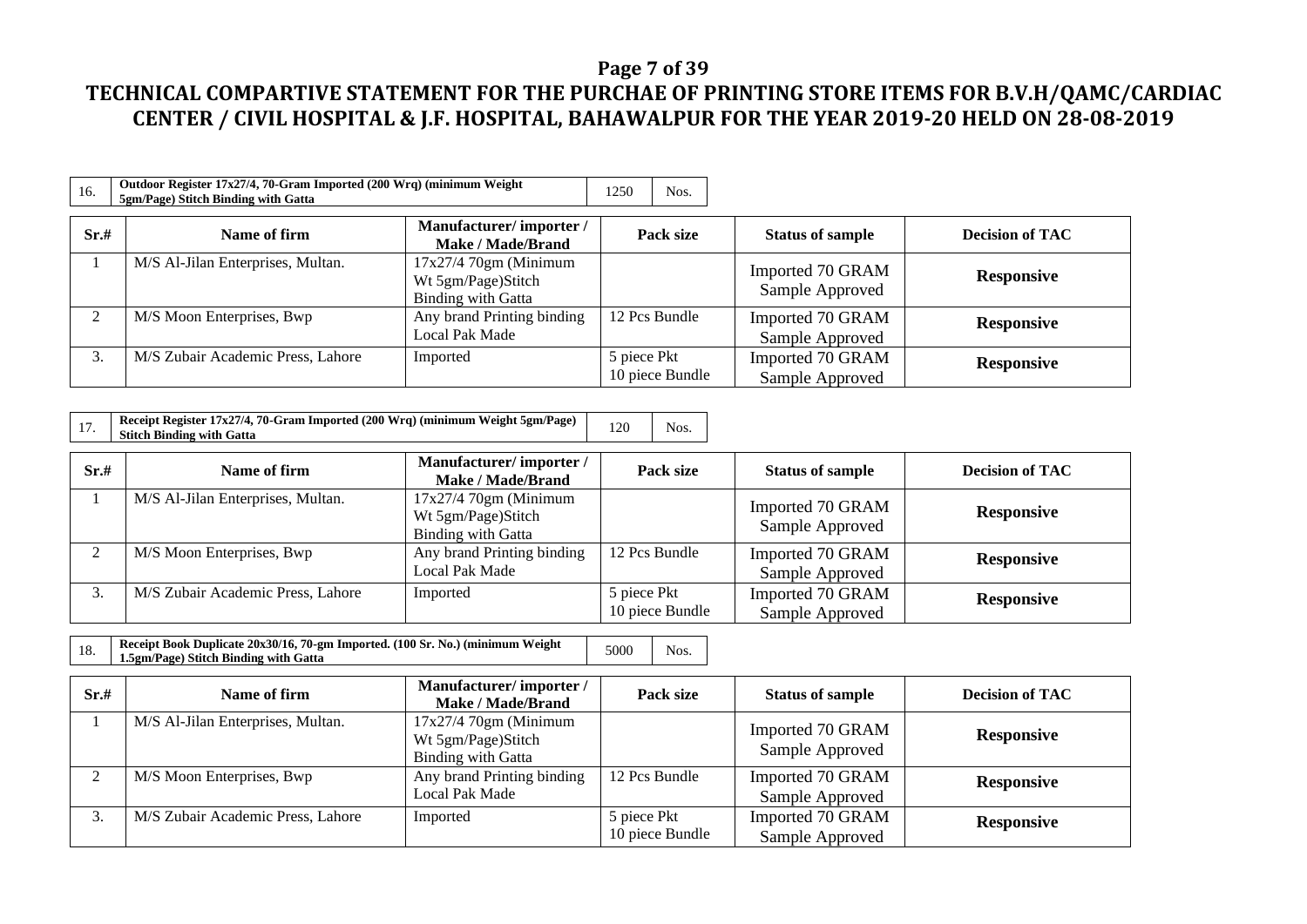### **Page 8 of 39**

# **TECHNICAL COMPARTIVE STATEMENT FOR THE PURCHAE OF PRINTING STORE ITEMS FOR B.V.H/QAMC/CARDIAC CENTER / CIVIL HOSPITAL & J.F. HOSPITAL, BAHAWALPUR FOR THE YEAR 2019-20 HELD ON 28-08-2019**

| 19.  | Round Register 17x27/4, 70-Gram Imported (100 Wrq) (minimum Weight 5gm/Page)<br><b>Stitch Binding with Gatta</b> |                                                                             | 810<br>Nos.                    |                                     |                        |
|------|------------------------------------------------------------------------------------------------------------------|-----------------------------------------------------------------------------|--------------------------------|-------------------------------------|------------------------|
| Sr.# | Name of firm                                                                                                     | Manufacturer/importer/<br><b>Make / Made/Brand</b>                          | Pack size                      | <b>Status of sample</b>             | <b>Decision of TAC</b> |
|      | M/S Al-Jilan Enterprises, Multan.                                                                                | $20x30x1670gm$ Imp.<br>(Minimum wt.1.5gm/page)<br>stitch binding with Gatta |                                | Imported 70 GRAM<br>Sample Approved | <b>Responsive</b>      |
|      | M/S Moon Enterprises, Bwp                                                                                        | Any brand Printing binding<br>Local Pak Made                                | 12 Pcs Bundle                  | Imported 70 GRAM<br>Sample Approved | <b>Responsive</b>      |
| 3.   | M/S Zubair Academic Press, Lahore                                                                                | Imported                                                                    | 5 piece Pkt<br>10 piece Bundle | Imported 70 GRAM<br>Sample Approved | <b>Responsive</b>      |

| 20. | Temperature Pulse Sheet A & E Department 70-gm Imported 17x27/4. (minimum | 100000 | Nos. |
|-----|---------------------------------------------------------------------------|--------|------|
|     | Weight 5gm/Page)                                                          |        |      |

| Sr.#         | Name of firm                      | Manufacturer/importer/<br>Make / Made/Brand                               | Pack size                        | <b>Status of sample</b>             | <b>Decision of TAC</b> |
|--------------|-----------------------------------|---------------------------------------------------------------------------|----------------------------------|-------------------------------------|------------------------|
|              | M/S Al-Jilan Enterprises, Multan. | $17x27/470gm$ (Minimum<br>Wt 5gm/Page)Stitch<br><b>Binding with Gatta</b> |                                  | Imported 70 GRAM<br>Sample Approved | <b>Responsive</b>      |
| ◠            | M/S Moon Enterprises, Bwp         | Any brand Printing binding<br>Local Pak Made                              | 12 Pcs Bundle                    | Imported 70 GRAM<br>Sample Approved | <b>Responsive</b>      |
| $\mathbf{r}$ | M/S Zubair Academic Press, Lahore | Imported                                                                  | 100Sheet Pkt<br>500 Sheet Bundle | Imported 70 GRAM<br>Sample Approved | <b>Responsive</b>      |

21. **Temperature Pulse Sheet 70-gm Imported 17x27/4 (minimum Weight 5gm/Page)** 108000 Nos.

| Sr.# | Name of firm                      | Manufacturer/importer/<br>Make / Made/Brand | Pack size         | <b>Status of sample</b> | <b>Decision of TAC</b> |  |
|------|-----------------------------------|---------------------------------------------|-------------------|-------------------------|------------------------|--|
|      | M/S Al-Jilan Enterprises, Multan. | $17x27/470gm$ (Minimum                      |                   | Imported 70 GRAM        | <b>Responsive</b>      |  |
|      |                                   | Wt 5gm/Page)                                |                   | Sample Approved         |                        |  |
|      | M/S Moon Enterprises, Bwp         | Any brand Printing binding                  | 5000 sheet Bundle | Imported 70 GRAM        | <b>Responsive</b>      |  |
|      |                                   | Local Pak Made                              |                   | Sample Approved         |                        |  |
|      | M/S Zubair Academic Press, Lahore | Imported                                    | 100Sheet Pkt      | Imported 70 GRAM        | <b>Responsive</b>      |  |
|      |                                   |                                             | 500 Sheet Bundle  | Sample Approved         |                        |  |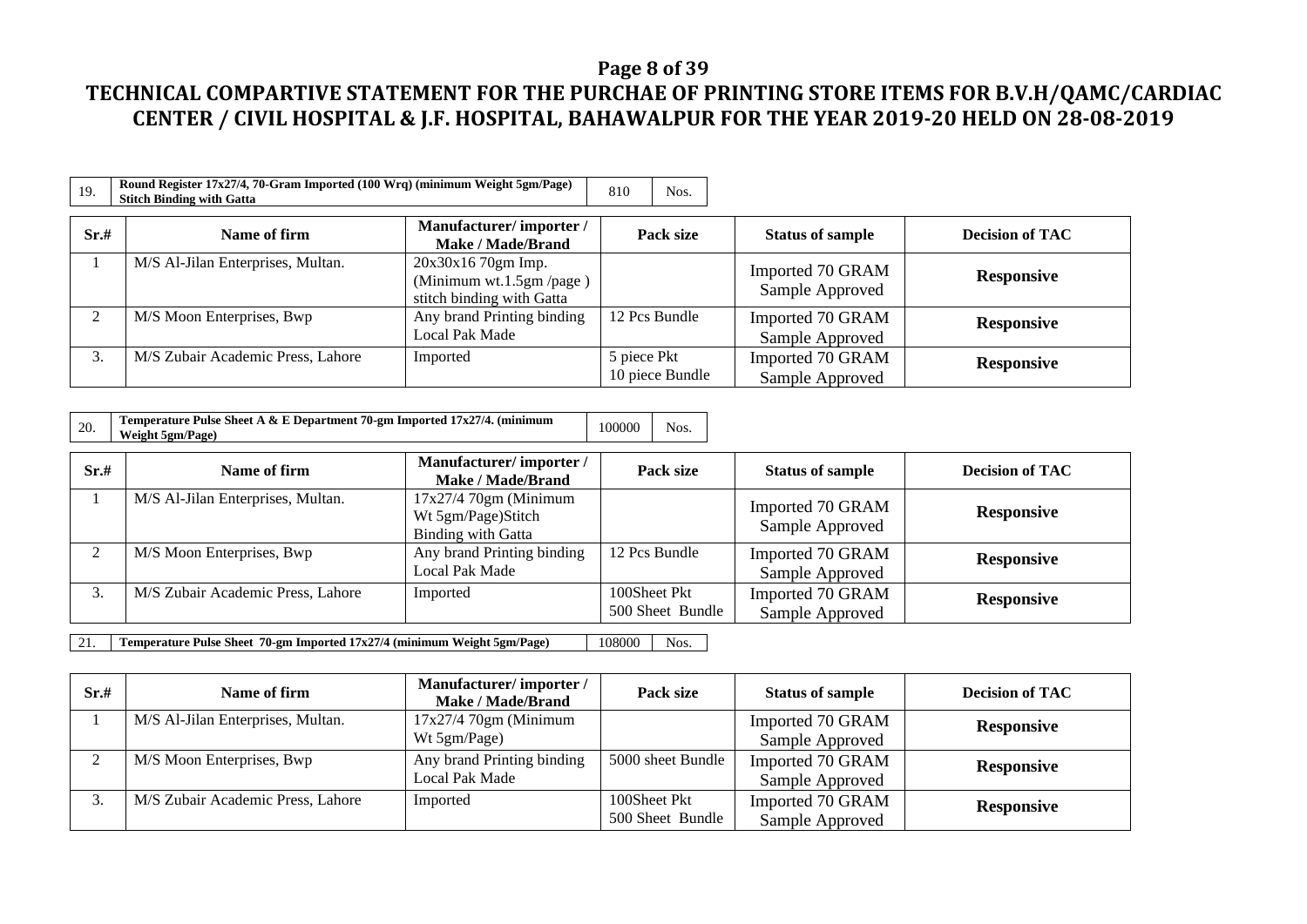#### **Page 9 of 39**

# **TECHNICAL COMPARTIVE STATEMENT FOR THE PURCHAE OF PRINTING STORE ITEMS FOR B.V.H/QAMC/CARDIAC CENTER / CIVIL HOSPITAL & J.F. HOSPITAL, BAHAWALPUR FOR THE YEAR 2019-20 HELD ON 28-08-2019**

| 22.  | Gyane Wards Admission Sheet Wards 17x27/4, 70-Gram Imported Any Type Form<br>Double Side 17 Pages. (minimum Weight 5gm/Page |                                                    | 85000 | Nos.                             |                                     |                        |
|------|-----------------------------------------------------------------------------------------------------------------------------|----------------------------------------------------|-------|----------------------------------|-------------------------------------|------------------------|
| Sr.# | Name of firm                                                                                                                | Manufacturer/importer/<br><b>Make / Made/Brand</b> |       | Pack size                        | <b>Status of sample</b>             | <b>Decision of TAC</b> |
|      | M/S Al-Jilan Enterprises, Multan.                                                                                           | $17x27/470gm$ (Minimum<br>Wt 5gm/Page)             |       |                                  | Imported 70 GRAM<br>Sample Approved | <b>Responsive</b>      |
|      | M/S Moon Enterprises, Bwp                                                                                                   | Any brand Printing binding<br>Local Pak Made       |       | 300 sheet Bundle                 | Imported 70 GRAM<br>Sample Approved | <b>Responsive</b>      |
| 3.   | M/S Zubair Academic Press, Lahore                                                                                           | Imported                                           |       | 100Sheet Pkt<br>500 Sheet Bundle | Imported 70 GRAM<br>Sample Approved | <b>Responsive</b>      |

23. **Treatment Register wards. 17x27/4, 70-Gram Imported (200 Wrq) (minimum Weight Freatment Register wards.** 1782/74, 70-Gram imported (200 Wrq) (minimum Weight 280 Nos.<br> **5gm/Page)** Stitch Binding with Gatta

| Sr.# | Name of firm                      | Manufacturer/importer/<br><b>Make / Made/Brand</b>                        | Pack size                      | <b>Status of sample</b>             | <b>Decision of TAC</b> |
|------|-----------------------------------|---------------------------------------------------------------------------|--------------------------------|-------------------------------------|------------------------|
|      | M/S Al-Jilan Enterprises, Multan. | $17x27/470gm$ (Minimum<br>Wt 5gm/Page)Stitch<br><b>Binding with Gatta</b> |                                | Imported 70 GRAM<br>Sample Approved | <b>Responsive</b>      |
| ◠    | M/S Moon Enterprises, Bwp         | Any brand Printing binding<br>Local Pak Made                              | 12 Pcs Bundle                  | Imported 70 GRAM<br>Sample Approved | <b>Responsive</b>      |
| J.   | M/S Zubair Academic Press, Lahore | Imported                                                                  | 5 piece Pkt<br>10 piece Bundle | Imported 70 GRAM<br>Sample Approved | <b>Responsive</b>      |

24. **Ultrasound Report Form 17x27/4, 80 gm Imported. (minimum Weight 5.75gm/Page)** 180000 Nos.

| Sr.# | Name of firm                      | Manufacturer/importer/<br>Make / Made/Brand     | Pack size                           | <b>Status of sample</b>             | <b>Decision of TAC</b> |
|------|-----------------------------------|-------------------------------------------------|-------------------------------------|-------------------------------------|------------------------|
|      | M/S Al-Jilan Enterprises, Multan. | $17x27/4$ 80gm Imp. (Minimum<br>Wt,5.75gm/Page) |                                     | Imported 80 GRAM<br>Sample Approved | <b>Responsive</b>      |
|      | M/S Moon Enterprises, Bwp         | Any brand Printing binding<br>Local Pak Made    | 5000 sheet<br>Bundle                | Imported 80 GRAM<br>Sample Approved | <b>Responsive</b>      |
|      | M/S Zubair Academic Press, Lahore | Imported                                        | 100Sheet Pkt<br>500 Sheet<br>Bundle | Imported 80 GRAM<br>Sample Approved | <b>Responsive</b>      |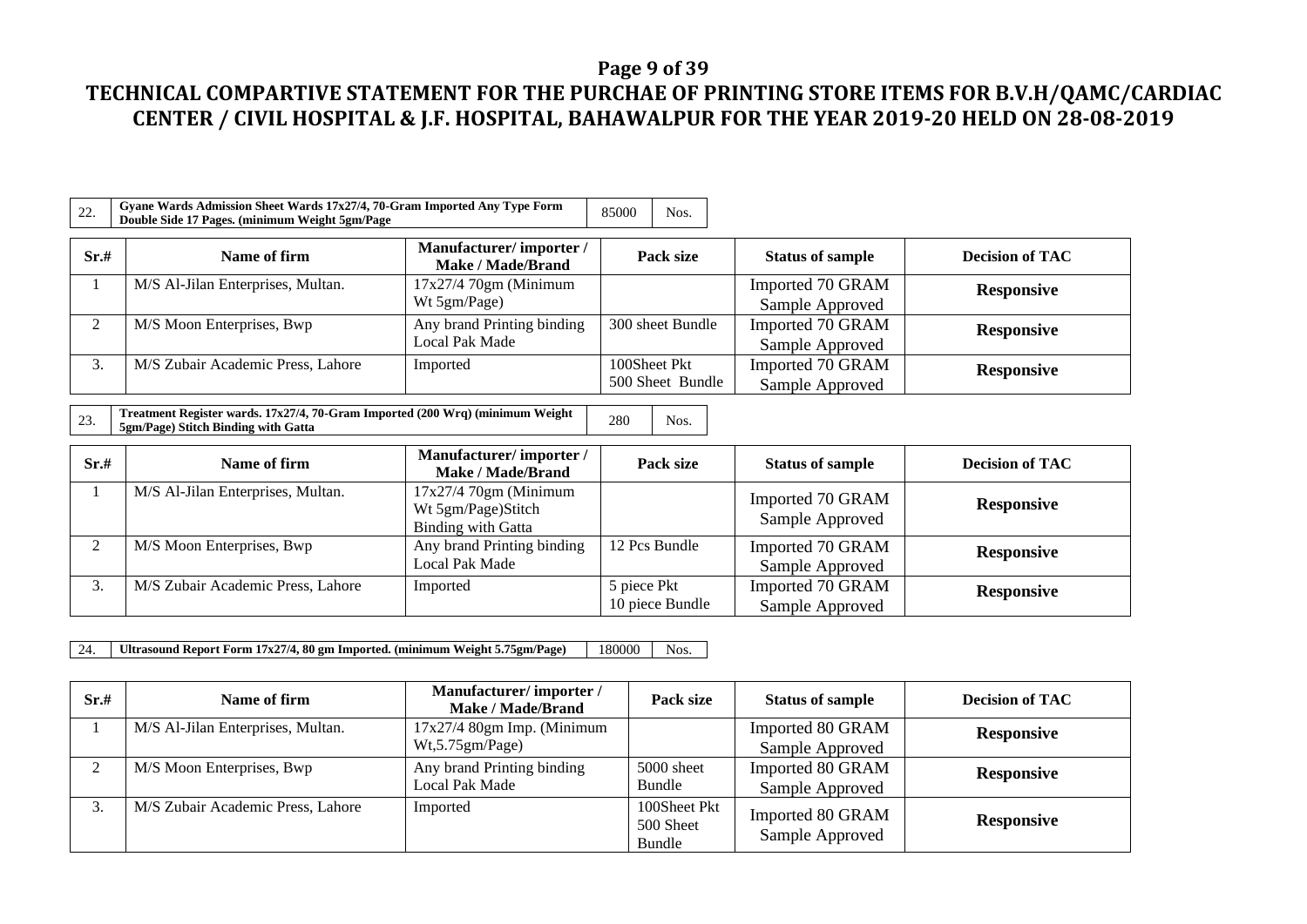### **Page 10 of 39**

# **TECHNICAL COMPARTIVE STATEMENT FOR THE PURCHAE OF PRINTING STORE ITEMS FOR B.V.H/QAMC/CARDIAC CENTER / CIVIL HOSPITAL & J.F. HOSPITAL, BAHAWALPUR FOR THE YEAR 2019-20 HELD ON 28-08-2019**

| 25.  | Ultrasound Report Form 17x27/4, 80-Gram Imported A& E Department Color<br>(minimum Weight 5.75gm/Page) |                                                    | 50000  | Nos.                     |                                     |                        |
|------|--------------------------------------------------------------------------------------------------------|----------------------------------------------------|--------|--------------------------|-------------------------------------|------------------------|
| Sr.# | Name of firm                                                                                           | Manufacturer/importer/<br><b>Make / Made/Brand</b> |        | Pack size                | <b>Status of sample</b>             | <b>Decision of TAC</b> |
|      | M/S Al-Jilan Enterprises, Multan.                                                                      | 17x27/4 80gm Imp.<br>(Minimum Wt, 5.75gm/Page)     |        |                          | Imported 80 GRAM<br>Sample Approved | <b>Responsive</b>      |
| ◠    | M/S Moon Enterprises, Bwp                                                                              | Any brand Printing binding<br>Local Pak Made       | Bundle | 5000 sheet               | Imported 80 GRAM<br>Sample Approved | <b>Responsive</b>      |
| 3.   | M/S Zubair Academic Press, Lahore                                                                      | Imported                                           |        | 50Sheet Pkt<br>13 Bundle | Imported 80 GRAM<br>Sample Approved | <b>Responsive</b>      |

| 26. | Urine Report Form $A\&E$ Lab. (of any type/format) $17x27/8$ , 80-gm Imported. (minimum<br>Weight 2.75gm/Page) | 250000 | Nos. |
|-----|----------------------------------------------------------------------------------------------------------------|--------|------|
|-----|----------------------------------------------------------------------------------------------------------------|--------|------|

| Sr.# | Name of firm                      | Manufacturer/importer/<br>Make / Made/Brand   | Pack size                           | <b>Status of sample</b>             | <b>Decision of TAC</b> |
|------|-----------------------------------|-----------------------------------------------|-------------------------------------|-------------------------------------|------------------------|
|      | M/S Al-Jilan Enterprises, Multan. | 17x27/4 80gm Imp.<br>(Minimum Wt,2.75gm/Page) |                                     | Imported 80 GRAM<br>Sample Approved | <b>Responsive</b>      |
|      | M/S Moon Enterprises, Bwp         | Any brand Printing binding<br>Local Pak Made  | 5000 sheet<br>Bundle                | Imported 80 GRAM<br>Sample Approved | <b>Responsive</b>      |
| 3.   | M/S Zubair Academic Press, Lahore | Imported                                      | 100Sheet Pkt<br>500 Sheet<br>Bundle | Imported 80 GRAM<br>Sample Approved | <b>Responsive</b>      |

27. **Urine Analysis Report Form 17x27/8, 80-gm. (minimum Weight 2.75gm/Page)** 100000 Nos.

| Sr.#     | Name of firm                      | Manufacturer/importer / Make /<br><b>Made/Brand</b> | Pack size                              | <b>Status of sample</b>             | <b>Decision of TAC</b> |
|----------|-----------------------------------|-----------------------------------------------------|----------------------------------------|-------------------------------------|------------------------|
|          | M/S Al-Jilan Enterprises, Multan. | $17x27/4$ 80gm Imp. (Minimum<br>Wt, 2.75gm/Page)    |                                        | Imported 80 GRAM<br>Sample Approved | <b>Responsive</b>      |
| $\gamma$ | M/S Moon Enterprises, Bwp         | Any brand Printing binding Local<br>Pak Made        | 5000 sheet<br>Bundle                   | Imported 80 GRAM<br>Sample Approved | <b>Responsive</b>      |
| 3.       | M/S Zubair Academic Press, Lahore | Imported                                            | 100Sheet<br>Pkt<br>500 Sheet<br>Bundle | Imported 80 GRAM<br>Sample Approved | <b>Responsive</b>      |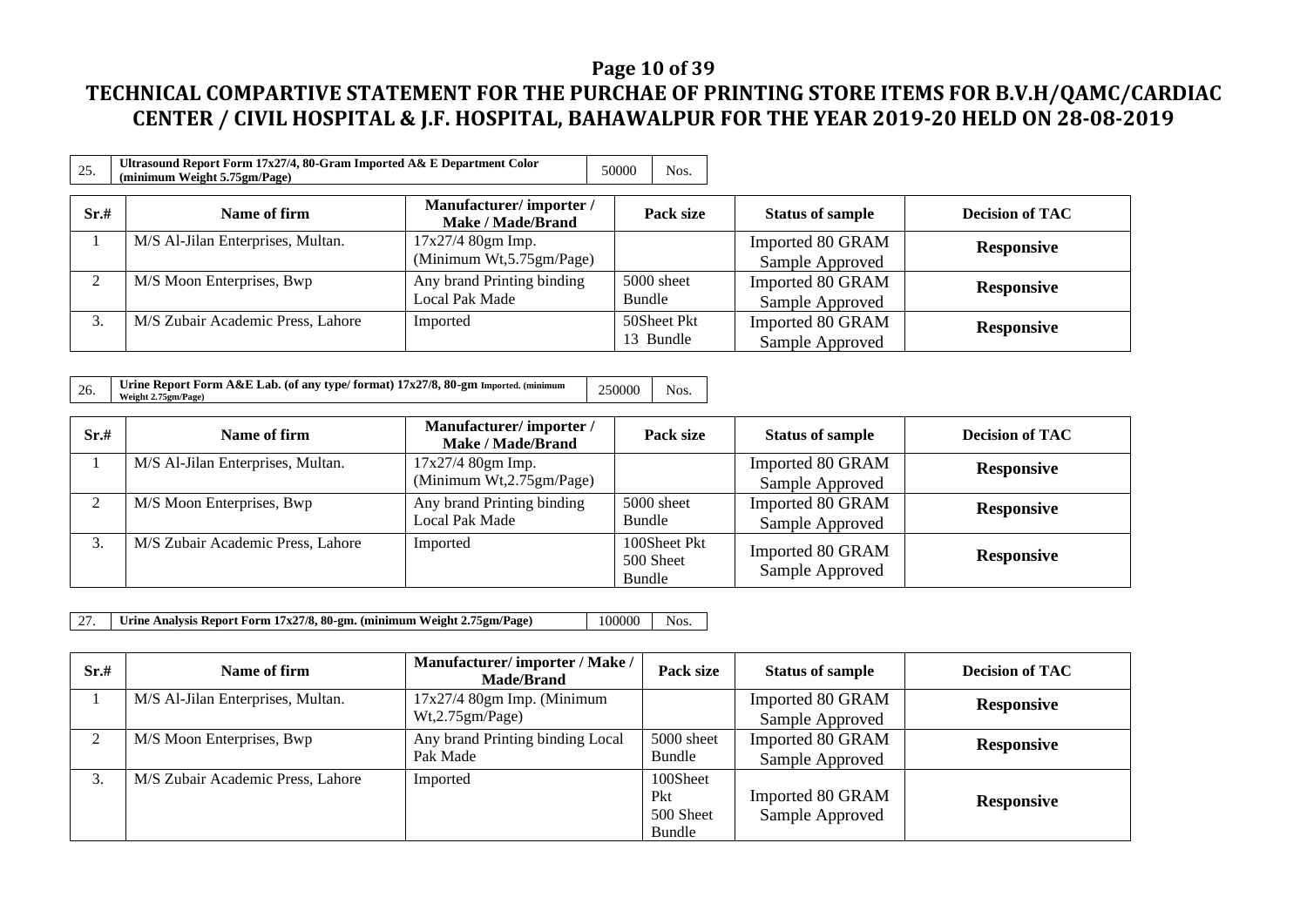### **Page 11 of 39**

# **TECHNICAL COMPARTIVE STATEMENT FOR THE PURCHAE OF PRINTING STORE ITEMS FOR B.V.H/QAMC/CARDIAC CENTER / CIVIL HOSPITAL & J.F. HOSPITAL, BAHAWALPUR FOR THE YEAR 2019-20 HELD ON 28-08-2019**

| 28.      | X-Ray Books 17x27/4, 70 gm Imported. (100 Wrq) (minimum Weight 5gm/Page)<br><b>Stitch Binding with Gatta</b> |                                                                    |             | Nos.            |                                     |                        |
|----------|--------------------------------------------------------------------------------------------------------------|--------------------------------------------------------------------|-------------|-----------------|-------------------------------------|------------------------|
| Sr.#     | Name of firm                                                                                                 | Manufacturer/importer/<br><b>Make / Made/Brand</b>                 |             | Pack size       | <b>Status of sample</b>             | <b>Decision of TAC</b> |
|          | M/S Al-Jilan Enterprises, Multan.                                                                            | $17x27/470gm$ (Minimum<br>Wt 5gm/Page)Stitch<br>Binding with Gatta |             |                 | Imported 70 GRAM<br>Sample Approved | <b>Responsive</b>      |
| $\gamma$ | M/S Moon Enterprises, Bwp                                                                                    | Any brand Printing binding<br>Local Pak Made                       |             | 24 Pcs Bundle   | Imported 70 GRAM<br>Sample Approved | <b>Responsive</b>      |
| 3.       | M/S Zubair Academic Press, Lahore                                                                            | Imported                                                           | 5 piece Pkt | 10 piece Bundle | Imported 70 GRAM<br>Sample Approved | <b>Responsive</b>      |

| 29. | <b>Expense Register 13-L 17x27/4, 70-Gram Imported (200 Wrq) (minimum Weight</b> | 1400 | Nos. |
|-----|----------------------------------------------------------------------------------|------|------|
|     | 5gm/Page) Stitch Binding with Gatta                                              |      |      |

| Sr.#         | Name of firm                      | Manufacturer/importer/<br>Make / Made/Brand                               | Pack size                      | <b>Status of sample</b>             | <b>Decision of TAC</b> |
|--------------|-----------------------------------|---------------------------------------------------------------------------|--------------------------------|-------------------------------------|------------------------|
|              | M/S Al-Jilan Enterprises, Multan. | $17x27/470gm$ (Minimum<br>Wt 5gm/Page)Stitch<br><b>Binding with Gatta</b> |                                | Imported 70 GRAM<br>Sample Approved | <b>Responsive</b>      |
| ◠            | M/S Moon Enterprises, Bwp         | Any brand Printing binding<br>Local Pak Made                              | 12 Pcs Bundle                  | Imported 70 GRAM<br>Sample Approved | <b>Responsive</b>      |
| $\mathbf{r}$ | M/S Zubair Academic Press, Lahore | Imported                                                                  | 5 piece Pkt<br>10 piece Bundle | Imported 70 GRAM<br>Sample Approved | <b>Responsive</b>      |

30. **Internal Form 17x27/4 ,70gm imported (minimum Weight 5gm/Page)** 50000 Nos.

| Sr.# | Name of firm                      | Manufacturer/importer/<br>Make / Made/Brand | Pack size         | <b>Status of sample</b> | <b>Decision of TAC</b> |
|------|-----------------------------------|---------------------------------------------|-------------------|-------------------------|------------------------|
|      | M/S Al-Jilan Enterprises, Multan. | $17x27/470gm$ (Minimum                      |                   | Imported 70 GRAM        | <b>Responsive</b>      |
|      |                                   | Wt 5gm/Page)                                |                   | Sample Approved         |                        |
|      | M/S Moon Enterprises, Bwp         | Any brand Printing binding                  | 5000 sheet Bundle | Imported 70 GRAM        | <b>Responsive</b>      |
|      |                                   | Local Pak Made                              |                   | Sample Approved         |                        |
|      | M/S Zubair Academic Press, Lahore | Imported                                    | 5 piece Pkt       | Imported 70 GRAM        | <b>Responsive</b>      |
|      |                                   |                                             | 10 piece Bundle   | Sample Approved         |                        |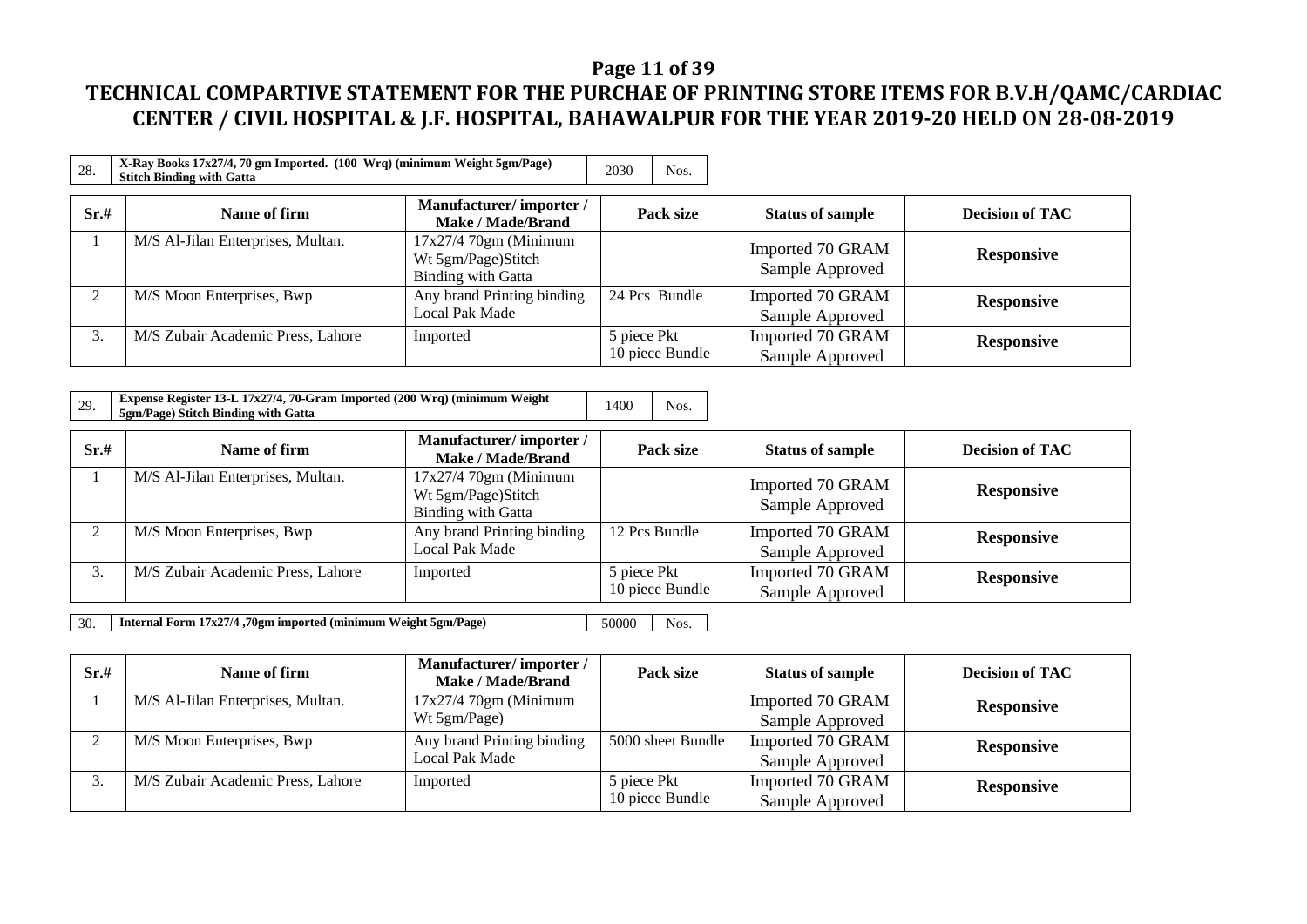#### **Page 12 of 39**

# **TECHNICAL COMPARTIVE STATEMENT FOR THE PURCHAE OF PRINTING STORE ITEMS FOR B.V.H/QAMC/CARDIAC CENTER / CIVIL HOSPITAL & J.F. HOSPITAL, BAHAWALPUR FOR THE YEAR 2019-20 HELD ON 28-08-2019**

31. **History / Treatment Sheets 17x27/4. 70-gm Imported. (minimum Weight 5gm/Page)** 268000 Nos.

| Sr.# | Name of firm                      | Manufacturer/importer/<br><b>Make / Made/Brand</b> | Pack size         | <b>Status of sample</b> | <b>Decision of TAC</b> |
|------|-----------------------------------|----------------------------------------------------|-------------------|-------------------------|------------------------|
|      | M/S Al-Jilan Enterprises, Multan. | $17x27/470gm$ (Minimum                             |                   | Imported 70 GRAM        | <b>Responsive</b>      |
|      |                                   | Wt 5gm/Page)                                       |                   | Sample Approved         |                        |
| ⌒    | M/S Moon Enterprises, Bwp         | Any brand Printing binding                         | 5000 sheet Bundle | Imported 70 GRAM        | <b>Responsive</b>      |
|      |                                   | Local Pak Made                                     |                   | Sample Approved         |                        |
|      | M/S Zubair Academic Press, Lahore | Imported                                           | 5 piece Pkt       | Imported 70 GRAM        | <b>Responsive</b>      |
|      |                                   |                                                    | 10 piece Bundle   | Sample Approved         |                        |

| Sr.# | Name of firm                      | Manufacturer/importer/<br>Make / Made/Brand | Pack size         | <b>Status of sample</b> | <b>Decision of TAC</b> |
|------|-----------------------------------|---------------------------------------------|-------------------|-------------------------|------------------------|
|      | M/S Al-Jilan Enterprises, Multan. | $17x27/4$ 70gm Imported                     |                   | Imported 70 GRAM        | <b>Responsive</b>      |
|      |                                   |                                             |                   | Sample Approved         |                        |
|      | M/S Moon Enterprises, Bwp         | Any brand Printing binding                  | 5000 sheet Bundle | Imported 70 GRAM        | <b>Responsive</b>      |
|      |                                   | Local Pak Made                              |                   | Sample Approved         |                        |
|      | M/S Zubair Academic Press, Lahore | Imported                                    | 100Sheet Pkt      | Imported 70 GRAM        | <b>Responsive</b>      |
|      |                                   |                                             | 500 Sheet Bundle  | Sample Approved         |                        |

<sup>33.</sup> **ICU Investigation Slip 20x30/16 70gm Imported** 50000 Nos.

| Sr.# | Name of firm                      | Manufacturer/importer/<br>Make / Made/Brand | Pack size         | <b>Status of sample</b> | <b>Decision of TAC</b> |
|------|-----------------------------------|---------------------------------------------|-------------------|-------------------------|------------------------|
|      | M/S Al-Jilan Enterprises, Multan. | $20x30x870gm$ Imported                      |                   | Imported 70 GRAM        | <b>Responsive</b>      |
|      |                                   |                                             |                   | Sample Approved         |                        |
|      | M/S Moon Enterprises, Bwp         | Any brand Printing binding                  | 5000 sheet Bundle | Imported 70 GRAM        | <b>Responsive</b>      |
|      |                                   | Local Pak Made                              |                   | Sample Approved         |                        |
|      | M/S Zubair Academic Press, Lahore | Imported                                    | 5 piece Pkt       | Imported 70 GRAM        | <b>Responsive</b>      |
|      |                                   |                                             | 10 piece Bundle   | Sample Approved         |                        |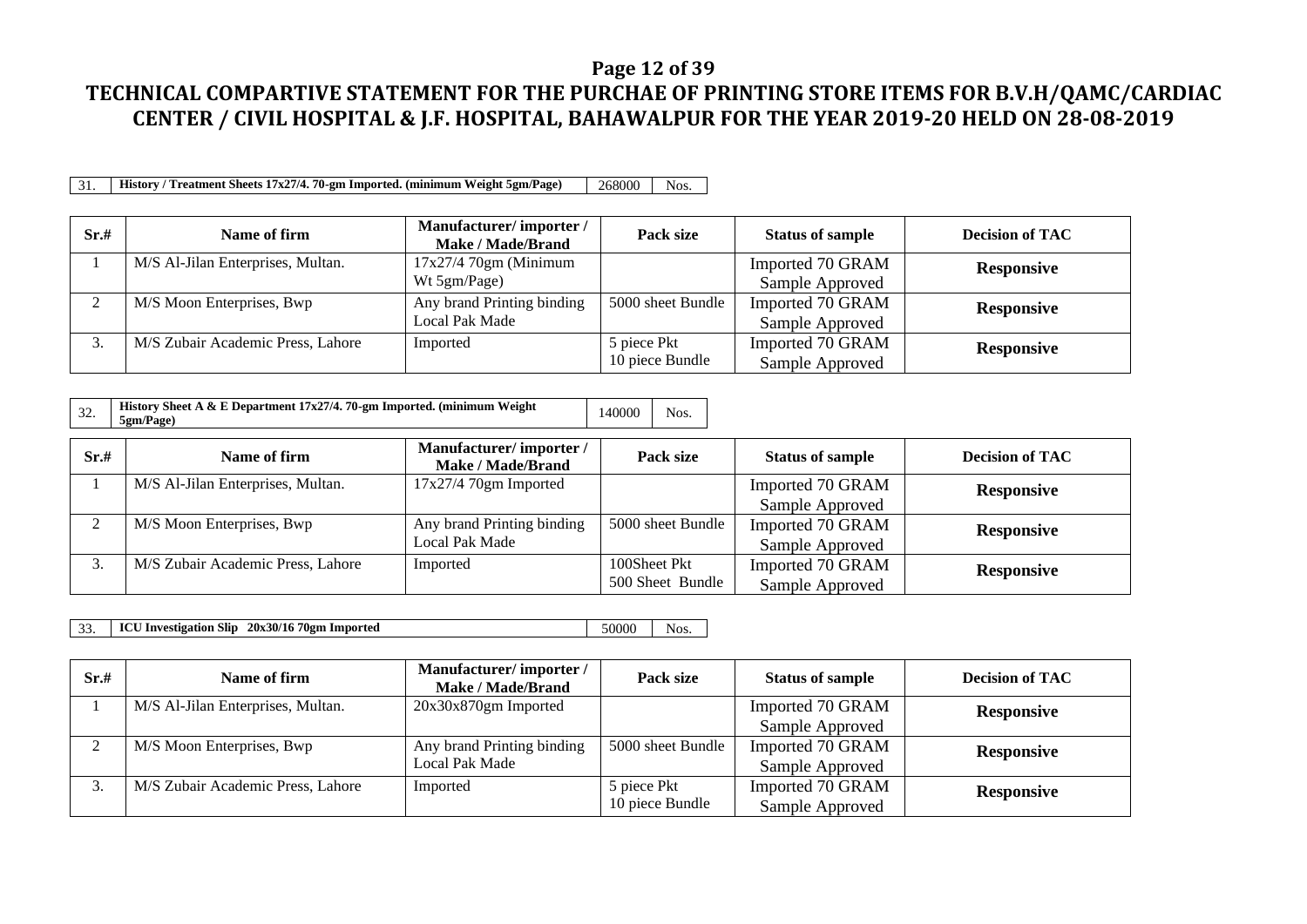### **Page 13 of 39**

| 34.  | Indent Book with binding 20x30/8 70gm Imported (200 Sr.Nos.) (minimum Weight<br>2.8gm/Page) |                                              | 800<br>Nos.                      |                                     |                        |
|------|---------------------------------------------------------------------------------------------|----------------------------------------------|----------------------------------|-------------------------------------|------------------------|
| Sr.# | Name of firm                                                                                | Manufacturer/importer/<br>Make / Made/Brand  | Pack size                        | <b>Status of sample</b>             | <b>Decision of TAC</b> |
|      | M/S Al-Jilan Enterprises, Multan.                                                           | $17x27/470$ gm (Minimum<br>Wt 2.8gm/Page)    |                                  | Imported 70 GRAM<br>Sample Approved | <b>Responsive</b>      |
| ↑    | M/S Moon Enterprises, Bwp                                                                   | Any brand Printing binding<br>Local Pak Made | 12 Pcs Bundle                    | Imported 70 GRAM<br>Sample Approved | <b>Responsive</b>      |
| 3.   | M/S Zubair Academic Press, Lahore                                                           | Imported                                     | 100Sheet Pkt<br>100 Sheet Bundle | Imported 70 GRAM<br>Sample Approved | <b>Responsive</b>      |

| 25<br>JJ. | 20x30 70gm<br>TAT<br><b>Chart</b><br>IUU | 34000<br>ຼ | $\sim$<br>Sheets |
|-----------|------------------------------------------|------------|------------------|

| Sr.# | Name of firm                      | Manufacturer/importer/<br>Make / Made/Brand | Pack size        | <b>Status of sample</b> | <b>Decision of TAC</b> |
|------|-----------------------------------|---------------------------------------------|------------------|-------------------------|------------------------|
|      | M/S Al-Jilan Enterprises, Multan. | $20x30x870gm$ Imported                      |                  | Imported 70 GRAM        | <b>Responsive</b>      |
|      |                                   |                                             |                  | Sample Approved         |                        |
|      | M/S Moon Enterprises, Bwp         | Any brand Printing binding                  | 500 sheet Bundle | Imported 70 GRAM        | <b>Responsive</b>      |
|      |                                   | Local Pak Made                              |                  | Sample Approved         |                        |
|      | M/S Zubair Academic Press, Lahore |                                             |                  | Imported 70 GRAM        | <b>Responsive</b>      |
|      |                                   |                                             |                  | Sample Approved         |                        |

| 36.  | Operation Register (200 warq)17x27 1/2, 70 gm Imported. (minimum Weight<br>10gm/Page) Stitch Binding with Gatta |                                                                            | 310         | Nos.            |                                     |                        |
|------|-----------------------------------------------------------------------------------------------------------------|----------------------------------------------------------------------------|-------------|-----------------|-------------------------------------|------------------------|
| Sr.# | Name of firm                                                                                                    | Manufacturer/importer/<br><b>Make / Made/Brand</b>                         |             | Pack size       | <b>Status of sample</b>             | <b>Decision of TAC</b> |
|      | M/S Al-Jilan Enterprises, Multan.                                                                               | $17x27/470gm$ (Minimum<br>Wt 10gm/Page)Stitch<br><b>Binding with Gatta</b> |             |                 | Imported 70 GRAM<br>Sample Approved | <b>Responsive</b>      |
| ◠    | M/S Moon Enterprises, Bwp                                                                                       | Any brand Printing binding<br>Local Pak Made                               |             | 12 Pcs Bundle   | Imported 70 GRAM<br>Sample Approved | <b>Responsive</b>      |
| 3.   | M/S Zubair Academic Press, Lahore                                                                               | Imported                                                                   | 5 piece Pkt | 10 piece Bundle | Imported 70 GRAM<br>Sample Approved | <b>Responsive</b>      |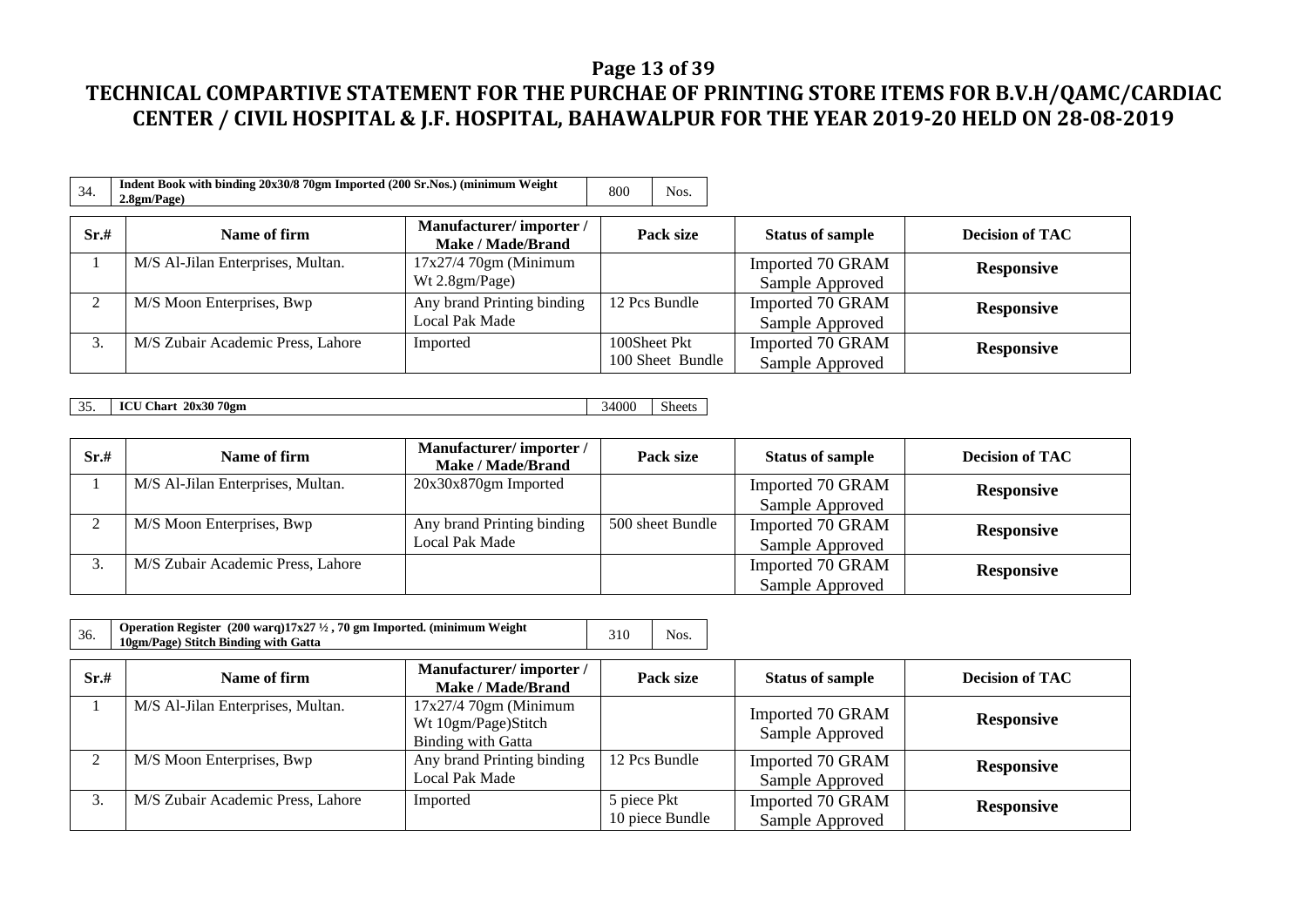#### **Page 14 of 39**

# **TECHNICAL COMPARTIVE STATEMENT FOR THE PURCHAE OF PRINTING STORE ITEMS FOR B.V.H/QAMC/CARDIAC CENTER / CIVIL HOSPITAL & J.F. HOSPITAL, BAHAWALPUR FOR THE YEAR 2019-20 HELD ON 28-08-2019**

37. **Insulin Dispensing Card 220gm 22x28/16 (minimum Weight 13.1gm/card)** 51000 Nos.

| Sr.# | Name of firm                      | Manufacturer/importer/<br>Make / Made/Brand      | Pack size                      | <b>Status of sample</b>              | <b>Decision of TAC</b> |
|------|-----------------------------------|--------------------------------------------------|--------------------------------|--------------------------------------|------------------------|
|      | M/S Al-Jilan Enterprises, Multan. | $20x30x8220gm$ (Minimum<br>wt $13.1gm / /card$ ) |                                | Imported 220 GRAM<br>Sample Approved | <b>Responsive</b>      |
|      | M/S Moon Enterprises, Bwp         | Any brand Printing binding<br>Local Pak Made     | 1000 sheet Bundle              | Imported220 GRAM<br>Sample Approved  | <b>Responsive</b>      |
|      | M/S Zubair Academic Press, Lahore | Imported                                         | 5 piece Pkt<br>10 piece Bundle | Imported 220 GRAM<br>Sample Approved | <b>Responsive</b>      |

38. **Stock Register 12-L 17x27/4, 70 gm Imported(200 Warq) (minimum Weight 5gm/Page) Stitch Binding with Gatta** 200 Wardy (infinition weight 224 Nos.

| Sr.# | Name of firm                      | Manufacturer/importer/<br>Make / Made/Brand                                | Pack size                      | <b>Status of sample</b>             | <b>Decision of TAC</b> |
|------|-----------------------------------|----------------------------------------------------------------------------|--------------------------------|-------------------------------------|------------------------|
|      | M/S Al-Jilan Enterprises, Multan. | $17x27/470$ gm (Minimum<br>Wt 5gm/Page)Stitch<br><b>Binding with Gatta</b> |                                | Imported 70 GRAM<br>Sample Approved | <b>Responsive</b>      |
|      | M/S Moon Enterprises, Bwp         | Any brand Printing binding<br><b>Local Pak Made</b>                        | 12 Pcs Bundle                  | Imported 70 GRAM<br>Sample Approved | <b>Responsive</b>      |
|      | M/S Zubair Academic Press, Lahore | Imported                                                                   | 5 piece Pkt<br>10 piece Bundle | Imported 70 GRAM<br>Sample Approved | <b>Responsive</b>      |

39. **Dispatch Register 17x27/4 70gm Imported (200 warq) (minimum Weight 10gm/Page) Stitch Binding with Gatta** <sup>217</sup> Nos.

| Sr.#         | Name of firm                      | Manufacturer/importer/<br>Make / Made/Brand                         | Pack size                      | <b>Status of sample</b>             | <b>Decision of TAC</b> |
|--------------|-----------------------------------|---------------------------------------------------------------------|--------------------------------|-------------------------------------|------------------------|
|              | M/S Al-Jilan Enterprises, Multan. | $17x27/470gm$ (Minimum<br>Wt 10gm/Page)Stitch<br>Binding with Gatta |                                | Imported 70 GRAM<br>Sample Approved | <b>Responsive</b>      |
| ◠            | M/S Moon Enterprises, Bwp         | Any brand Printing binding<br>Local Pak Made                        | 12 Pcs Bundle                  | Imported 70 GRAM<br>Sample Approved | <b>Responsive</b>      |
| $\mathbf{r}$ | M/S Zubair Academic Press, Lahore | Imported                                                            | 5 piece Pkt<br>10 piece Bundle | Imported 70 GRAM<br>Sample Approved | <b>Responsive</b>      |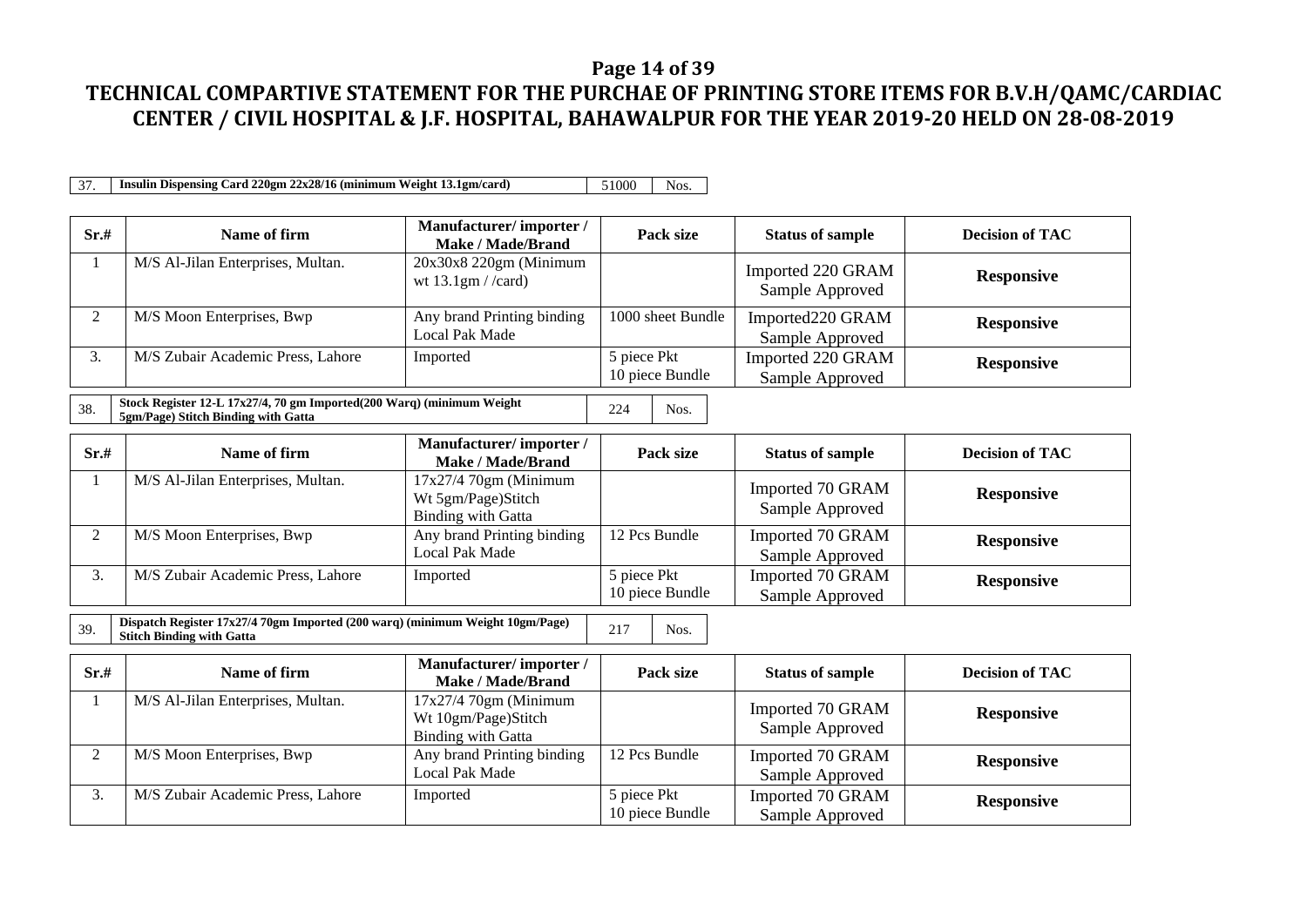### **Page 15 of 39**

## **TECHNICAL COMPARTIVE STATEMENT FOR THE PURCHAE OF PRINTING STORE ITEMS FOR B.V.H/QAMC/CARDIAC CENTER / CIVIL HOSPITAL & J.F. HOSPITAL, BAHAWALPUR FOR THE YEAR 2019-20 HELD ON 28-08-2019**

| 40.  | Death Register 17x27/4 70 gm Imported (200 Wrq) (minimum Weight 5gm/Page)<br><b>Stitch Binding with Gatta</b> | 162<br>Nos.                                                               |                                |                                     |                        |
|------|---------------------------------------------------------------------------------------------------------------|---------------------------------------------------------------------------|--------------------------------|-------------------------------------|------------------------|
| Sr.# | Name of firm                                                                                                  | Manufacturer/importer/<br><b>Make / Made/Brand</b>                        | Pack size                      | <b>Status of sample</b>             | <b>Decision of TAC</b> |
|      | M/S Al-Jilan Enterprises, Multan.                                                                             | $17x27/470gm$ (Minimum<br>Wt 5gm/Page)Stitch<br><b>Binding with Gatta</b> |                                | Imported 70 GRAM<br>Sample Approved | <b>Responsive</b>      |
|      | M/S Moon Enterprises, Bwp                                                                                     | Any brand Printing binding<br>Local Pak Made                              | 12 Pcs Bundle                  | Imported 70 GRAM<br>Sample Approved | <b>Responsive</b>      |
|      | M/S Zubair Academic Press, Lahore                                                                             | Imported                                                                  | 5 piece Pkt<br>10 piece Bundle | Imported 70 GRAM<br>Sample Approved | <b>Responsive</b>      |

41. **Consent Form 17x27/4 70 gm Imported(minimum Weight 5.75gm/Page)** 85000 Nos.

| Sr.# | Name of firm                      | Manufacturer/importer / Make /<br><b>Made/Brand</b> | Pack size                              | <b>Status of sample</b>             | <b>Decision of TAC</b> |
|------|-----------------------------------|-----------------------------------------------------|----------------------------------------|-------------------------------------|------------------------|
|      | M/S Al-Jilan Enterprises, Multan. | $17x27/4$ 80gm Imp. (Minimum<br>Wt, 5.75gm/Page)    |                                        | Imported 70 GRAM<br>Sample Approved | <b>Responsive</b>      |
|      | M/S Moon Enterprises, Bwp         | Any brand Printing binding Local Pak<br>Made        | 5000 sheet<br>Bundle                   | Imported 70 GRAM<br>Sample Approved | <b>Responsive</b>      |
| 3.   | M/S Zubair Academic Press, Lahore | Imported                                            | 100Sheet<br>Pkt<br>500 Sheet<br>Bundle | Imported 70 GRAM<br>Sample Approved | <b>Responsive</b>      |

| Weight 5.75gm/Page) |
|---------------------|
|---------------------|

| Sr.# | Name of firm                      | Manufacturer/importer/Make/<br><b>Made/Brand</b> | Pack size                           | <b>Status of sample</b>             | <b>Decision of TAC</b> |
|------|-----------------------------------|--------------------------------------------------|-------------------------------------|-------------------------------------|------------------------|
|      | M/S Al-Jilan Enterprises, Multan. | $17x27/4$ 80gm Imp. (Minimum<br>Wt, 5.75gm/Page) |                                     | Imported 80 GRAM<br>Sample Approved | <b>Responsive</b>      |
|      | M/S Moon Enterprises, Bwp         | Any brand Printing binding Local<br>Pak Made     | 5000 sheet<br>Bundle                | Imported 80 GRAM<br>Sample Approved | <b>Responsive</b>      |
|      | M/S Zubair Academic Press, Lahore | Imported                                         | 100Sheet Pkt<br>500 Sheet<br>Bundle | Imported 80 GRAM<br>Sample Approved | <b>Responsive</b>      |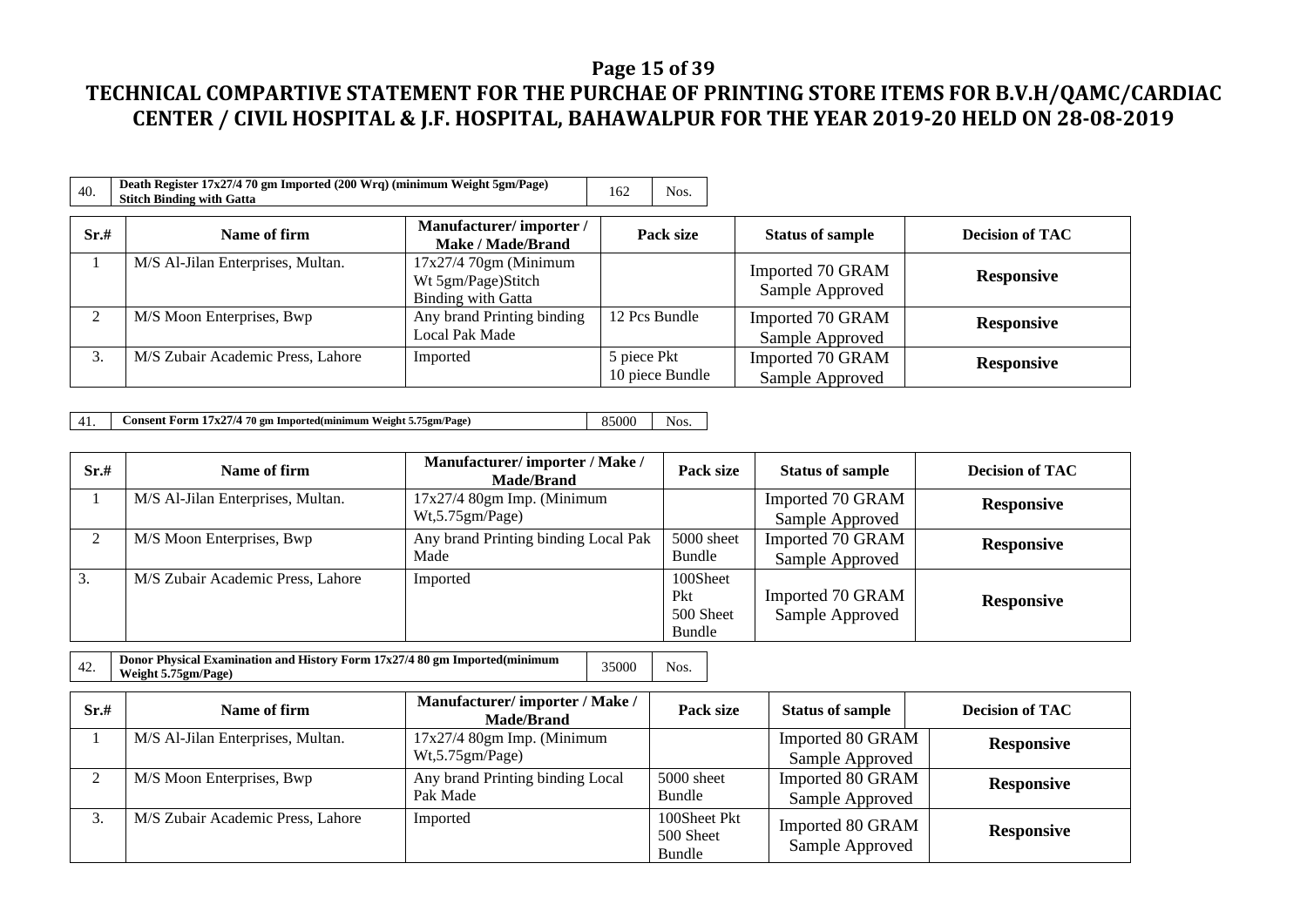#### **Page 16 of 39**

# **TECHNICAL COMPARTIVE STATEMENT FOR THE PURCHAE OF PRINTING STORE ITEMS FOR B.V.H/QAMC/CARDIAC CENTER / CIVIL HOSPITAL & J.F. HOSPITAL, BAHAWALPUR FOR THE YEAR 2019-20 HELD ON 28-08-2019**

43. **Harmon Report Form 17x27/4, 80gm Imported (minimum Weight 5.75gm/Page)** 100000 Nos.

| Sr.# | Name of firm                      | Manufacturer/importer/<br>Make / Made/Brand        | Pack size                        | <b>Status of sample</b>             | <b>Decision of TAC</b> |
|------|-----------------------------------|----------------------------------------------------|----------------------------------|-------------------------------------|------------------------|
|      | M/S Al-Jilan Enterprises, Multan. | $17x27/480gm$ Imp.<br>(Minimum<br>Wt, 5.75gm/Page) |                                  | Imported 80 GRAM<br>Sample Approved | <b>Responsive</b>      |
|      | M/S Moon Enterprises, Bwp         | Any brand Printing binding<br>Local Pak Made       | 5000 sheet Bundle                | Imported 80 GRAM<br>Sample Approved | <b>Responsive</b>      |
|      | M/S Zubair Academic Press, Lahore | Imported                                           | 100Sheet Pkt<br>500 Sheet Bundle | Imported 80 GRAM<br>Sample Approved | <b>Responsive</b>      |

44. **Bio-chemistry Form 17x27/4 80 gm Imported(minimum Weight 5.75gm/Page)** 300000 Nos.

| Sr.# | Name of firm                      | Manufacturer/importer/<br>Make / Made/Brand      | Pack size                           | <b>Status of sample</b>             | <b>Decision of TAC</b> |
|------|-----------------------------------|--------------------------------------------------|-------------------------------------|-------------------------------------|------------------------|
|      | M/S Al-Jilan Enterprises, Multan. | $17x27/4$ 80gm Imp. (Minimum<br>Wt, 5.75gm/Page) |                                     | Imported 80 GRAM<br>Sample Approved | <b>Responsive</b>      |
|      | M/S Moon Enterprises, Bwp         | Any brand Printing binding<br>Local Pak Made     | 5000 sheet<br>Bundle                | Imported 80 GRAM<br>Sample Approved | <b>Responsive</b>      |
| 3.   | M/S Zubair Academic Press, Lahore | Imported                                         | 100Sheet Pkt<br>500 Sheet<br>Bundle | Imported 80 GRAM<br>Sample Approved | <b>Responsive</b>      |

45. **Ultrasound Entry Register 17x27/4 70 gm Imported** 100 Nos.

| Sr.# | Name of firm                      | Manufacturer/importer/<br><b>Make / Made/Brand</b> | Pack size         | <b>Status of sample</b> | <b>Decision of TAC</b> |
|------|-----------------------------------|----------------------------------------------------|-------------------|-------------------------|------------------------|
|      | M/S Al-Jilan Enterprises, Multan. | $17x27/470gm$ Imported                             |                   | Imported 70 GRAM        | <b>Responsive</b>      |
|      |                                   |                                                    |                   | Sample Approved         |                        |
|      | M/S Moon Enterprises, Bwp         | Any brand Printing binding                         | 5000 sheet Bundle | Imported 70 GRAM        | <b>Responsive</b>      |
|      |                                   | Local Pak Made                                     |                   | Sample Approved         |                        |
|      | M/S Zubair Academic Press, Lahore | Imported                                           | 5 piece Pkt       | Imported 70 GRAM        | <b>Responsive</b>      |
|      |                                   |                                                    | 10 piece Bundle   | Sample Approved         |                        |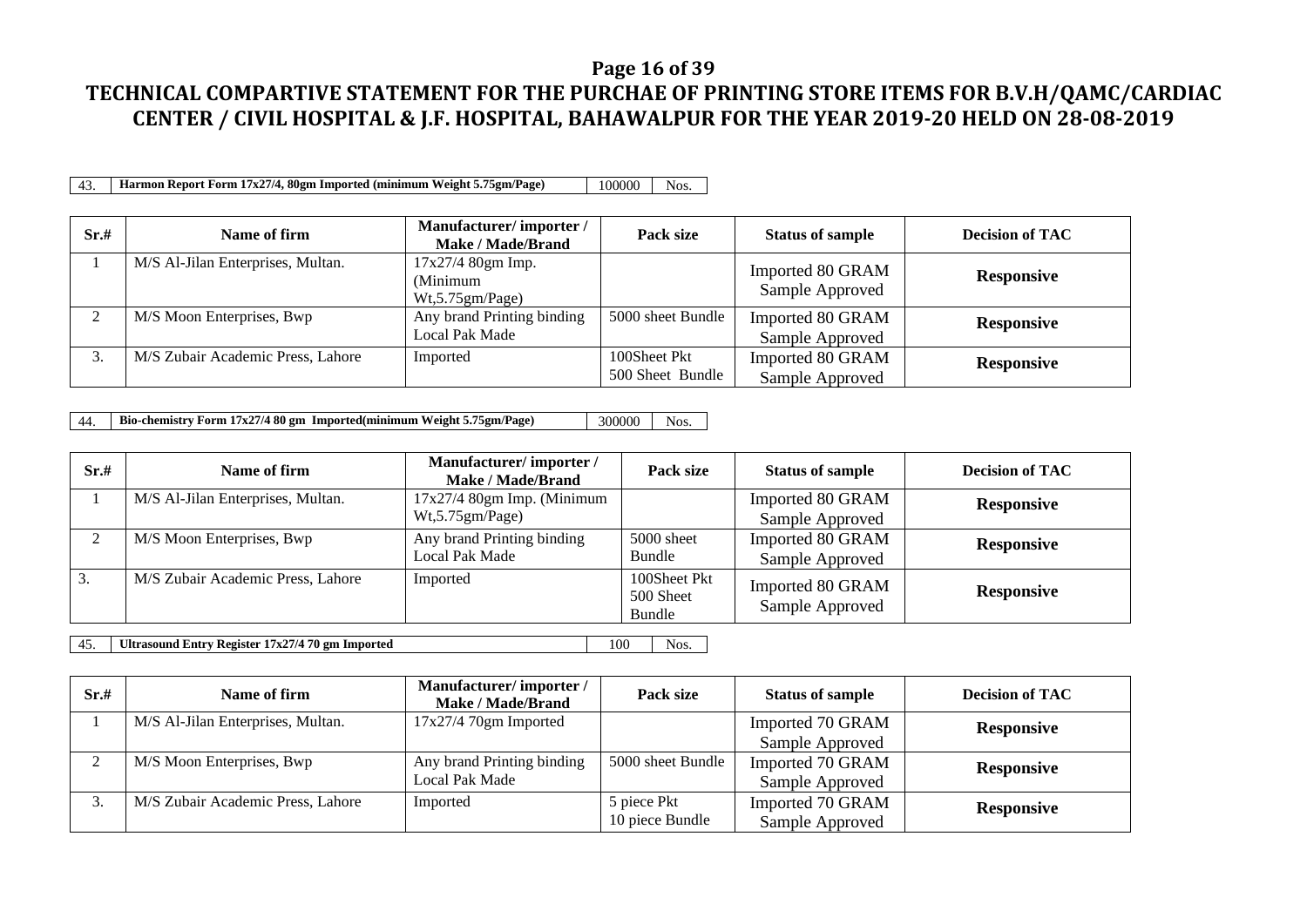#### **Page 17 of 39**

# **TECHNICAL COMPARTIVE STATEMENT FOR THE PURCHAE OF PRINTING STORE ITEMS FOR B.V.H/QAMC/CARDIAC CENTER / CIVIL HOSPITAL & J.F. HOSPITAL, BAHAWALPUR FOR THE YEAR 2019-20 HELD ON 28-08-2019**

46. **ACR From Gazetted Paper Color Green Standard Size 55 gm** 8000 Nos.

| Sr.#      | Name of firm                                                               | Manufacturer/importer/<br>Make / Made/Brand                       | Pack size                      | <b>Status of sample</b>             | <b>Decision of TAC</b> |  |  |  |
|-----------|----------------------------------------------------------------------------|-------------------------------------------------------------------|--------------------------------|-------------------------------------|------------------------|--|--|--|
|           | M/S Al-Jilan Enterprises, Multan.                                          | Paper Color Green Standard<br>Size $55gm$                         |                                | Imported 55 GRAM<br>Sample Approved | <b>Responsive</b>      |  |  |  |
| $\bigcap$ | M/S Moon Enterprises, Bwp                                                  | Local Green paper Any<br>brand Printing binding<br>Local Pak Made | 300 sheet Bundle               | Imported 55 GRAM<br>Sample Approved | <b>Responsive</b>      |  |  |  |
| 3.        | M/S Zubair Academic Press, Lahore                                          | Imported                                                          | 5 piece Pkt<br>10 piece Bundle | Imported 55 GRAM<br>Sample Approved | <b>Responsive</b>      |  |  |  |
| 47.       | ACR From Non-Gazetted Paper Color Pink Standard Size 55 gm<br>9000<br>Nos. |                                                                   |                                |                                     |                        |  |  |  |

**Sr.# Name of firm Manufacturer/ importer / Manufacturer/ importer / Mahmacurer/ Importer/**<br> **Pack size Status of sample Decision of TAC**<br>
Paper Color Pink Standard **Pack Status of Status of Status of Status of Standard <b>P**egnesive 1 M/S Al-Jilan Enterprises, Multan. Imported 55 GRAM

|                                   | Size 55gm                                                            |                                  | Sample Approved                     |                   |
|-----------------------------------|----------------------------------------------------------------------|----------------------------------|-------------------------------------|-------------------|
| M/S Moon Enterprises, Bwp         | Local Printing Paper Any<br>brand Printing binding<br>Local Pak Made | 300 sheet Bundle                 | Imported 55 GRAM<br>Sample Approved | <b>Responsive</b> |
| M/S Zubair Academic Press, Lahore | Imported                                                             | 100Sheet Pkt<br>500 Sheet Bundle | Imported 55 GRAM<br>Sample Approved | <b>Responsive</b> |

**Responsive**

48. **ACR From Class 4, 17x27/4 70gm Minimum weight 5gm/page** 8000 8000 Nos.

| Sr.# | Name of firm                      | Manufacturer/importer/<br>Make / Made/Brand                               | Pack size                        | <b>Status of sample</b>             | <b>Decision of TAC</b> |
|------|-----------------------------------|---------------------------------------------------------------------------|----------------------------------|-------------------------------------|------------------------|
|      | M/S Al-Jilan Enterprises, Multan. | $17x27/470gm$ (Minimum<br>Wt 5gm/Page)                                    |                                  | Imported 70 GRAM<br>Sample Approved | <b>Responsive</b>      |
|      | M/S Moon Enterprises, Bwp         | As per tender white paper<br>Any brand Printing binding<br>Local Pak Made | 5000 sheet Bundle                | Imported 70 GRAM<br>Sample Approved | <b>Responsive</b>      |
|      | M/S Zubair Academic Press, Lahore | Imported                                                                  | 100Sheet Pkt<br>500 Sheet Bundle | Imported 70 GRAM<br>Sample Approved | <b>Responsive</b>      |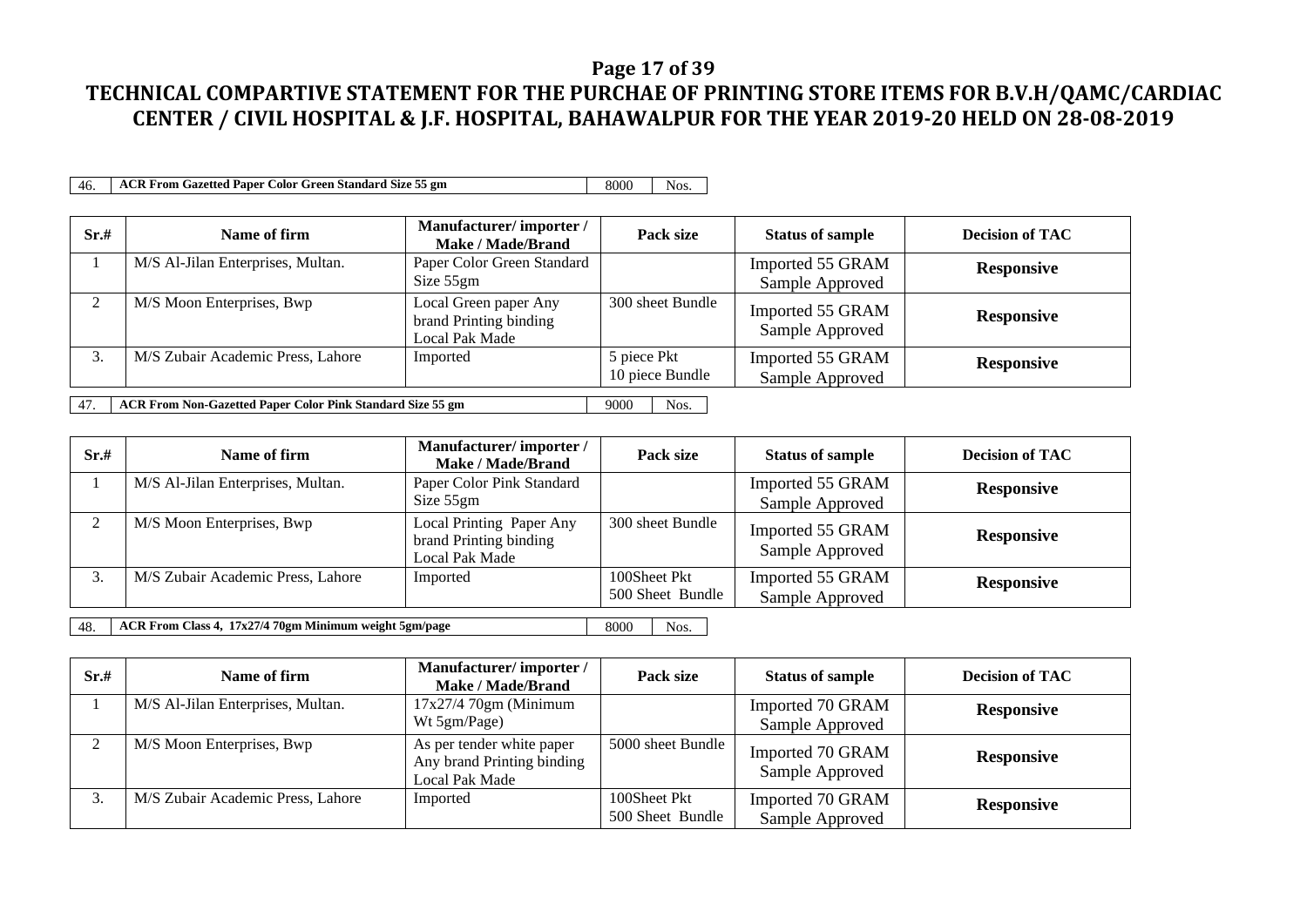### **Page 18 of 39**

# **TECHNICAL COMPARTIVE STATEMENT FOR THE PURCHAE OF PRINTING STORE ITEMS FOR B.V.H/QAMC/CARDIAC CENTER / CIVIL HOSPITAL & J.F. HOSPITAL, BAHAWALPUR FOR THE YEAR 2019-20 HELD ON 28-08-2019**

| ΔQ | Pathology Laboratory any Type from 80 gm Imported17x27/16 (minimum Weight 5.75gm/Page)<br>investigation slip Double Side Printed | 700000 | NOS. |  |
|----|----------------------------------------------------------------------------------------------------------------------------------|--------|------|--|
|----|----------------------------------------------------------------------------------------------------------------------------------|--------|------|--|

| Sr.# | Name of firm                      | Manufacturer/importer/<br><b>Make / Made/Brand</b>               | Pack size                        | <b>Status of sample</b>             | <b>Decision of TAC</b> |
|------|-----------------------------------|------------------------------------------------------------------|----------------------------------|-------------------------------------|------------------------|
|      | M/S Al-Jilan Enterprises, Multan. | Any Type from 80gm Imp.<br>$17x27x4$ (Minimum<br>Wt.5.75gm/Page) |                                  | Imported 80 GRAM<br>Sample Approved | <b>Responsive</b>      |
|      | M/S Moon Enterprises, Bwp         | Any brand Printing binding<br>Local Pak Made                     | 5000 sheet Bundle                | Imported 80 GRAM<br>Sample Approved | <b>Responsive</b>      |
|      | M/S Zubair Academic Press, Lahore | Imported                                                         | 100Sheet Pkt<br>500 Sheet Bundle | Imported 80 GRAM<br>Sample Approved | <b>Responsive</b>      |

50. **Birth Register 200warq 17x27/4 70gm Imported** 190 Nos.

| Sr.# | Name of firm                      | Manufacturer/importer/<br>Make / Made/Brand | Pack size       | <b>Status of sample</b> | <b>Decision of TAC</b> |
|------|-----------------------------------|---------------------------------------------|-----------------|-------------------------|------------------------|
|      | M/S Al-Jilan Enterprises, Multan. | $17x27/470gm$ Imported                      |                 | Imported 70 GRAM        | <b>Responsive</b>      |
|      |                                   |                                             |                 | Sample Approved         |                        |
|      | M/S Moon Enterprises, Bwp         | Any brand Printing binding                  | 12 Pcs Bundle   | Imported 70 GRAM        | <b>Responsive</b>      |
|      |                                   | Local Pak Made                              |                 | Sample Approved         |                        |
|      | M/S Zubair Academic Press, Lahore | Imported                                    | 5 piece Pkt     | Imported 70 GRAM        | <b>Responsive</b>      |
|      |                                   |                                             | 10 piece Bundle | Sample Approved         |                        |

51. **M.L.C Register 17×27 1/2 70gm /50 sheet** 100 Nos.

| Sr.# | Name of firm                      | Manufacturer/importer/<br>Make / Made/Brand | Pack size       | <b>Status of sample</b> | <b>Decision of TAC</b> |
|------|-----------------------------------|---------------------------------------------|-----------------|-------------------------|------------------------|
|      | M/S Al-Jilan Enterprises, Multan. | $17x27/1/270gm$ Imported                    |                 | Imported 70 GRAM        | <b>Responsive</b>      |
|      |                                   | 50 Sheet                                    |                 | Sample Approved         |                        |
|      | M/S Moon Enterprises, Bwp         | Any brand Printing binding                  | 12 Pcs Bundle   | Imported 70 GRAM        | <b>Responsive</b>      |
|      |                                   | Local Pak Made                              |                 | Sample Approved         |                        |
|      | M/S Zubair Academic Press, Lahore | Imported                                    | 5 piece Pkt     | Imported 70 GRAM        | <b>Responsive</b>      |
|      |                                   |                                             | 10 piece Bundle | Sample Approved         |                        |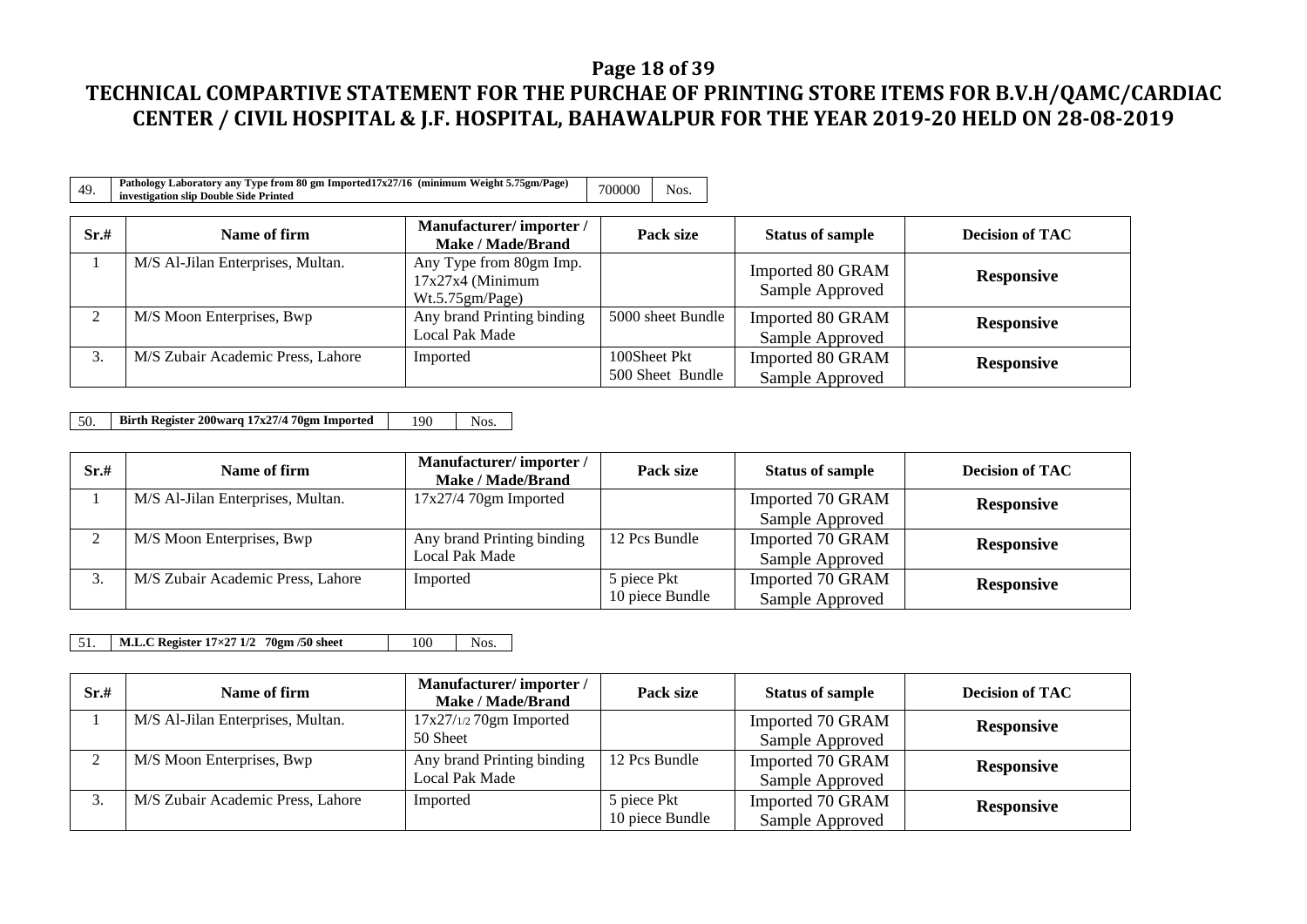#### **Page 19 of 39**

## **TECHNICAL COMPARTIVE STATEMENT FOR THE PURCHAE OF PRINTING STORE ITEMS FOR B.V.H/QAMC/CARDIAC CENTER / CIVIL HOSPITAL & J.F. HOSPITAL, BAHAWALPUR FOR THE YEAR 2019-20 HELD ON 28-08-2019**

52. **Attendance Register 70 gm 17×27** <sup>1</sup>/4 **100 wrk** 50 Nos.

| Sr.# | Name of firm                      | Manufacturer/importer/<br>Make / Made/Brand | Pack size       | <b>Status of sample</b> | <b>Decision of TAC</b> |
|------|-----------------------------------|---------------------------------------------|-----------------|-------------------------|------------------------|
|      | M/S Al-Jilan Enterprises, Multan. | $17x27/1/270$ gm Imported                   |                 | Imported 70 GRAM        | <b>Responsive</b>      |
|      |                                   |                                             |                 | Sample Approved         |                        |
|      | M/S Moon Enterprises, Bwp         | Any brand Printing binding                  | 12 Pcs Bundle   | Imported 70 GRAM        | <b>Responsive</b>      |
|      |                                   | Local Pak Made                              |                 | Sample Approved         |                        |
| J.   | M/S Zubair Academic Press, Lahore | Imported                                    | 5 piece Pkt     | Imported 70 GRAM        | <b>Responsive</b>      |
|      |                                   |                                             | 10 piece Bundle | Sample Approved         |                        |

53. **Dr. Call register 17×27 ½ 70gm /100 sheet** 100 Nos.

| Sr.# | Name of firm                      | Manufacturer/importer/<br>Make / Made/Brand | Pack size       | <b>Status of sample</b> | <b>Decision of TAC</b> |
|------|-----------------------------------|---------------------------------------------|-----------------|-------------------------|------------------------|
|      | M/S Al-Jilan Enterprises, Multan. | $17x27/1/270gm$ Imported                    |                 | Imported 70 GRAM        | <b>Responsive</b>      |
|      |                                   | 100 Sheet                                   |                 | Sample Approved         |                        |
| ◠    | M/S Moon Enterprises, Bwp         | Any brand Printing binding                  | 12 Pcs Bundle   | Imported 70 GRAM        | <b>Responsive</b>      |
|      |                                   | Local Pak Made                              |                 | Sample Approved         |                        |
| 34   | M/S Zubair Academic Press, Lahore | Imported                                    | 5 piece Pkt     | Imported 70 GRAM        | <b>Responsive</b>      |
|      |                                   |                                             | 10 piece Bundle | Sample Approved         |                        |

54. **OPD Numbering Slip 70 gm**  $20 \times 30/16$  3000000 Nos.

| Sr.# | Name of firm                      | Manufacturer/importer/<br>Make / Made/Brand | Pack size       | <b>Status of sample</b> | <b>Decision of TAC</b> |
|------|-----------------------------------|---------------------------------------------|-----------------|-------------------------|------------------------|
|      | M/S Al-Jilan Enterprises, Multan. | $20x30x1670gm$ Imported                     |                 | Imported 70 GRAM        | <b>Responsive</b>      |
|      |                                   |                                             |                 | Sample Approved         |                        |
| ◠    | M/S Moon Enterprises, Bwp         | Any brand Printing binding                  | 12 Pcs Bundle   | Imported 70 GRAM        | <b>Responsive</b>      |
|      |                                   | Local Pak Made                              |                 | Sample Approved         |                        |
| ິ.   | M/S Zubair Academic Press, Lahore | Imported                                    | 5 piece Pkt     | Imported 70 GRAM        | <b>Responsive</b>      |
|      |                                   |                                             | 10 piece Bundle | Sample Approved         |                        |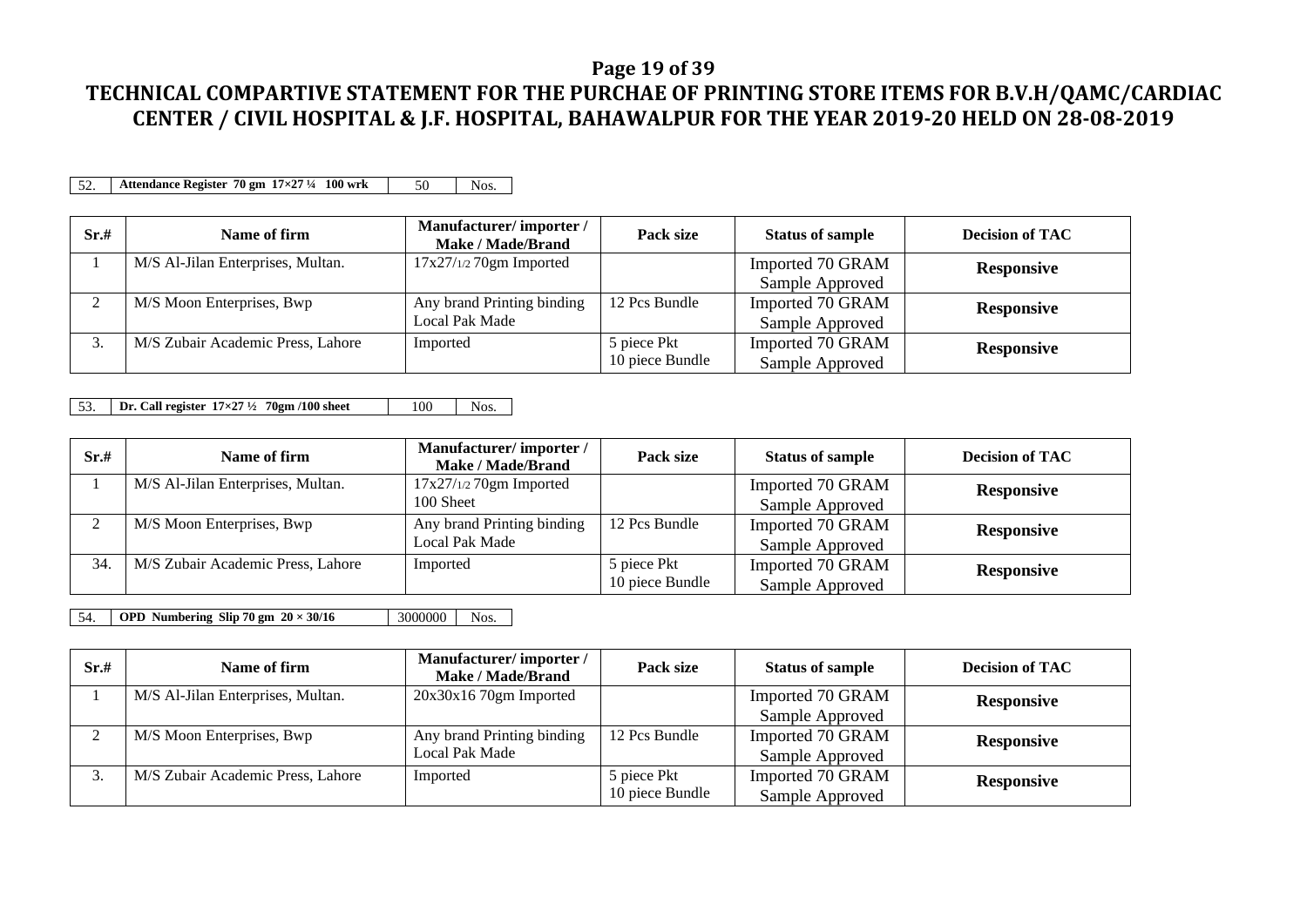### **Page 20 of 39**

| 55.  | Tele Bin Card 260gm Double Side printed Size.<br>17x27/4 | 7200<br>Nos.                                       |                   |                         |                        |
|------|----------------------------------------------------------|----------------------------------------------------|-------------------|-------------------------|------------------------|
| Sr.# | Name of firm                                             | Manufacturer/importer/<br><b>Make / Made/Brand</b> | Pack size         | <b>Status of sample</b> | <b>Decision of TAC</b> |
|      | M/S Al-Jilan Enterprises, Multan.                        | 260gm Double Side Printed                          |                   | Imported 260 GRAM       | <b>Responsive</b>      |
|      |                                                          | size $17x27/4$                                     |                   | Sample Approved         |                        |
|      | M/S Moon Enterprises, Bwp                                | 250/gram box board local                           | 1000 sheet Bundle | Imported 260 GRAM       | <b>Responsive</b>      |
|      |                                                          | made                                               |                   | Sample Approved         |                        |
| 3.   | M/S Zubair Academic Press, Lahore                        | Imported                                           | 500piece Pkt      | Imported 260 GRAM       | <b>Responsive</b>      |
|      |                                                          |                                                    | 1000 piece Bundle | Sample Approved         |                        |

| Flow sheet for Dialyses unit double side printed<br>56.<br>size. 17x27/4 70 gm imported any Type form | 300000 | Nos. |
|-------------------------------------------------------------------------------------------------------|--------|------|
|-------------------------------------------------------------------------------------------------------|--------|------|

| Sr.#    | Name of firm                      | Manufacturer/importer/<br>Make / Made/Brand | Pack size         | <b>Status of sample</b> | <b>Decision of TAC</b> |
|---------|-----------------------------------|---------------------------------------------|-------------------|-------------------------|------------------------|
|         | M/S Al-Jilan Enterprises, Multan. | $17x27/4$ 70gm any type                     |                   | Imported 70 GRAM        | <b>Responsive</b>      |
|         |                                   | form double side printed                    |                   | Sample Approved         |                        |
|         | M/S Moon Enterprises, Bwp         | Any brand Printing binding                  | 5000 sheet Bundle | Imported 70 GRAM        | <b>Responsive</b>      |
|         |                                   | Local Pak Made                              |                   | Sample Approved         |                        |
| ⌒<br>J. | M/S Zubair Academic Press, Lahore | Imported                                    | 100Sheet Pkt      | Imported 70 GRAM        | <b>Responsive</b>      |
|         |                                   |                                             | 500 Sheet Bundle  | Sample Approved         |                        |

|     | <b>Admission Register A&amp;E Department 17x27/4</b> |     |      |
|-----|------------------------------------------------------|-----|------|
| 57. | 70 gm imported any Type form 200 wrq Stitch          | 450 | Nos. |
|     | <b>Binding with Gatta</b>                            |     |      |

| Sr.# | Name of firm                      | Manufacturer/importer/<br>Make / Made/Brand         | Pack size                      | <b>Status of sample</b>             | <b>Decision of TAC</b> |
|------|-----------------------------------|-----------------------------------------------------|--------------------------------|-------------------------------------|------------------------|
|      | M/S Al-Jilan Enterprises, Multan. | $17x27/4$ 70gm any type<br>form double side printed |                                | Imported 70 GRAM<br>Sample Approved | <b>Responsive</b>      |
|      | M/S Moon Enterprises, Bwp         | Any brand Printing binding<br>Local Pak Made        | 12 Pcs Bundle                  | Imported 70 GRAM<br>Sample Approved | <b>Responsive</b>      |
|      | M/S Zubair Academic Press, Lahore | Imported                                            | 5 piece Pkt<br>10 piece Bundle | Imported 70 GRAM<br>Sample Approved | <b>Responsive</b>      |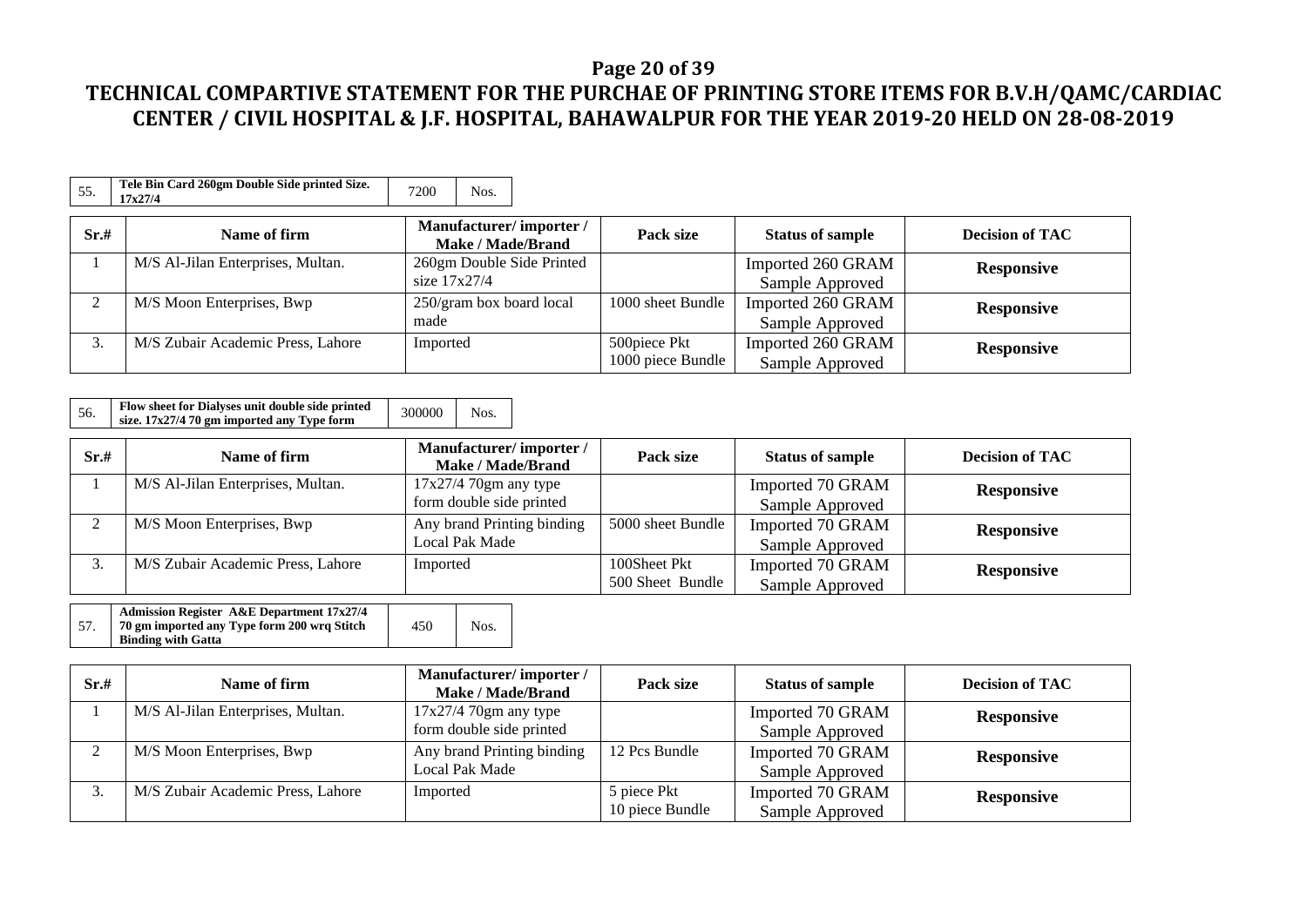### **Page 21 of 39**

## **TECHNICAL COMPARTIVE STATEMENT FOR THE PURCHAE OF PRINTING STORE ITEMS FOR B.V.H/QAMC/CARDIAC CENTER / CIVIL HOSPITAL & J.F. HOSPITAL, BAHAWALPUR FOR THE YEAR 2019-20 HELD ON 28-08-2019**

| 58.  | Any Type Register Double Side printing 17x27/4<br>70gm 200 Pages Stitch Binding with Gatta | 200<br>Nos.                                                               |                                |                                     |                        |
|------|--------------------------------------------------------------------------------------------|---------------------------------------------------------------------------|--------------------------------|-------------------------------------|------------------------|
| Sr.# | Name of firm                                                                               | Manufacturer/importer/<br><b>Make / Made/Brand</b>                        | Pack size                      | <b>Status of sample</b>             | <b>Decision of TAC</b> |
|      | M/S Al-Jilan Enterprises, Multan.                                                          | $17x27/470gm$ (Minimum<br>Wt 5gm/Page)Stitch<br><b>Binding with Gatta</b> |                                | Imported 70 GRAM<br>Sample Approved | <b>Responsive</b>      |
|      | M/S Moon Enterprises, Bwp                                                                  | Any brand Printing binding<br>Local Pak Made                              | 12 Pcs Bundle                  | Imported 70 GRAM<br>Sample Approved | <b>Responsive</b>      |
| 3.   | M/S Zubair Academic Press, Lahore                                                          | Imported                                                                  | 5 piece Pkt<br>10 piece Bundle | Imported 70 GRAM<br>Sample Approved | <b>Responsive</b>      |

| Sr.# | Name of firm                      | Manufacturer/importer/<br><b>Make / Made/Brand</b> | Pack size        | <b>Status of sample</b> | <b>Decision of TAC</b> |
|------|-----------------------------------|----------------------------------------------------|------------------|-------------------------|------------------------|
|      | M/S Al-Jilan Enterprises, Multan. | $17x27/470gm$ imp Double                           |                  | Imported 70 GRAM        | <b>Responsive</b>      |
|      |                                   | side Printing (3page Set)                          |                  | Sample Approved         |                        |
|      | M/S Moon Enterprises, Bwp         | Any brand Printing binding                         | 12 Pcs Bundle    | Imported 70 GRAM        | <b>Responsive</b>      |
|      |                                   | Local Pak Made                                     |                  | Sample Approved         |                        |
|      | M/S Zubair Academic Press, Lahore | Imported                                           | 100Sheet Pkt     | Imported 70 GRAM        | <b>Responsive</b>      |
|      |                                   |                                                    | 500 Sheet Bundle | Sample Approved         |                        |

| 60.       | Medicine Sheet Double Side printing 17x27/4,<br>70gm | 305000<br>Nos.                                     |                                |                                     |                        |
|-----------|------------------------------------------------------|----------------------------------------------------|--------------------------------|-------------------------------------|------------------------|
| Sr.#      | Name of firm                                         | Manufacturer/importer/<br><b>Make / Made/Brand</b> | Pack size                      | <b>Status of sample</b>             | <b>Decision of TAC</b> |
|           | M/S Al-Jilan Enterprises, Multan.                    | $17x27/470gm$ Imported                             |                                | Imported 70 GRAM<br>Sample Approved | <b>Responsive</b>      |
| $\bigcap$ | M/S Moon Enterprises, Bwp                            | Any brand Printing binding<br>Local Pak Made       | 1500 sheet Bundle              | Imported 70 GRAM<br>Sample Approved | <b>Responsive</b>      |
| 3.        | M/S Zubair Academic Press, Lahore                    | Imported                                           | 5 piece Pkt<br>10 piece Bundle | Imported 70 GRAM<br>Sample Approved | <b>Responsive</b>      |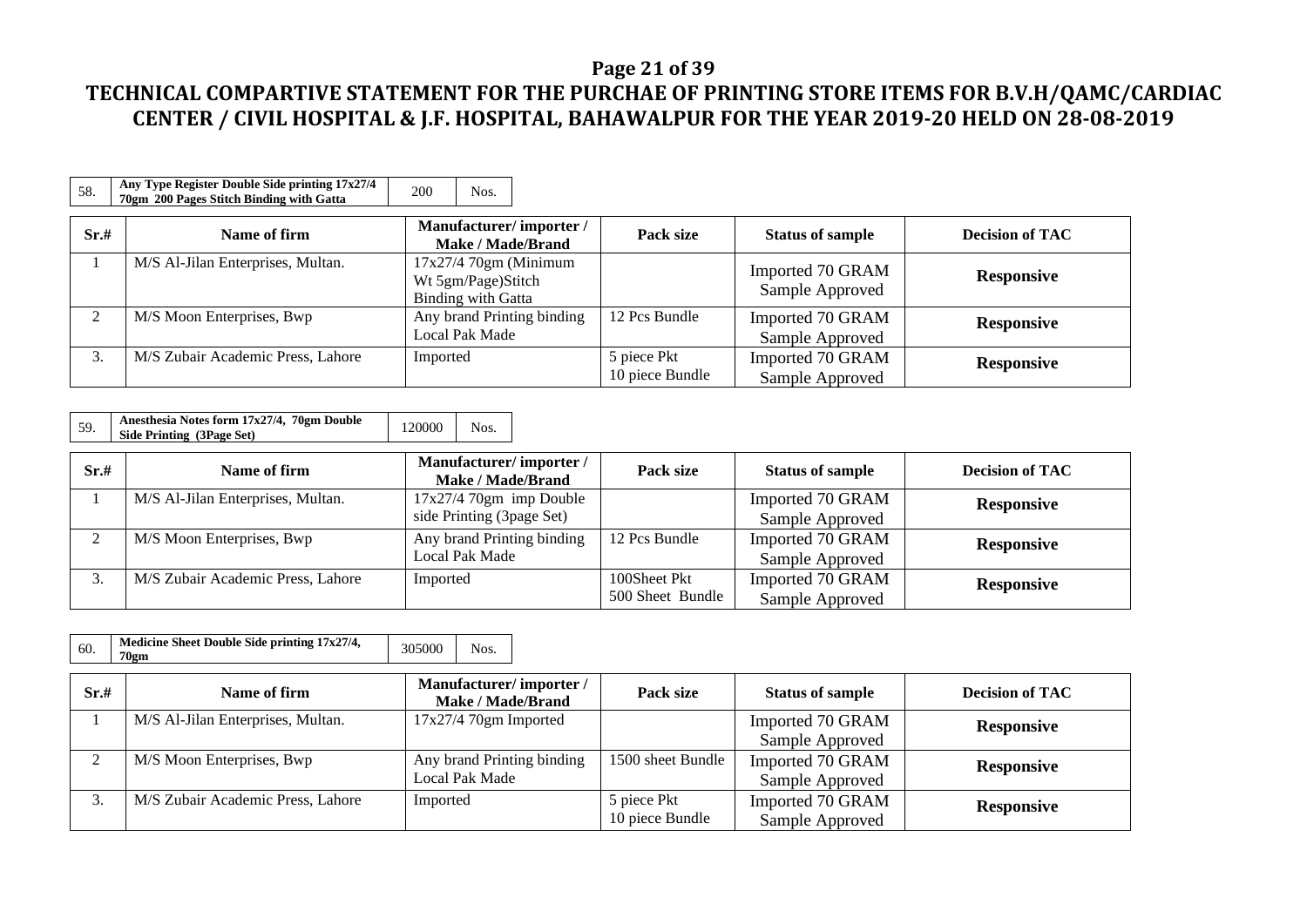#### **Page 22 of 39**

## **TECHNICAL COMPARTIVE STATEMENT FOR THE PURCHAE OF PRINTING STORE ITEMS FOR B.V.H/QAMC/CARDIAC CENTER / CIVIL HOSPITAL & J.F. HOSPITAL, BAHAWALPUR FOR THE YEAR 2019-20 HELD ON 28-08-2019**

61. **X-Ray Report form 17x27/4, 70gm** 100000 Nos.

| Sr.# | Name of firm                      | Manufacturer/importer/<br>Make / Made/Brand | Pack size         | <b>Status of sample</b> | <b>Decision of TAC</b> |
|------|-----------------------------------|---------------------------------------------|-------------------|-------------------------|------------------------|
|      | M/S Al-Jilan Enterprises, Multan. | $17x27/4$ 70gm Imported                     |                   | Imported 70 GRAM        | <b>Responsive</b>      |
|      |                                   |                                             |                   | Sample Approved         |                        |
| ⌒    | M/S Moon Enterprises, Bwp         | Any brand Printing binding                  | 5000 sheet Bundle | Imported 70 GRAM        | <b>Responsive</b>      |
|      |                                   | Local Pak Made                              |                   | Sample Approved         |                        |
|      | M/S Zubair Academic Press, Lahore | Imported                                    | 100Sheet Pkt      | Imported 70 GRAM        | <b>Responsive</b>      |
|      |                                   |                                             | 500 Sheet Bundle  | Sample Approved         |                        |

| 62.  | C.T Scan consent form $17x27/4$ , 70 gm | 115000<br>Nos.                               |                                                    |                                  |                                     |                        |
|------|-----------------------------------------|----------------------------------------------|----------------------------------------------------|----------------------------------|-------------------------------------|------------------------|
| Sr.# | Name of firm                            |                                              | Manufacturer/importer/<br><b>Make / Made/Brand</b> | Pack size                        | <b>Status of sample</b>             | <b>Decision of TAC</b> |
|      | M/S Al-Jilan Enterprises, Multan.       | $17x27/470$ gm Imported                      |                                                    |                                  | Imported 70 GRAM<br>Sample Approved | <b>Responsive</b>      |
|      | M/S Moon Enterprises, Bwp               | Any brand Printing binding<br>Local Pak Made |                                                    | 5000 sheet Bundle                | Imported 70 GRAM<br>Sample Approved | <b>Responsive</b>      |
|      | M/S Zubair Academic Press, Lahore       | Imported                                     |                                                    | 100Sheet Pkt<br>500 Sheet Bundle | Imported 70 GRAM<br>Sample Approved | <b>Responsive</b>      |

| Sr.# | Name of firm                      | Manufacturer/importer/<br>Make / Made/Brand  | Pack size                        | <b>Status of sample</b>             | <b>Decision of TAC</b> |
|------|-----------------------------------|----------------------------------------------|----------------------------------|-------------------------------------|------------------------|
|      | M/S Al-Jilan Enterprises, Multan. | 20x30x870gm Imported<br>Double Side printed  |                                  | Imported 70 GRAM<br>Sample Approved | <b>Responsive</b>      |
| ◠    | M/S Moon Enterprises, Bwp         | Any brand Printing binding<br>Local Pak Made | 5000 sheet Bundle                | Imported 70 GRAM<br>Sample Approved | <b>Responsive</b>      |
|      | M/S Zubair Academic Press, Lahore | Imported                                     | 100Sheet Pkt<br>500 Sheet Bundle | Imported 70 GRAM<br>Sample Approved | <b>Responsive</b>      |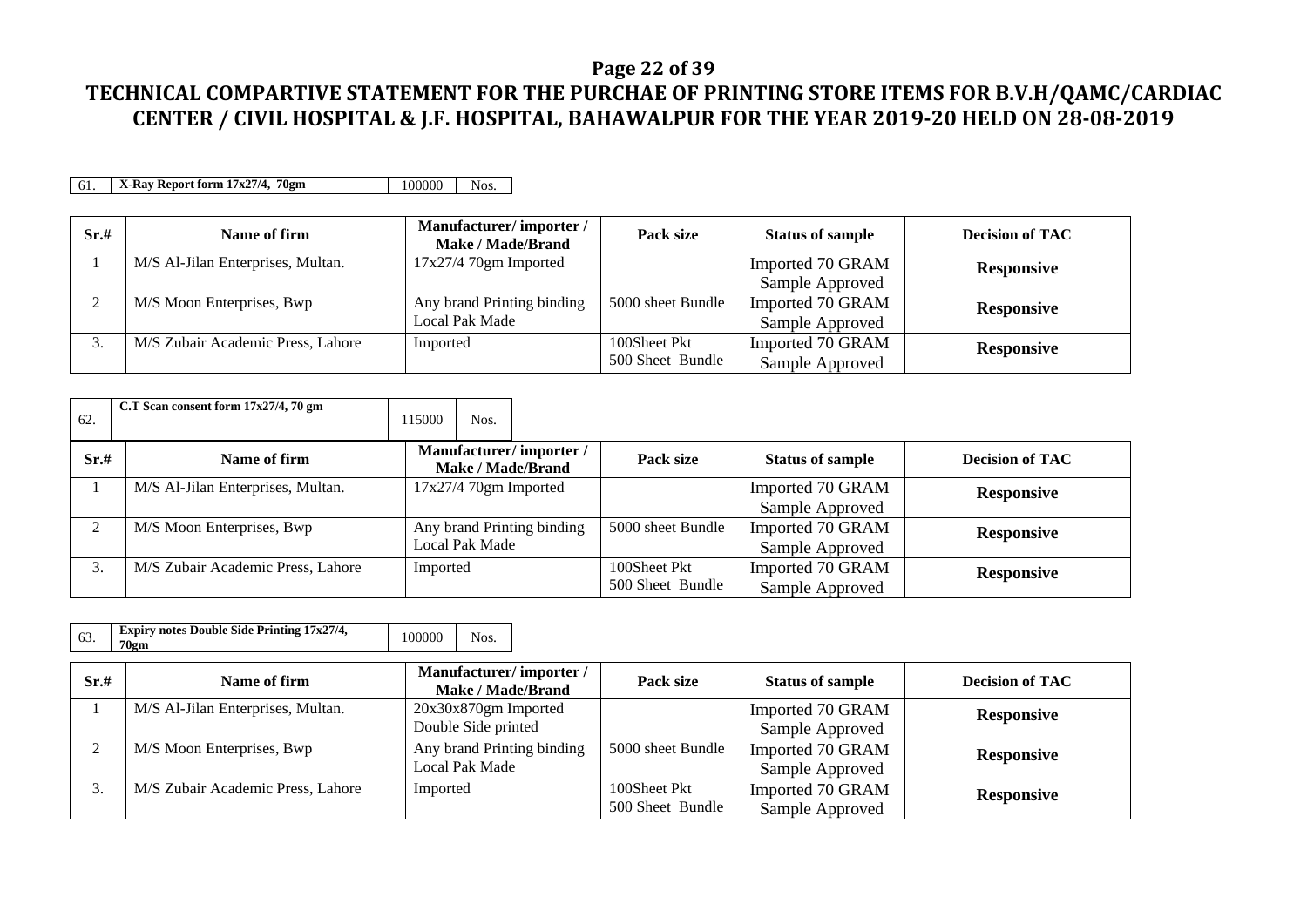### **Page 23 of 39**

| 64   | Discharge Forum 70 Grm Imported Double Side<br><b>Printed</b> | 50000<br>Nos.                               |                   |                         |                        |
|------|---------------------------------------------------------------|---------------------------------------------|-------------------|-------------------------|------------------------|
| Sr.# | Name of firm                                                  | Manufacturer/importer/<br>Make / Made/Brand | Pack size         | <b>Status of sample</b> | <b>Decision of TAC</b> |
|      | M/S Al-Jilan Enterprises, Multan.                             | $17x27/4$ 70gm any type                     |                   | Imported 70 GRAM        | <b>Responsive</b>      |
|      |                                                               | form double side printed                    |                   | Sample Approved         |                        |
|      | M/S Moon Enterprises, Bwp                                     | Any brand Printing binding                  | 5000 sheet Bundle | Imported 70 GRAM        | <b>Responsive</b>      |
|      |                                                               | Local Pak Made                              |                   | Sample Approved         |                        |
| 3.   | M/S Zubair Academic Press, Lahore                             | Imported                                    | 100Sheet Pkt      | Imported 70 GRAM        | <b>Responsive</b>      |
|      |                                                               |                                             | 500 Sheet Bundle  | Sample Approved         |                        |

| 65 | Temperature Log Box Board Card 17x27/4 220<br>Grm | 500 | Nos. |
|----|---------------------------------------------------|-----|------|
|----|---------------------------------------------------|-----|------|

| Sr.# | Name of firm                      | Manufacturer/importer/<br>Make / Made/Brand | Pack size         | <b>Status of sample</b> | <b>Decision of TAC</b> |
|------|-----------------------------------|---------------------------------------------|-------------------|-------------------------|------------------------|
|      | M/S Al-Jilan Enterprises, Multan. | 17x27/4 Box Board Card                      |                   | Imported 220 GRAM       | <b>Responsive</b>      |
|      |                                   | 220gm                                       |                   | Sample Approved         |                        |
|      | M/S Moon Enterprises, Bwp         | 220 gm Box board Pak                        | 100 sheet bundle  | Imported 220 GRAM       | <b>Responsive</b>      |
|      |                                   | made                                        |                   | Sample Approved         |                        |
|      | M/S Zubair Academic Press, Lahore | Imported                                    | 500Sheet Pkt      | Imported 220 GRAM       | <b>Responsive</b>      |
|      |                                   |                                             | 1000 Sheet Bundle | Sample Approved         |                        |

| Repair Register 17x27/4 70 Grm (200 Wrq) Sitch<br>66<br><b>Binding with Gatta</b> | 100 | Nos. |
|-----------------------------------------------------------------------------------|-----|------|
|-----------------------------------------------------------------------------------|-----|------|

| Sr.#          | Name of firm                      | Manufacturer/importer/<br>Make / Made/Brand | Pack size       | <b>Status of sample</b> | <b>Decision of TAC</b> |
|---------------|-----------------------------------|---------------------------------------------|-----------------|-------------------------|------------------------|
|               | M/S Al-Jilan Enterprises, Multan. | $17x27/4$ 70gm stitch                       |                 | Imported 70 GRAM        | <b>Responsive</b>      |
|               |                                   | binding with Gatta                          |                 | Sample Approved         |                        |
| $\mathcal{L}$ | M/S Moon Enterprises, Bwp         | Any brand Printing binding                  | 12 Pcs Bundle   | Imported 70 GRAM        | <b>Responsive</b>      |
|               |                                   | Local Pak Made                              |                 | Sample Approved         |                        |
| $\sim$<br>ć.  | M/S Zubair Academic Press, Lahore | Imported                                    | 5 piece Pkt     | Imported 70 GRAM        | <b>Responsive</b>      |
|               |                                   |                                             | 10 piece Bundle | Sample Approved         |                        |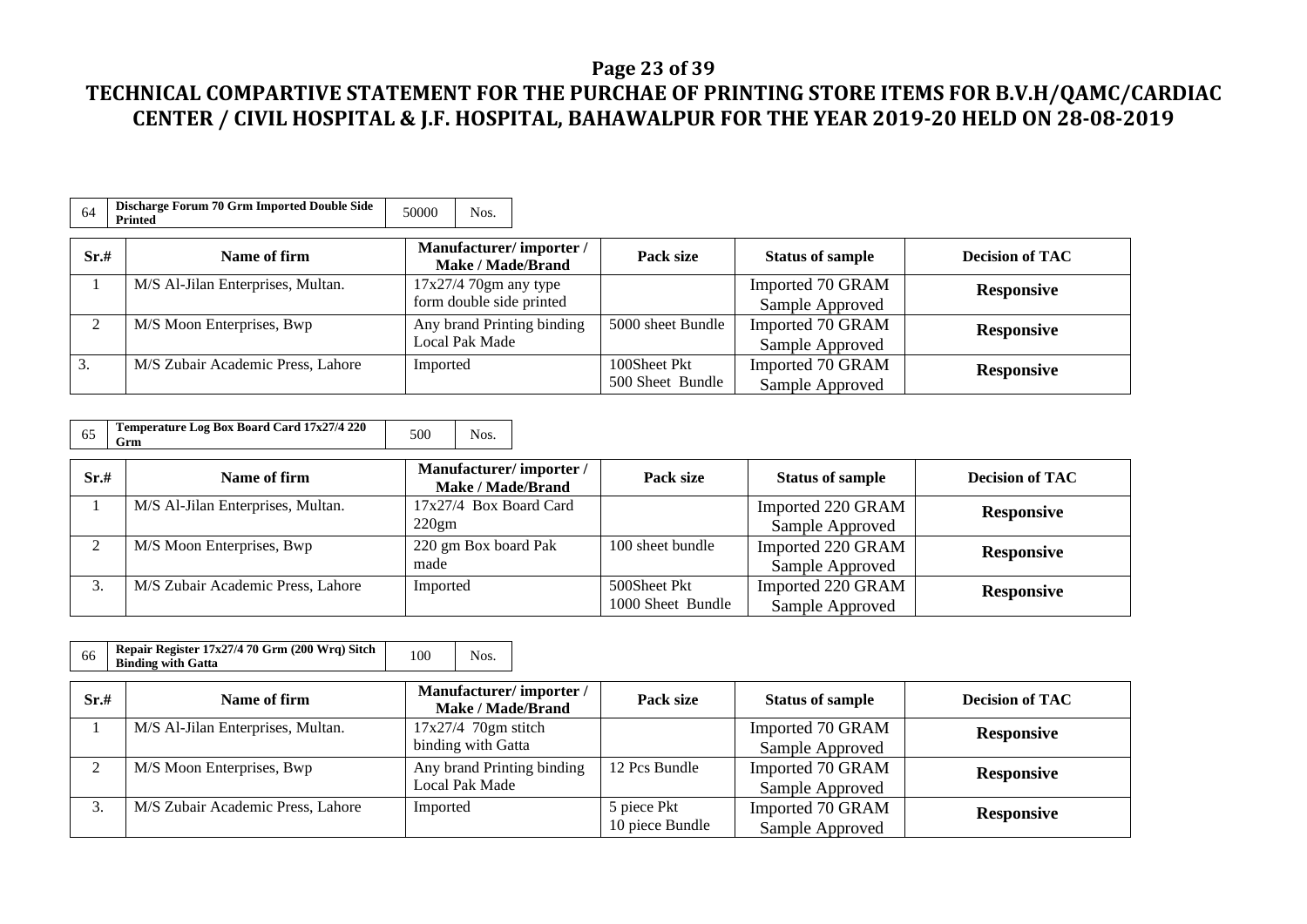### **Page 24 of 39**

| 67   | X-Ray Examination Register 17x27/2 70<br>Grm Sr. No. 200 Sitch Binding with Gatta | 30<br>Nos.                                         |                                |                                     |                        |
|------|-----------------------------------------------------------------------------------|----------------------------------------------------|--------------------------------|-------------------------------------|------------------------|
| Sr.# | Name of firm                                                                      | Manufacturer/importer/<br><b>Make / Made/Brand</b> | Pack size                      | <b>Status of sample</b>             | <b>Decision of TAC</b> |
|      | M/S Al-Jilan Enterprises, Multan.                                                 | $17x27/4$ stitch binding with<br>Gatta Sr, No, 200 |                                | Imported 70 GRAM<br>Sample Approved | <b>Responsive</b>      |
|      | M/S Moon Enterprises, Bwp                                                         | Any brand Printing binding<br>Local Pak Made       | 12 Pcs Bundle                  | Imported 70 GRAM<br>Sample Approved | <b>Responsive</b>      |
| 3.   | M/S Zubair Academic Press, Lahore                                                 | Imported                                           | 5 piece Pkt<br>10 piece Bundle | Imported 70 GRAM<br>Sample Approved | <b>Responsive</b>      |

| 70 Grm (200 Wrg) Sitch Binding with Gatta | 68 | <b>Registration Register A&amp;E Department 17x27/2</b> | 50 | Nos. |
|-------------------------------------------|----|---------------------------------------------------------|----|------|
|-------------------------------------------|----|---------------------------------------------------------|----|------|

| Sr.# | Name of firm                      | Manufacturer/importer/<br>Make / Made/Brand | Pack size       | <b>Status of sample</b> | <b>Decision of TAC</b> |
|------|-----------------------------------|---------------------------------------------|-----------------|-------------------------|------------------------|
|      | M/S Al-Jilan Enterprises, Multan. | $17x27/4$ stitch binding with               |                 | Imported 70 GRAM        | <b>Responsive</b>      |
|      |                                   | Gatta                                       |                 | Sample Approved         |                        |
|      | M/S Moon Enterprises, Bwp         | Any brand Printing binding                  | 12 Pcs Bundle   | Imported 70 GRAM        | <b>Responsive</b>      |
|      |                                   | <b>Local Pak Made</b>                       |                 | Sample Approved         |                        |
|      | M/S Zubair Academic Press, Lahore | Imported                                    | 5 piece Pkt     | Imported 70 GRAM        | <b>Responsive</b>      |
|      |                                   |                                             | 10 piece Bundle | Sample Approved         |                        |

| 69   | Dhobi Book/ Landuray Book 17x27/4 70 Grm<br>(200 Wra) | 250 | Nos.                                        |  |           |
|------|-------------------------------------------------------|-----|---------------------------------------------|--|-----------|
| Sr.# | Name of firm                                          |     | Manufacturer/importer/<br>Make / Made/Brand |  | Pack size |
|      | $M/R$ Al Elen Entermises Multer                       |     | $17.27/4.70$ cm. Lower wheat                |  |           |

| Sr.#               | Name of firm                      | $m$ andiactul CI $\mu$ information<br><b>Make / Made/Brand</b> | Pack size       | <b>Status of sample</b> | <b>Decision of TAC</b> |
|--------------------|-----------------------------------|----------------------------------------------------------------|-----------------|-------------------------|------------------------|
|                    | M/S Al-Jilan Enterprises, Multan. | $17x27/4$ 70gm Imported                                        |                 | Imported 70 GRAM        | <b>Responsive</b>      |
|                    |                                   |                                                                |                 | Sample Approved         |                        |
| $\sim$             | M/S Moon Enterprises, Bwp         | Any brand Printing binding                                     | 12 Pcs Bundle   | Imported 70 GRAM        | <b>Responsive</b>      |
|                    |                                   | Local Pak Made                                                 |                 | Sample Approved         |                        |
| $\mathbf{z}$<br>J. | M/S Zubair Academic Press, Lahore | Imported                                                       | 5 piece Pkt     | Imported 70 GRAM        | <b>Responsive</b>      |
|                    |                                   |                                                                | 10 piece Bundle | Sample Approved         |                        |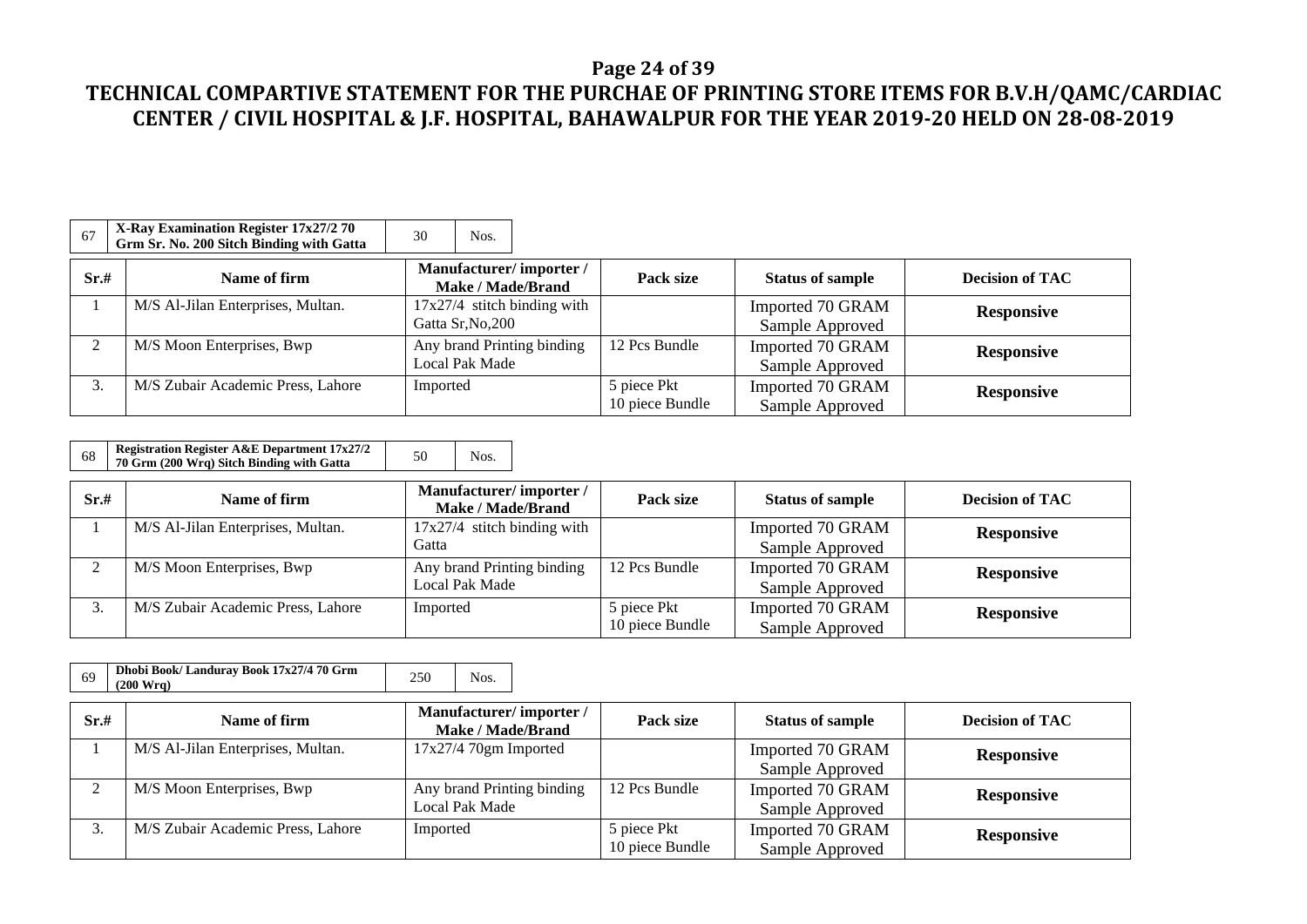### **Page 25 of 39**

## **TECHNICAL COMPARTIVE STATEMENT FOR THE PURCHAE OF PRINTING STORE ITEMS FOR B.V.H/QAMC/CARDIAC CENTER / CIVIL HOSPITAL & J.F. HOSPITAL, BAHAWALPUR FOR THE YEAR 2019-20 HELD ON 28-08-2019**

| 70   | TB Patient Card 220 Grm 17x27/8 Minimum<br>13.1grm/ Card | 5000<br>Nos.                                               |                              |                                      |                        |
|------|----------------------------------------------------------|------------------------------------------------------------|------------------------------|--------------------------------------|------------------------|
| Sr.# | Name of firm                                             | Manufacturer/importer/<br><b>Make / Made/Brand</b>         | Pack size                    | <b>Status of sample</b>              | <b>Decision of TAC</b> |
|      | M/S Al-Jilan Enterprises, Multan.                        | $17x27/4$ 220gm (Minimum<br>$13.1 \text{gm} / \text{Card}$ |                              | Imported 220 GRAM<br>Sample Approved | <b>Responsive</b>      |
| ◠    | M/S Moon Enterprises, Bwp                                | 220 gm box board local pak<br>made                         | 1000 Sheet bundle            | Imported 220 GRAM<br>Sample Approved | <b>Responsive</b>      |
| 3.   | M/S Zubair Academic Press, Lahore                        | Imported                                                   | 500 piece<br>1000 plt Bundle | Imported 220 GRAM<br>Sample Approved | <b>Responsive</b>      |

71 **Admission Card 220 Grm 17x27/8** 150000 Nos.

| Sr.# | Name of firm                      | Manufacturer/importer/<br><b>Make / Made/Brand</b> | Pack size         | <b>Status of sample</b> | <b>Decision of TAC</b> |
|------|-----------------------------------|----------------------------------------------------|-------------------|-------------------------|------------------------|
|      | M/S Al-Jilan Enterprises, Multan. | 17x27/8 220Card 220                                |                   | Imported 220 GRAM       | <b>Responsive</b>      |
|      |                                   |                                                    |                   | Sample Approved         |                        |
|      | M/S Moon Enterprises, Bwp         | 220 gm box board local pak                         | 1000 Sheet bundle | Imported 220 GRAM       | <b>Responsive</b>      |
|      |                                   | made                                               |                   | Sample Approved         |                        |
|      | M/S Zubair Academic Press, Lahore | Imported                                           | 500 piece         | Imported 220 GRAM       | <b>Responsive</b>      |
|      |                                   |                                                    | 1000 plt Bundle   | Sample Approved         |                        |

| <b>Stitch and Binding with Gatta</b> |
|--------------------------------------|
|--------------------------------------|

| Sr.# | Name of firm                      | Manufacturer/importer/<br><b>Make / Made/Brand</b> | Pack size       | <b>Status of sample</b> | <b>Decision of TAC</b> |
|------|-----------------------------------|----------------------------------------------------|-----------------|-------------------------|------------------------|
|      | M/S Al-Jilan Enterprises, Multan. | 17x27/2 Stitch and Binding                         |                 | Imported 70 GRAM        | <b>Responsive</b>      |
|      |                                   | with Gatta                                         |                 | Sample Approved         |                        |
|      | M/S Moon Enterprises, Bwp         | Any brand Printing binding                         | 12 Pcs Bundle   | Imported 70 GRAM        | <b>Responsive</b>      |
|      |                                   | Local Pak Made                                     |                 | Sample Approved         |                        |
|      | M/S Zubair Academic Press, Lahore | Imported                                           | 5 piece Pkt     | Imported 70 GRAM        | <b>Responsive</b>      |
|      |                                   |                                                    | 10 piece Bundle | Sample Approved         |                        |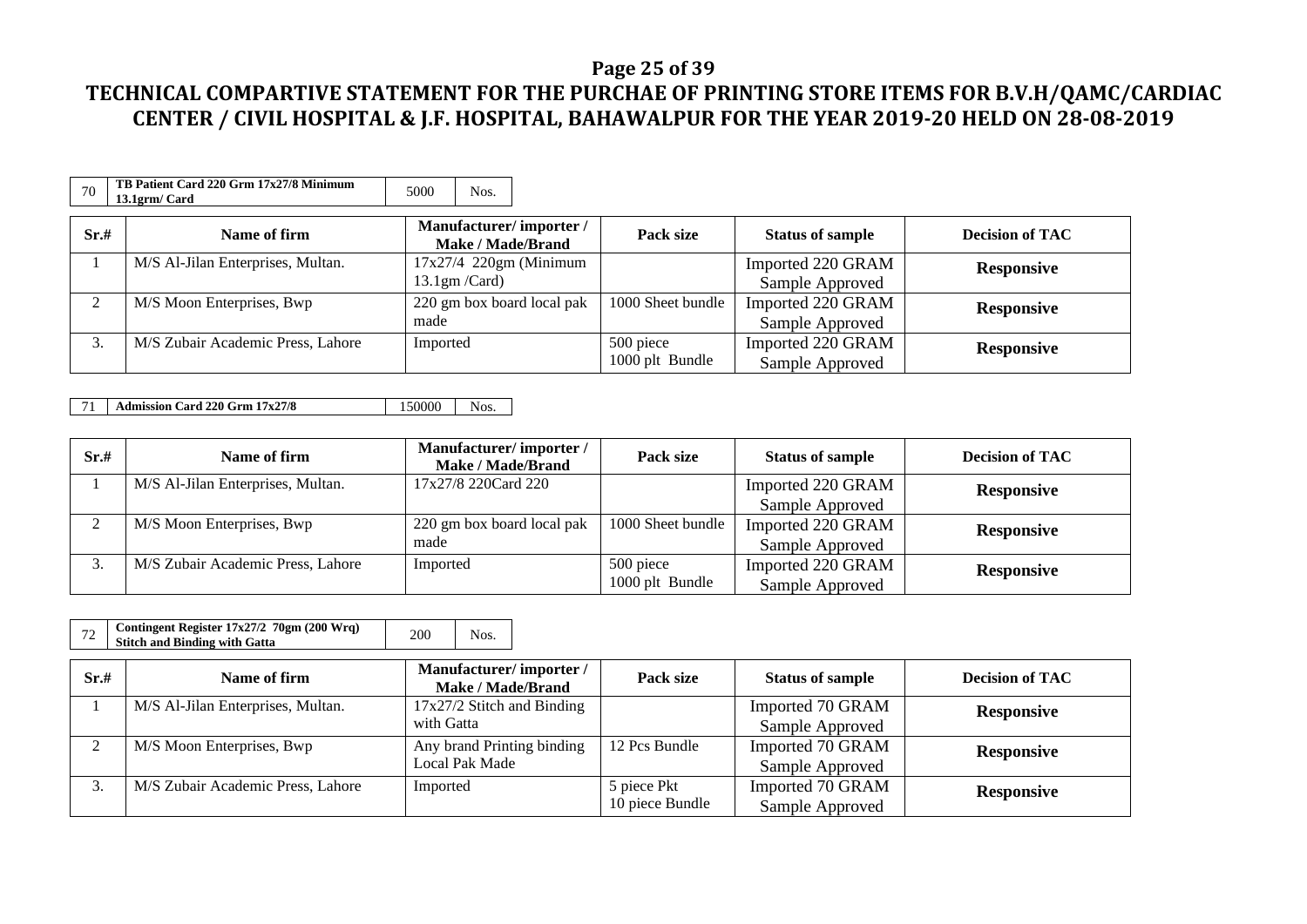### **Page 26 of 39**

| 73   | Cash Book 17x27/-70 Grm (100 Wrq) Sitch and<br><b>Binding with Gatta</b> | 10<br>Nos.                                         |                                |                                     |                        |
|------|--------------------------------------------------------------------------|----------------------------------------------------|--------------------------------|-------------------------------------|------------------------|
| Sr.# | Name of firm                                                             | Manufacturer/importer/<br>Make / Made/Brand        | Pack size                      | <b>Status of sample</b>             | <b>Decision of TAC</b> |
|      | M/S Al-Jilan Enterprises, Multan.                                        | $17x27/70gm$ Imp. Stitch and<br>Binding with Gatta |                                | Imported 70 GRAM<br>Sample Approved | <b>Responsive</b>      |
|      | M/S Moon Enterprises, Bwp                                                | Any brand Printing binding<br>Local Pak Made       | 24 Pcs Bundle                  | Imported 70 GRAM<br>Sample Approved | <b>Responsive</b>      |
| 3.   | M/S Zubair Academic Press, Lahore                                        | Imported                                           | 5 piece Pkt<br>10 piece Bundle | Imported 70 GRAM<br>Sample Approved | <b>Responsive</b>      |

| Bio-chemistry Register 17x27/4 80 gm       |     |      |
|--------------------------------------------|-----|------|
| Imported(minimum Weight 5.75gm/Page) Sitch | 220 | Nos. |
| and Binding with Gatta                     |     |      |

| Sr.# | Name of firm                      | Manufacturer/importer/<br><b>Make / Made/Brand</b>                                                | Pack size                      | <b>Status of sample</b>             | <b>Decision of TAC</b> |
|------|-----------------------------------|---------------------------------------------------------------------------------------------------|--------------------------------|-------------------------------------|------------------------|
|      | M/S Al-Jilan Enterprises, Multan. | $17x27/4$ 80gm Imp<br>(Minimum weight)<br>5.75gm/Page) St Stitch and<br><b>Binding with Gatta</b> |                                | Imported 80 GRAM<br>Sample Approved | <b>Responsive</b>      |
|      | M/S Moon Enterprises, Bwp         | 100 wrq Any brand Printing<br>binding Local Pak Made                                              | 12 Pcs Bundle                  | Imported 80 GRAM<br>Sample Approved | <b>Responsive</b>      |
|      | M/S Zubair Academic Press, Lahore | Imported                                                                                          | 5 piece Pkt<br>10 piece Bundle | Imported 80 GRAM<br>Sample Approved | <b>Responsive</b>      |

| Harmon Report Register 17x27/4, 70gm       |    |      |
|--------------------------------------------|----|------|
| Imported (minimum Weight 5gm/Page) 100 Wrq | 20 | Nos. |
| <b>Sitch and Binding with Gatta</b>        |    |      |

| Sr.# | Name of firm                      | Manufacturer/importer/<br><b>Make / Made/Brand</b>                                | Pack size                      | <b>Status of sample</b>             | <b>Decision of TAC</b> |
|------|-----------------------------------|-----------------------------------------------------------------------------------|--------------------------------|-------------------------------------|------------------------|
|      | M/S Al-Jilan Enterprises, Multan. | $17x27/4$ 70gm Imp. (Minimum<br>Weight 5gm/page) stitch and<br>binding with gatta |                                | Imported 70 GRAM<br>Sample Approved | <b>Responsive</b>      |
|      | M/S Moon Enterprises, Bwp         | Any brand Printing binding<br>Local Pak Made                                      | 12 Pcs Bundle                  | Imported 70 GRAM<br>Sample Approved | <b>Responsive</b>      |
|      | M/S Zubair Academic Press, Lahore | Imported                                                                          | 5 piece Pkt<br>10 piece Bundle | Imported 70 GRAM<br>Sample Approved | <b>Responsive</b>      |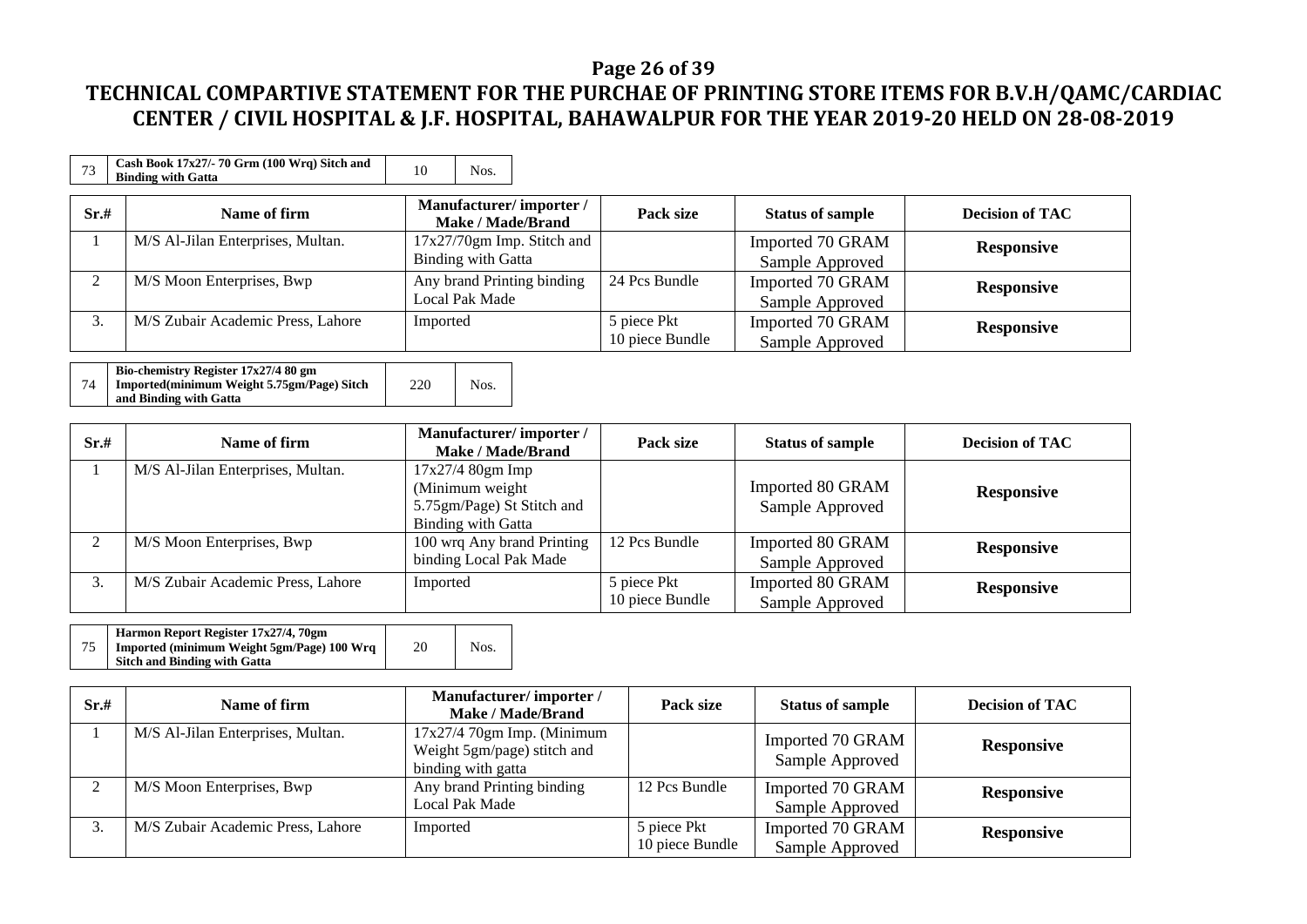### **Page 27 of 39**

| 76   | Operation Performa 17x27/4 70 Grm Any Type<br><b>Double Side Printed</b> | 60000<br>Nos.                                      |                                  |                                     |                        |
|------|--------------------------------------------------------------------------|----------------------------------------------------|----------------------------------|-------------------------------------|------------------------|
| Sr.# | Name of firm                                                             | Manufacturer/importer/<br><b>Make / Made/Brand</b> | Pack size                        | <b>Status of sample</b>             | <b>Decision of TAC</b> |
|      | M/S Al-Jilan Enterprises, Multan.                                        | $17x27/470gm$ Imp. Any<br>type double side printed |                                  | Imported 70 GRAM<br>Sample Approved | <b>Responsive</b>      |
|      | M/S Moon Enterprises, Bwp                                                | Any brand Printing binding<br>Local Pak Made       | 5000 sheet Bundle                | Imported 70 GRAM<br>Sample Approved | <b>Responsive</b>      |
| 3.   | M/S Zubair Academic Press, Lahore                                        | Imported                                           | 100Sheet Pkt<br>500 Sheet Bundle | Imported 70 GRAM<br>Sample Approved | <b>Responsive</b>      |

| <b>Blood Transfusion Note with formed Connect</b><br>17x27/16 70 gm | 50000 |  |
|---------------------------------------------------------------------|-------|--|
|---------------------------------------------------------------------|-------|--|

| Sr.# | Name of firm                      | Manufacturer/importer/<br>Make / Made/Brand | Pack size         | <b>Status of sample</b> | <b>Decision of TAC</b> |
|------|-----------------------------------|---------------------------------------------|-------------------|-------------------------|------------------------|
|      | M/S Al-Jilan Enterprises, Multan. | $17x27/1670gm$ Imp.                         |                   | Imported 70 GRAM        | <b>Responsive</b>      |
|      |                                   |                                             |                   | Sample Approved         |                        |
|      | M/S Moon Enterprises, Bwp         | Any brand Printing binding                  | 5000 sheet Bundle | Imported 70 GRAM        | <b>Responsive</b>      |
|      |                                   | Local Pak Made                              |                   | Sample Approved         |                        |
|      | M/S Zubair Academic Press, Lahore | Imported                                    | 100Sheet Pkt      | Imported 70 GRAM        | <b>Responsive</b>      |
|      |                                   |                                             | 500 Sheet Bundle  | Sample Approved         |                        |

| 17x27/4 70 Grm |
|----------------|
|----------------|

| Sr.# | Name of firm                      | Manufacturer/importer/<br>Make / Made/Brand        | Pack size                        | <b>Status of sample</b>             | <b>Decision of TAC</b> |
|------|-----------------------------------|----------------------------------------------------|----------------------------------|-------------------------------------|------------------------|
|      | M/S Al-Jilan Enterprises, Multan. | $17x27/470gm$ Imp. Any<br>type double side printed |                                  | Imported 70 GRAM<br>Sample Approved | <b>Responsive</b>      |
| ◠    | M/S Moon Enterprises, Bwp         | Any brand Printing binding<br>Local Pak Made       | 5000 sheet Bundle                | Imported 70 GRAM<br>Sample Approved | <b>Responsive</b>      |
|      | M/S Zubair Academic Press, Lahore | Imported                                           | 100Sheet Pkt<br>500 Sheet Bundle | Imported 70 GRAM<br>Sample Approved | <b>Responsive</b>      |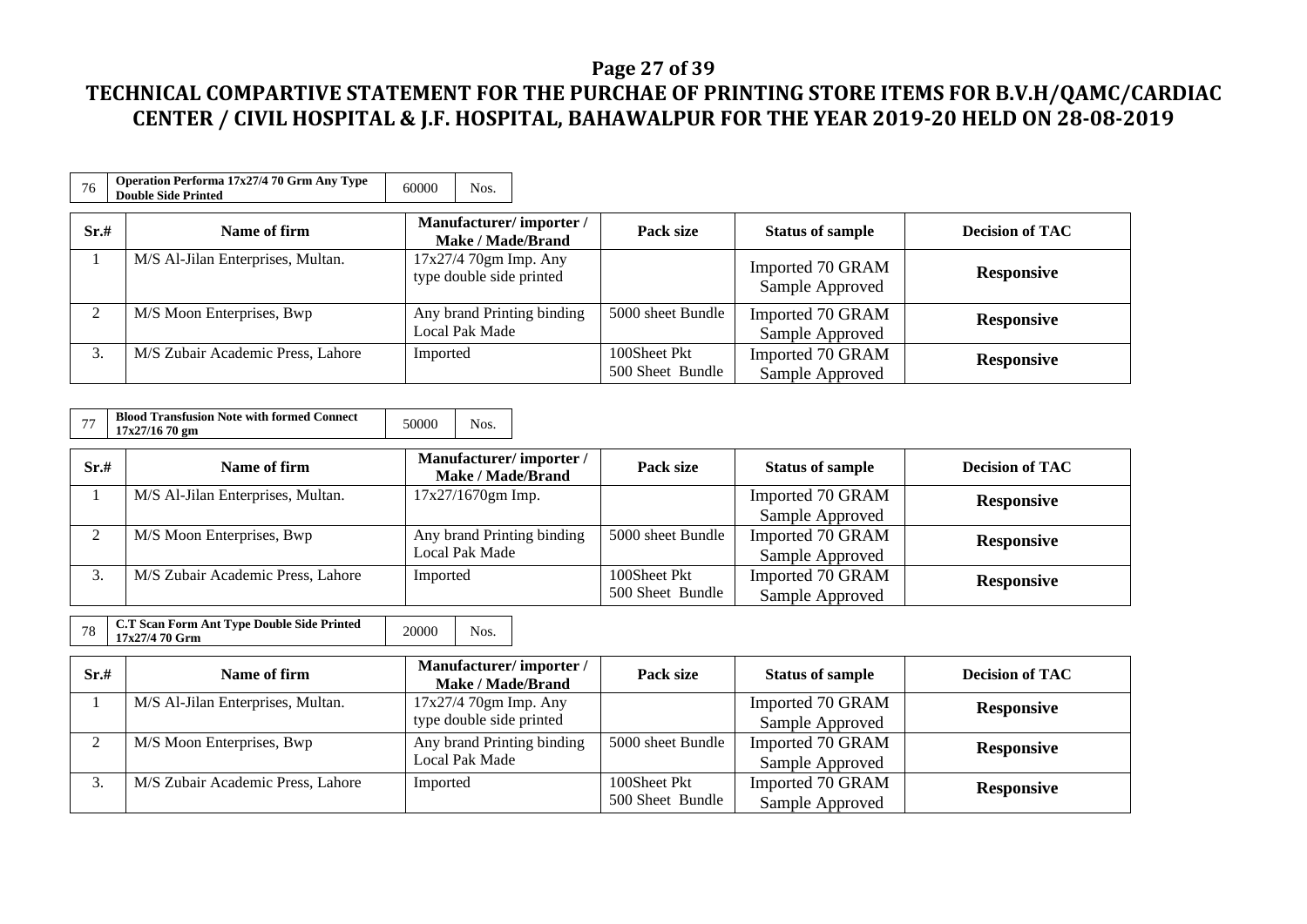#### **Page 28 of 39**

## **TECHNICAL COMPARTIVE STATEMENT FOR THE PURCHAE OF PRINTING STORE ITEMS FOR B.V.H/QAMC/CARDIAC CENTER / CIVIL HOSPITAL & J.F. HOSPITAL, BAHAWALPUR FOR THE YEAR 2019-20 HELD ON 28-08-2019**

| 79     | Daily Progress Note Report Form 17x27/4 70<br>Grm | 40000<br>Nos.                                      |                                  |                                     |                        |
|--------|---------------------------------------------------|----------------------------------------------------|----------------------------------|-------------------------------------|------------------------|
| Sr.#   | Name of firm                                      | Manufacturer/importer/<br><b>Make / Made/Brand</b> | Pack size                        | <b>Status of sample</b>             | <b>Decision of TAC</b> |
|        | M/S Al-Jilan Enterprises, Multan.                 | $17x27/470gm$ Imp.                                 |                                  | Imported 70 GRAM<br>Sample Approved | <b>Responsive</b>      |
| $\sim$ | M/S Moon Enterprises, Bwp                         | Any brand Printing binding<br>Local Pak Made       | 5000 sheet Bundle                | Imported 70 GRAM<br>Sample Approved | <b>Responsive</b>      |
|        | M/S Zubair Academic Press, Lahore                 | Imported                                           | 100Sheet Pkt<br>500 Sheet Bundle | Imported 70 GRAM<br>Sample Approved | <b>Responsive</b>      |

80 **History Sheet For Nicu 17x24/4 70 Grm** 40000 Nos.

| Sr.# | Name of firm                      | Manufacturer/importer/<br><b>Make / Made/Brand</b> | Pack size         | <b>Status of sample</b> | <b>Decision of TAC</b> |
|------|-----------------------------------|----------------------------------------------------|-------------------|-------------------------|------------------------|
|      | M/S Al-Jilan Enterprises, Multan. | 17x27/4 70gm Imp.                                  |                   | Imported 70 GRAM        | <b>Responsive</b>      |
|      |                                   |                                                    |                   | Sample Approved         |                        |
|      | M/S Moon Enterprises, Bwp         | Any brand Printing binding                         | 5000 sheet Bundle | Imported 70 GRAM        | <b>Responsive</b>      |
|      |                                   | Local Pak Made                                     |                   | Sample Approved         |                        |
|      | M/S Zubair Academic Press, Lahore | Imported                                           | 100Sheet Pkt      | Imported 70 GRAM        | <b>Responsive</b>      |
|      |                                   |                                                    | 500 Sheet Bundle  | Sample Approved         |                        |

| 81       | Vital Sign MediCal Record Form 17x27/4 70<br>Grm | 45000<br>Nos.                                      |                                  |                                     |                        |
|----------|--------------------------------------------------|----------------------------------------------------|----------------------------------|-------------------------------------|------------------------|
| Sr.#     | Name of firm                                     | Manufacturer/importer/<br><b>Make / Made/Brand</b> | Pack size                        | <b>Status of sample</b>             | <b>Decision of TAC</b> |
|          | M/S Al-Jilan Enterprises, Multan.                | $17x27/470gm$ Imp.                                 |                                  | Imported 70 GRAM<br>Sample Approved | <b>Responsive</b>      |
| $\gamma$ | M/S Moon Enterprises, Bwp                        | Any brand Printing binding<br>Local Pak Made       | 5000 sheet Bundle                | Imported 70 GRAM<br>Sample Approved | <b>Responsive</b>      |
| 3.       | M/S Zubair Academic Press, Lahore                | Imported                                           | 100Sheet Pkt<br>500 Sheet Bundle | Imported 70 GRAM<br>Sample Approved | <b>Responsive</b>      |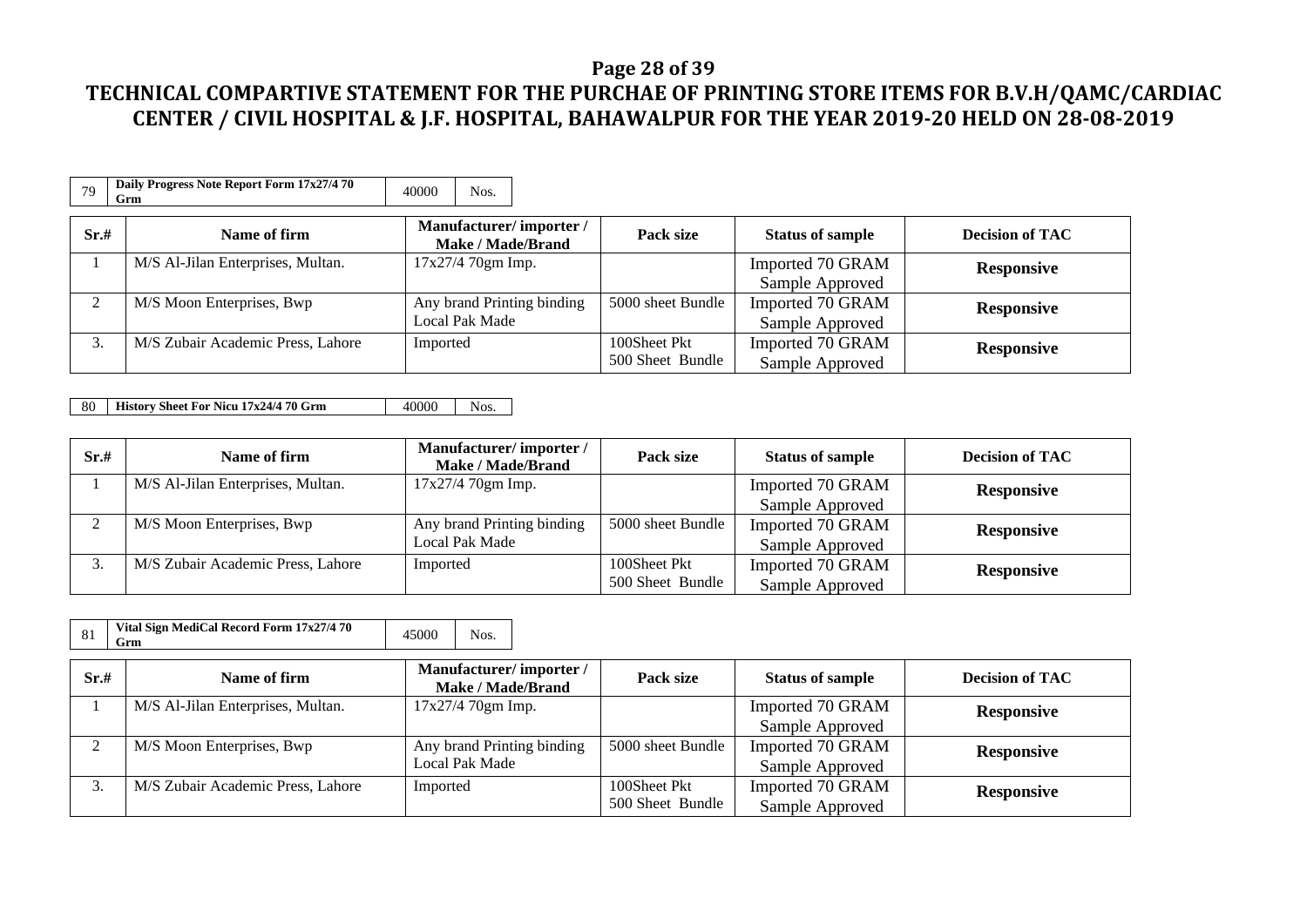### **Page 29 of 39**

### **TECHNICAL COMPARTIVE STATEMENT FOR THE PURCHAE OF PRINTING STORE ITEMS FOR B.V.H/QAMC/CARDIAC CENTER / CIVIL HOSPITAL & J.F. HOSPITAL, BAHAWALPUR FOR THE YEAR 2019-20 HELD ON 28-08-2019**

82 **Medical Advise Form 17x27/4 70 Grm** 30000 Nos.

| Sr.#   | Name of firm                      | Manufacturer/importer/<br>Make / Made/Brand | Pack size         | <b>Status of sample</b> | <b>Decision of TAC</b> |
|--------|-----------------------------------|---------------------------------------------|-------------------|-------------------------|------------------------|
|        | M/S Al-Jilan Enterprises, Multan. | 17x27/4 70gm Imp.                           |                   | Imported 70 GRAM        | <b>Responsive</b>      |
|        |                                   |                                             |                   | Sample Approved         |                        |
| $\sim$ | M/S Moon Enterprises, Bwp         | Any brand Printing binding                  | 5000 sheet Bundle | Imported 70 GRAM        | <b>Responsive</b>      |
|        |                                   | Local Pak Made                              |                   | Sample Approved         |                        |
| J.     | M/S Zubair Academic Press, Lahore | Imported                                    | 100Sheet Pkt      | Imported 70 GRAM        | <b>Responsive</b>      |
|        |                                   |                                             | 500 Sheet Bundle  | Sample Approved         |                        |

| 83   | Pre Operation Performa 17x27/4 70 Grm | 15000<br>Nos.                               |                   |                         |                        |
|------|---------------------------------------|---------------------------------------------|-------------------|-------------------------|------------------------|
| Sr.# | Name of firm                          | Manufacturer/importer/<br>Make / Made/Brand | Pack size         | <b>Status of sample</b> | <b>Decision of TAC</b> |
|      | M/S Al-Jilan Enterprises, Multan.     | 17x27/4 70gm Imp.                           |                   | Imported 70 GRAM        | <b>Responsive</b>      |
|      |                                       |                                             |                   | Sample Approved         |                        |
|      | M/S Moon Enterprises, Bwp             | Any brand Printing binding                  | 5000 sheet Bundle | Imported 70 GRAM        | <b>Responsive</b>      |
|      |                                       | Local Pak Made                              |                   | Sample Approved         |                        |
|      | M/S Zubair Academic Press, Lahore     | Imported                                    | 100Sheet Pkt      | Imported 70 GRAM        | <b>Responsive</b>      |
|      |                                       |                                             | 500 Sheet Bundle  | Sample Approved         |                        |

84 **Admission Sheet 17x27/4 70 Grm** 150000 Nos.

.

| Sr.# | Name of firm                      | Manufacturer/importer/<br><b>Make / Made/Brand</b> | Pack size         | <b>Status of sample</b> | <b>Decision of TAC</b> |
|------|-----------------------------------|----------------------------------------------------|-------------------|-------------------------|------------------------|
|      | M/S Al-Jilan Enterprises, Multan. | 17x27/4 70gm Imp.                                  |                   | Imported 70 GRAM        | <b>Responsive</b>      |
|      |                                   |                                                    |                   | Sample Approved         |                        |
|      | M/S Moon Enterprises, Bwp         | Any brand Printing binding                         | 5000 sheet Bundle | Imported 70 GRAM        | <b>Responsive</b>      |
|      |                                   | Local Pak Made                                     |                   | Sample Approved         |                        |
|      | M/S Zubair Academic Press, Lahore | Imported                                           | 100Sheet Pkt      | Imported 70 GRAM        | <b>Responsive</b>      |
|      |                                   |                                                    | 500 Sheet Bundle  | Sample Approved         |                        |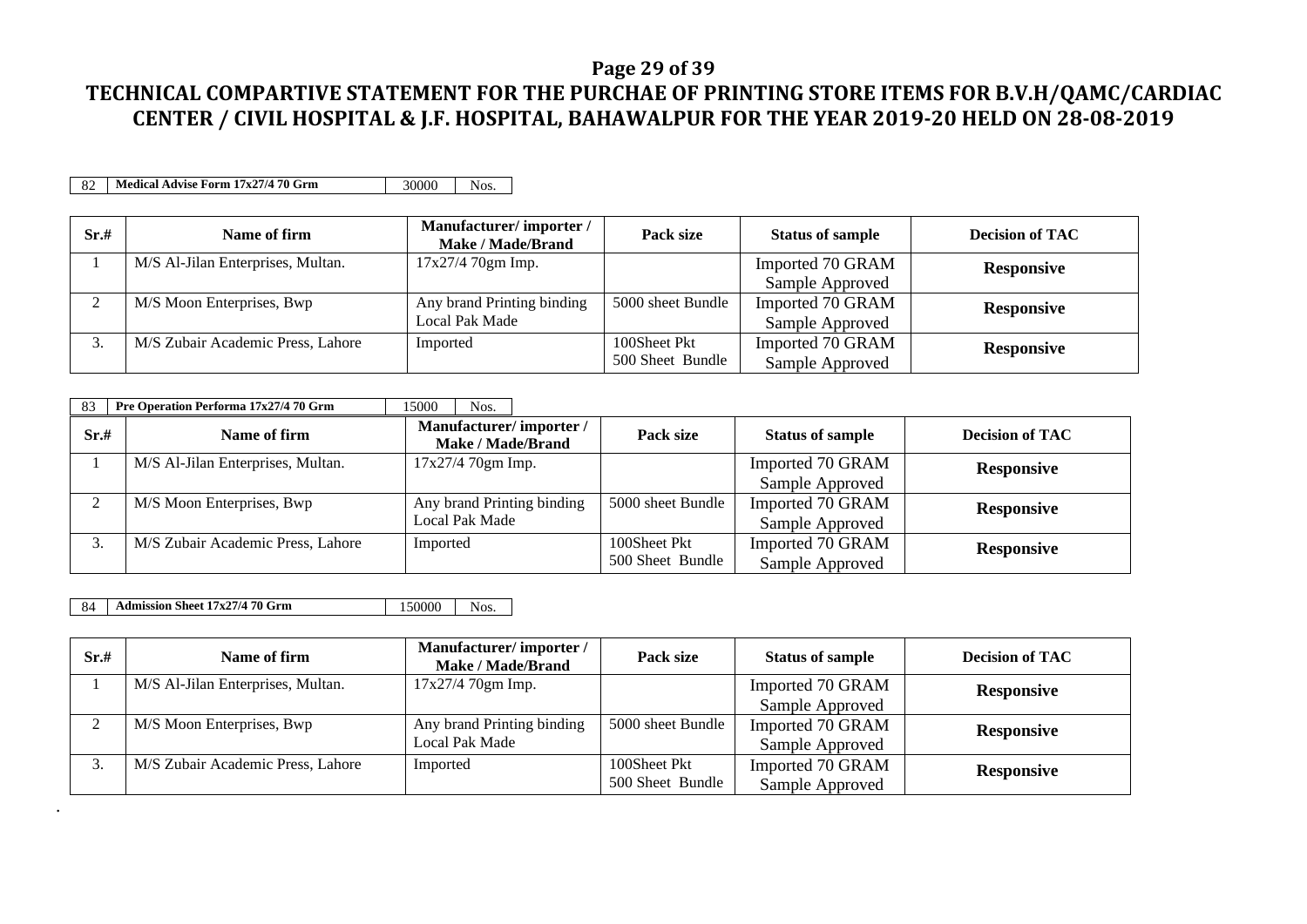### **Page 30 of 39**

### **TECHNICAL COMPARTIVE STATEMENT FOR THE PURCHAE OF PRINTING STORE ITEMS FOR B.V.H/QAMC/CARDIAC CENTER / CIVIL HOSPITAL & J.F. HOSPITAL, BAHAWALPUR FOR THE YEAR 2019-20 HELD ON 28-08-2019**

85 **Movement Register 17x27/4 70 Grm 200 Wrq** 25 Nos.

| Sr.#   | Name of firm                      | Manufacturer/importer/<br>Make / Made/Brand | Pack size       | <b>Status of sample</b> | <b>Decision of TAC</b> |
|--------|-----------------------------------|---------------------------------------------|-----------------|-------------------------|------------------------|
|        | M/S Al-Jilan Enterprises, Multan. | 17x27/4 70gm Imp.                           |                 | Imported 70 GRAM        | <b>Responsive</b>      |
|        |                                   |                                             |                 | Sample Approved         |                        |
| $\sim$ | M/S Moon Enterprises, Bwp         | Any brand Printing binding                  | 12 Pcs Bundle   | Imported 70 GRAM        | <b>Responsive</b>      |
|        |                                   | Local Pak Made                              |                 | Sample Approved         |                        |
|        | M/S Zubair Academic Press, Lahore | Imported                                    | 5 piece Pkt     | Imported 70 GRAM        | <b>Responsive</b>      |
|        |                                   |                                             | 10 piece Bundle | Sample Approved         |                        |

86 **Coagulation Form 17x27/4 70 Grm** 50000 Nos.

| Sr.# | Name of firm                      | Manufacturer/importer/<br>Make / Made/Brand | Pack size         | <b>Status of sample</b> | <b>Decision of TAC</b> |
|------|-----------------------------------|---------------------------------------------|-------------------|-------------------------|------------------------|
|      | M/S Al-Jilan Enterprises, Multan. | 17x27/4 70gm Imp.                           |                   | Imported 70 GRAM        | <b>Responsive</b>      |
|      |                                   |                                             |                   | Sample Approved         |                        |
|      | M/S Moon Enterprises, Bwp         | Any brand Printing binding                  | 5000 sheet Bundle | Imported 70 GRAM        | <b>Responsive</b>      |
|      |                                   | Local Pak Made                              |                   | Sample Approved         |                        |
|      | M/S Zubair Academic Press, Lahore | Imported                                    | 100Sheet Pkt      | Imported 70 GRAM        | <b>Responsive</b>      |
|      |                                   |                                             | 500 Sheet Bundle  | Sample Approved         |                        |

87 **Call to Nicu Performa 17x27/4 70 Grm** 30000 Nos.

| Sr.#         | Name of firm                      | Manufacturer/importer/<br>Make / Made/Brand | Pack size         | <b>Status of sample</b> | <b>Decision of TAC</b> |
|--------------|-----------------------------------|---------------------------------------------|-------------------|-------------------------|------------------------|
|              | M/S Al-Jilan Enterprises, Multan. | 17x27/4 70gm Imp.                           |                   | Imported 70 GRAM        | <b>Responsive</b>      |
|              |                                   |                                             |                   | Sample Approved         |                        |
| ⌒            | M/S Moon Enterprises, Bwp         | Any brand Printing binding                  | 5000 sheet Bundle | Imported 70 GRAM        | <b>Responsive</b>      |
|              |                                   | Local Pak Made                              |                   | Sample Approved         |                        |
| $\sim$<br>J. | M/S Zubair Academic Press, Lahore | Imported                                    | 100Sheet Pkt      | Imported 70 GRAM        | <b>Responsive</b>      |
|              |                                   |                                             | 500 Sheet Bundle  | Sample Approved         |                        |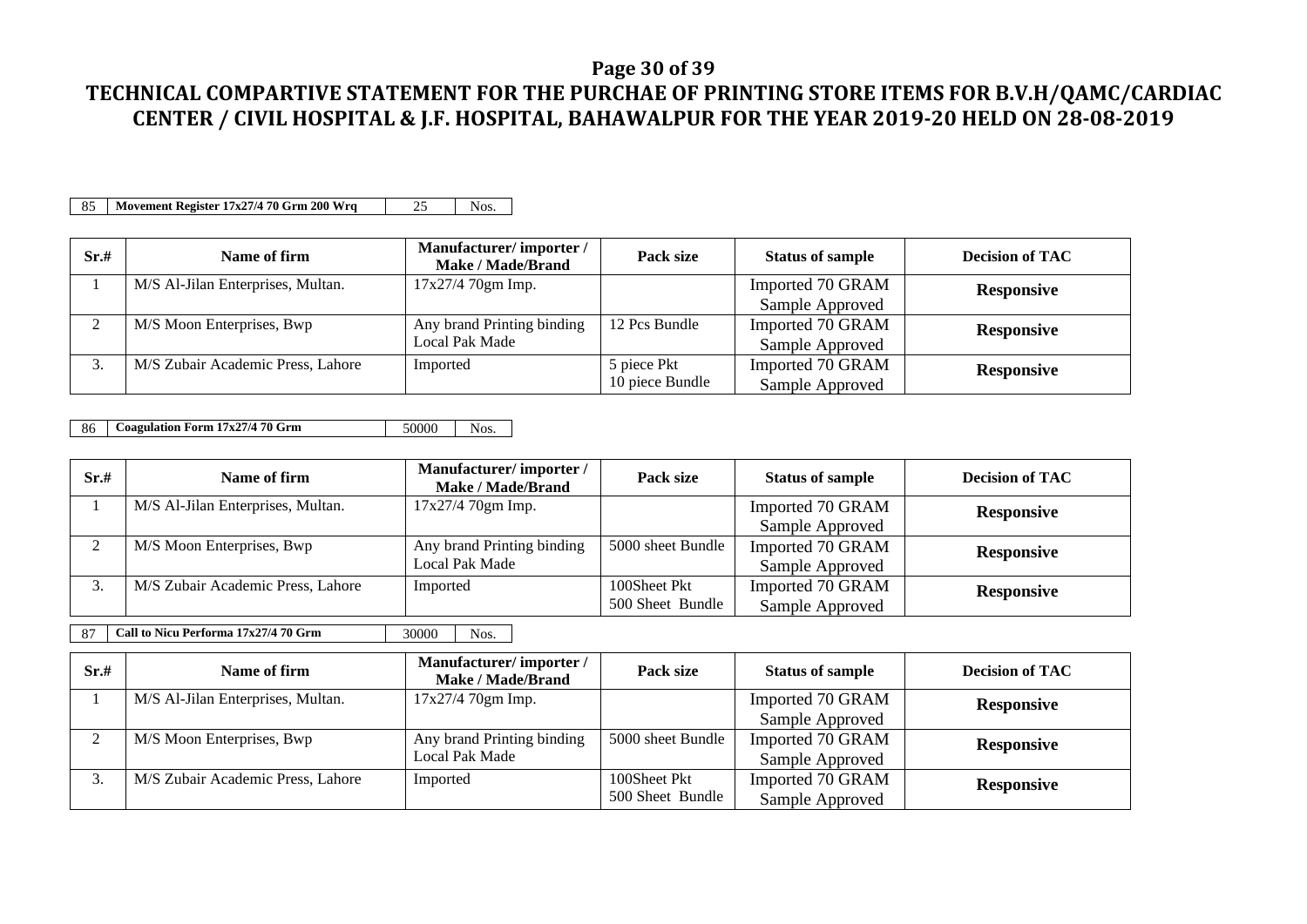### **Page 31 of 39**

## **TECHNICAL COMPARTIVE STATEMENT FOR THE PURCHAE OF PRINTING STORE ITEMS FOR B.V.H/QAMC/CARDIAC CENTER / CIVIL HOSPITAL & J.F. HOSPITAL, BAHAWALPUR FOR THE YEAR 2019-20 HELD ON 28-08-2019**

88 **Round Order Form 17x27/4 70 Grm** 30000 Nos.

| Sr.# | Name of firm                      | Manufacturer/importer/<br><b>Make / Made/Brand</b> | Pack size         | <b>Status of sample</b> | <b>Decision of TAC</b> |
|------|-----------------------------------|----------------------------------------------------|-------------------|-------------------------|------------------------|
|      | M/S Al-Jilan Enterprises, Multan. | $17x27/470gm$ Imp.                                 |                   | Imported 70 GRAM        | <b>Responsive</b>      |
|      |                                   |                                                    |                   | Sample Approved         |                        |
|      | M/S Moon Enterprises, Bwp         | Any brand Printing binding                         | 5000 sheet Bundle | Imported 70 GRAM        | <b>Responsive</b>      |
|      |                                   | Local Pak Made                                     |                   | Sample Approved         |                        |
| . ر  | M/S Zubair Academic Press, Lahore | Imported                                           | 100Sheet Pkt      | Imported 70 GRAM        | <b>Responsive</b>      |
|      |                                   |                                                    | 500 Sheet Bundle  | Sample Approved         |                        |

89 **Biopsy Form 17x27/4 70 Grm** 10000 Nos.

| Sr.# | Name of firm                      | Manufacturer/importer/<br>Make / Made/Brand | Pack size         | <b>Status of sample</b> | <b>Decision of TAC</b> |
|------|-----------------------------------|---------------------------------------------|-------------------|-------------------------|------------------------|
|      | M/S Al-Jilan Enterprises, Multan. | 17x27/4 70gm Imp.                           |                   | Imported 70 GRAM        | <b>Responsive</b>      |
|      |                                   |                                             |                   | Sample Approved         |                        |
|      | M/S Moon Enterprises, Bwp         | Any brand Printing binding                  | 5000 sheet Bundle | Imported 70 GRAM        | <b>Responsive</b>      |
|      |                                   | Local Pak Made                              |                   | Sample Approved         |                        |
|      | M/S Zubair Academic Press, Lahore | Imported                                    | 100Sheet Pkt      | Imported 70 GRAM        | <b>Responsive</b>      |
|      |                                   |                                             | 500 Sheet Bundle  | Sample Approved         |                        |

| 90 | Hematology Report Register 17x27/4 70 Grm<br><b>200 Wra</b> | Nos. |
|----|-------------------------------------------------------------|------|
|    |                                                             |      |

| Sr.# | Name of firm                      | Manufacturer/importer/<br>Make / Made/Brand  | Pack size                      | <b>Status of sample</b>             | <b>Decision of TAC</b> |
|------|-----------------------------------|----------------------------------------------|--------------------------------|-------------------------------------|------------------------|
|      | M/S Al-Jilan Enterprises, Multan. | 17x27/4 70gm Imp.                            |                                | Imported 70 GRAM<br>Sample Approved | <b>Responsive</b>      |
|      | M/S Moon Enterprises, Bwp         | Any brand Printing binding<br>Local Pak Made | 12 Pcs Bundle                  | Imported 70 GRAM<br>Sample Approved | <b>Responsive</b>      |
|      | M/S Zubair Academic Press, Lahore | Imported                                     | 5 piece Pkt<br>10 piece Bundle | Imported 70 GRAM<br>Sample Approved | <b>Responsive</b>      |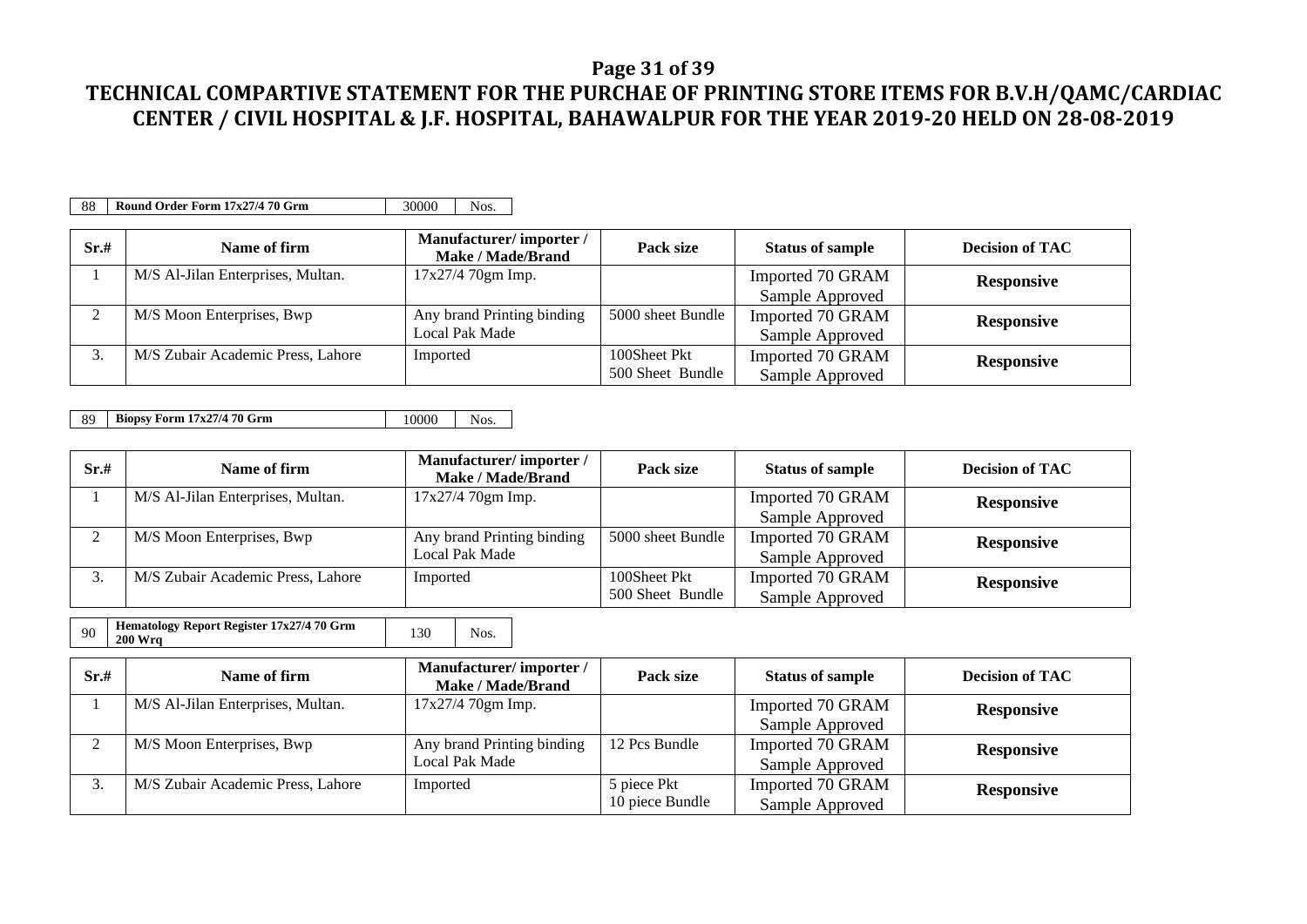#### **Page 32 of 39**

## **TECHNICAL COMPARTIVE STATEMENT FOR THE PURCHAE OF PRINTING STORE ITEMS FOR B.V.H/QAMC/CARDIAC CENTER / CIVIL HOSPITAL & J.F. HOSPITAL, BAHAWALPUR FOR THE YEAR 2019-20 HELD ON 28-08-2019**

|  | Fluid Report Register $17x27/470$ Grm 200 Wrq |  | Nos. |
|--|-----------------------------------------------|--|------|
|--|-----------------------------------------------|--|------|

| Sr.# | Name of firm                      | Manufacturer/importer/<br>Make / Made/Brand | Pack size       | <b>Status of sample</b> | <b>Decision of TAC</b> |
|------|-----------------------------------|---------------------------------------------|-----------------|-------------------------|------------------------|
|      | M/S Al-Jilan Enterprises, Multan. | $17x27/470gm$ Imp.                          |                 | Imported 70 GRAM        | <b>Responsive</b>      |
|      |                                   |                                             |                 | Sample Approved         |                        |
|      | M/S Moon Enterprises, Bwp         | Any brand Printing binding                  | 12 Pcs Bundle   | Imported 70 GRAM        | <b>Responsive</b>      |
|      |                                   | Local Pak Made                              |                 | Sample Approved         |                        |
|      | M/S Zubair Academic Press, Lahore | Imported                                    | 5 piece Pkt     | Imported 70 GRAM        | <b>Responsive</b>      |
|      |                                   |                                             | 10 piece Bundle | Sample Approved         |                        |

92 **Urine Report Register 17x27/4 70 Grm 200 Wrq** 20 Nos.

| Sr.# | Name of firm                      | Manufacturer/importer/<br><b>Make / Made/Brand</b> | Pack size       | <b>Status of sample</b> | <b>Decision of TAC</b> |
|------|-----------------------------------|----------------------------------------------------|-----------------|-------------------------|------------------------|
|      | M/S Al-Jilan Enterprises, Multan. | 17x27/4 70gm Imp.                                  |                 | Imported 70 GRAM        | <b>Responsive</b>      |
|      |                                   |                                                    |                 | Sample Approved         |                        |
|      | M/S Moon Enterprises, Bwp         | Any brand Printing binding                         | 12 Pcs Bundle   | Imported 70 GRAM        | <b>Responsive</b>      |
|      |                                   | Local Pak Made                                     |                 | Sample Approved         |                        |
|      | M/S Zubair Academic Press, Lahore | Imported                                           | 5 piece Pkt     | Imported 70 GRAM        | <b>Responsive</b>      |
|      |                                   |                                                    | 10 piece Bundle | Sample Approved         |                        |

| 93   | Morphology Report Register 17x27/4 70 Grm<br><b>200 Wra</b> | 20<br>Nos.                                         |                                |                                     |                        |
|------|-------------------------------------------------------------|----------------------------------------------------|--------------------------------|-------------------------------------|------------------------|
| Sr.# | Name of firm                                                | Manufacturer/importer/<br><b>Make / Made/Brand</b> | Pack size                      | <b>Status of sample</b>             | <b>Decision of TAC</b> |
|      | M/S Al-Jilan Enterprises, Multan.                           | 17x27/4 70gm Imp.                                  |                                | Imported 70 GRAM<br>Sample Approved | <b>Responsive</b>      |
|      | M/S Moon Enterprises, Bwp                                   | Any brand Printing binding<br>Local Pak Made       | 12 Pcs Bundle                  | Imported 70 GRAM<br>Sample Approved | <b>Responsive</b>      |
| 3.   | M/S Zubair Academic Press, Lahore                           | Imported                                           | 5 piece Pkt<br>10 piece Bundle | Imported 70 GRAM<br>Sample Approved | <b>Responsive</b>      |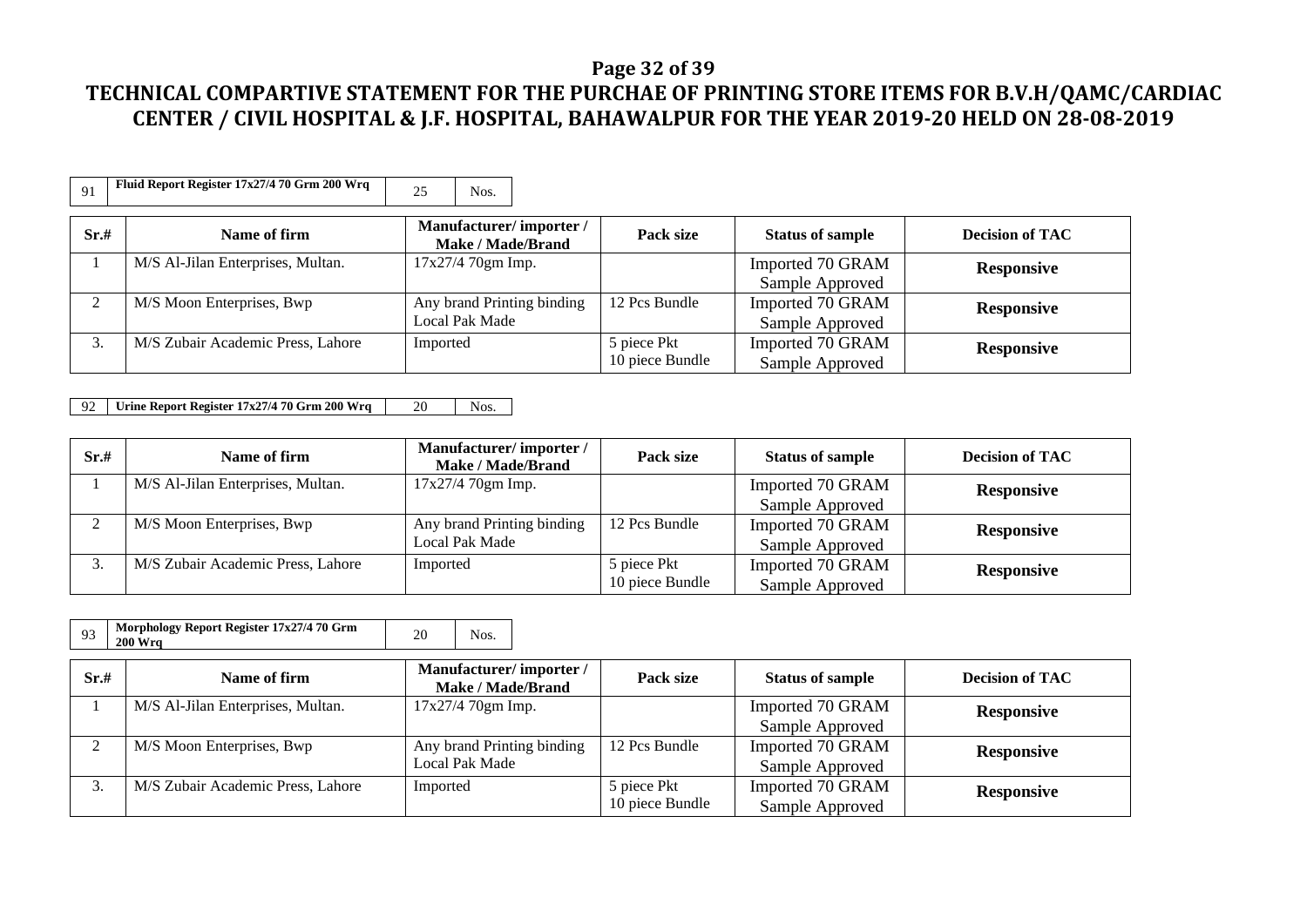### **Page 33 of 39**

| 94   | Serology Report Register 17x27/4 70 Grm 200<br>Wra | 20<br>Nos.                                   |                                |                                     |                        |
|------|----------------------------------------------------|----------------------------------------------|--------------------------------|-------------------------------------|------------------------|
| Sr.# | Name of firm                                       | Manufacturer/importer/<br>Make / Made/Brand  | Pack size                      | <b>Status of sample</b>             | <b>Decision of TAC</b> |
|      | M/S Al-Jilan Enterprises, Multan.                  | $17x27/470gm$ Imp.                           |                                | Imported 70 GRAM<br>Sample Approved | <b>Responsive</b>      |
|      | M/S Moon Enterprises, Bwp                          | Any brand Printing binding<br>Local Pak Made | 12 Pcs Bundle                  | Imported 70 GRAM<br>Sample Approved | <b>Responsive</b>      |
| 3.   | M/S Zubair Academic Press, Lahore                  | Imported                                     | 5 piece Pkt<br>10 piece Bundle | Imported 70 GRAM<br>Sample Approved | <b>Responsive</b>      |

| Culture Report Register 17x27/4 70 Grm 200<br>20<br>Wra |  |
|---------------------------------------------------------|--|
|---------------------------------------------------------|--|

| Sr.# | Name of firm                      | Manufacturer/importer/<br>Make / Made/Brand | Pack size       | <b>Status of sample</b> | <b>Decision of TAC</b> |
|------|-----------------------------------|---------------------------------------------|-----------------|-------------------------|------------------------|
|      | M/S Al-Jilan Enterprises, Multan. | $17x27/470gm$ Imp.                          |                 | Imported 70 GRAM        | <b>Responsive</b>      |
|      |                                   |                                             |                 | Sample Approved         |                        |
|      | M/S Moon Enterprises, Bwp         | Any brand Printing binding                  | 12 Pcs Bundle   | Imported 70 GRAM        | <b>Responsive</b>      |
|      |                                   | Local Pak Made                              |                 | Sample Approved         |                        |
|      | M/S Zubair Academic Press, Lahore | Imported                                    | 5 piece Pkt     | Imported 70 GRAM        | <b>Responsive</b>      |
|      |                                   |                                             | 10 piece Bundle | Sample Approved         |                        |

| 96   | Culture & Sensitiviy Report Register 17x27/4 70<br>Grm 200 Wra | 20<br>Nos.                                         |               |                                     |                        |
|------|----------------------------------------------------------------|----------------------------------------------------|---------------|-------------------------------------|------------------------|
| Sr.# | Name of firm                                                   | Manufacturer/importer/<br><b>Make / Made/Brand</b> | Pack size     | <b>Status of sample</b>             | <b>Decision of TAC</b> |
|      | M/S Al-Jilan Enterprises, Multan.                              | 17x27/4 70gm Imp.                                  |               | Imported 70 GRAM<br>Sample Approved | <b>Responsive</b>      |
| 2    | M/S Moon Enterprises, Bwp                                      | Any brand Printing binding<br>Local Pak Made       | 12 Pcs Bundle | Imported 70 GRAM<br>Sample Approved | <b>Responsive</b>      |
| 3.   | M/S Zubair Academic Press, Lahore                              |                                                    |               | Imported 70 GRAM<br>Sample Approved | <b>Responsive</b>      |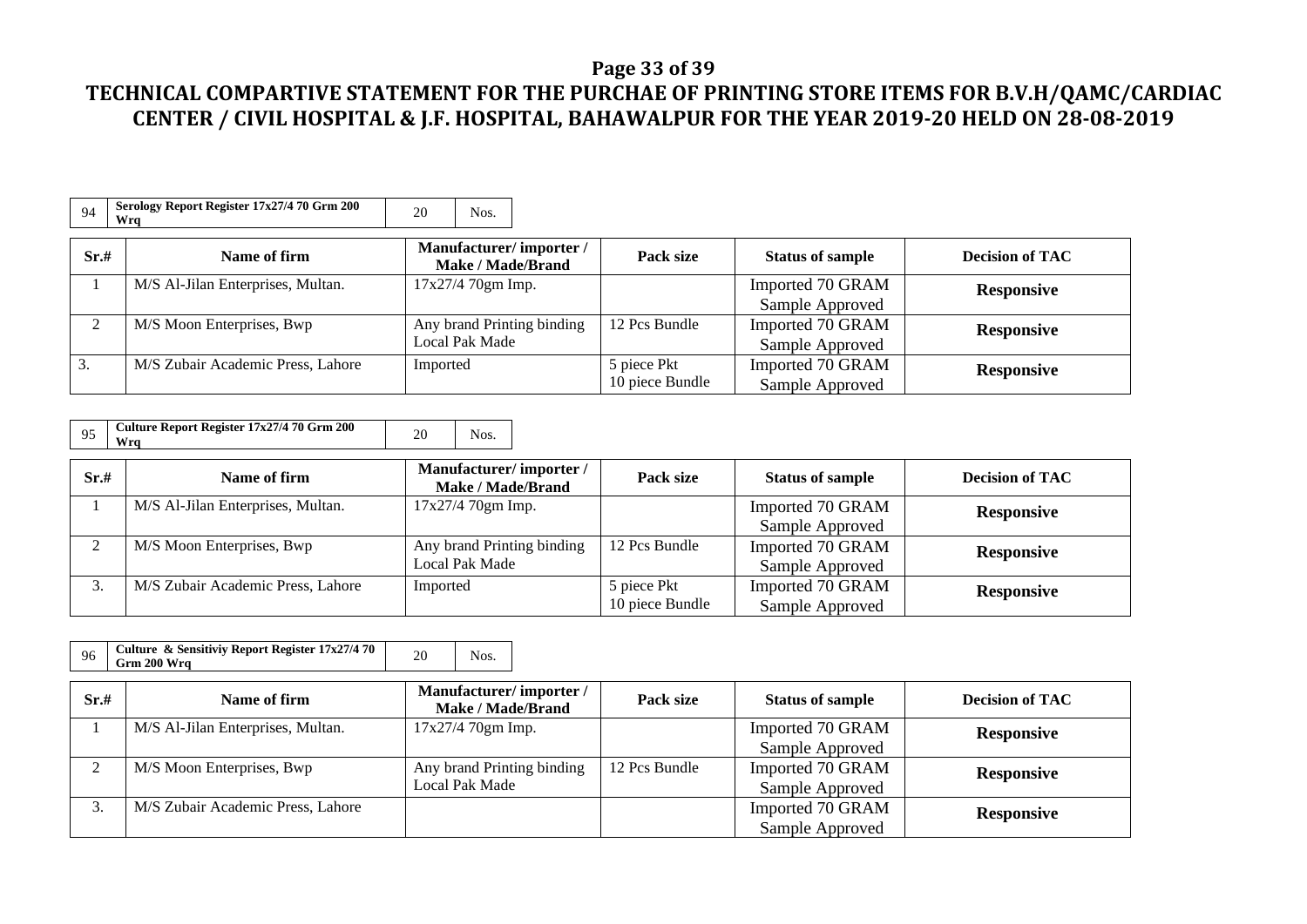### **Page 34 of 39**

| 97   | In Door Pathology Register Recepition Register<br>17x27/4 70 Grm 200 Wrg | 25<br>Nos.                                         |                                |                                     |                        |
|------|--------------------------------------------------------------------------|----------------------------------------------------|--------------------------------|-------------------------------------|------------------------|
| Sr.# | Name of firm                                                             | Manufacturer/importer/<br><b>Make / Made/Brand</b> | Pack size                      | <b>Status of sample</b>             | <b>Decision of TAC</b> |
|      | M/S Al-Jilan Enterprises, Multan.                                        | 17x27/4 70gm Imp.                                  |                                | Imported 70 GRAM<br>Sample Approved | <b>Responsive</b>      |
|      | M/S Moon Enterprises, Bwp                                                | Any brand Printing binding<br>Local Pak Made       | 12 Pcs Bundle                  | Imported 70 GRAM<br>Sample Approved | <b>Responsive</b>      |
|      | M/S Zubair Academic Press, Lahore                                        | Imported                                           | 5 piece Pkt<br>10 piece Bundle | Imported 70 GRAM<br>Sample Approved | <b>Responsive</b>      |

| 98 | OPD Pathology Register 17x27/4 70 Grm 200<br>Wra |  |  |
|----|--------------------------------------------------|--|--|
|----|--------------------------------------------------|--|--|

| Sr.# | Name of firm                      | Manufacturer/importer/<br>Make / Made/Brand | Pack size       | <b>Status of sample</b> | <b>Decision of TAC</b> |
|------|-----------------------------------|---------------------------------------------|-----------------|-------------------------|------------------------|
|      | M/S Al-Jilan Enterprises, Multan. | $17x27/470gm$ Imp.                          |                 | Imported 70 GRAM        | <b>Responsive</b>      |
|      |                                   |                                             |                 | Sample Approved         |                        |
|      | M/S Moon Enterprises, Bwp         | Any brand Printing binding                  | 12 Pcs Bundle   | Imported 70 GRAM        | <b>Responsive</b>      |
|      |                                   | Local Pak Made                              |                 | Sample Approved         |                        |
|      | M/S Zubair Academic Press, Lahore | Imported                                    | 5 piece Pkt     | Imported 70 GRAM        | <b>Responsive</b>      |
|      |                                   |                                             | 10 piece Bundle | Sample Approved         |                        |

|  |  | Paid Pathology Register Recepation 17x27/4 70<br>Grm 200 Wra |  |  |  |
|--|--|--------------------------------------------------------------|--|--|--|
|--|--|--------------------------------------------------------------|--|--|--|

| Sr.# | Name of firm                      | Manufacturer/importer/<br>Make / Made/Brand | Pack size       | <b>Status of sample</b> | <b>Decision of TAC</b> |
|------|-----------------------------------|---------------------------------------------|-----------------|-------------------------|------------------------|
|      | M/S Al-Jilan Enterprises, Multan. | $17x27/470gm$ Imp.                          |                 | Imported 70 GRAM        | <b>Responsive</b>      |
|      |                                   |                                             |                 | Sample Approved         |                        |
|      | M/S Moon Enterprises, Bwp         | Any brand Printing binding                  | 12 Pcs Bundle   | Imported 70 GRAM        | <b>Responsive</b>      |
|      |                                   | Local Pak Made                              |                 | Sample Approved         |                        |
|      | M/S Zubair Academic Press, Lahore | Imported                                    | 5 piece Pkt     | Imported 70 GRAM        | <b>Responsive</b>      |
|      |                                   |                                             | 10 piece Bundle | Sample Approved         |                        |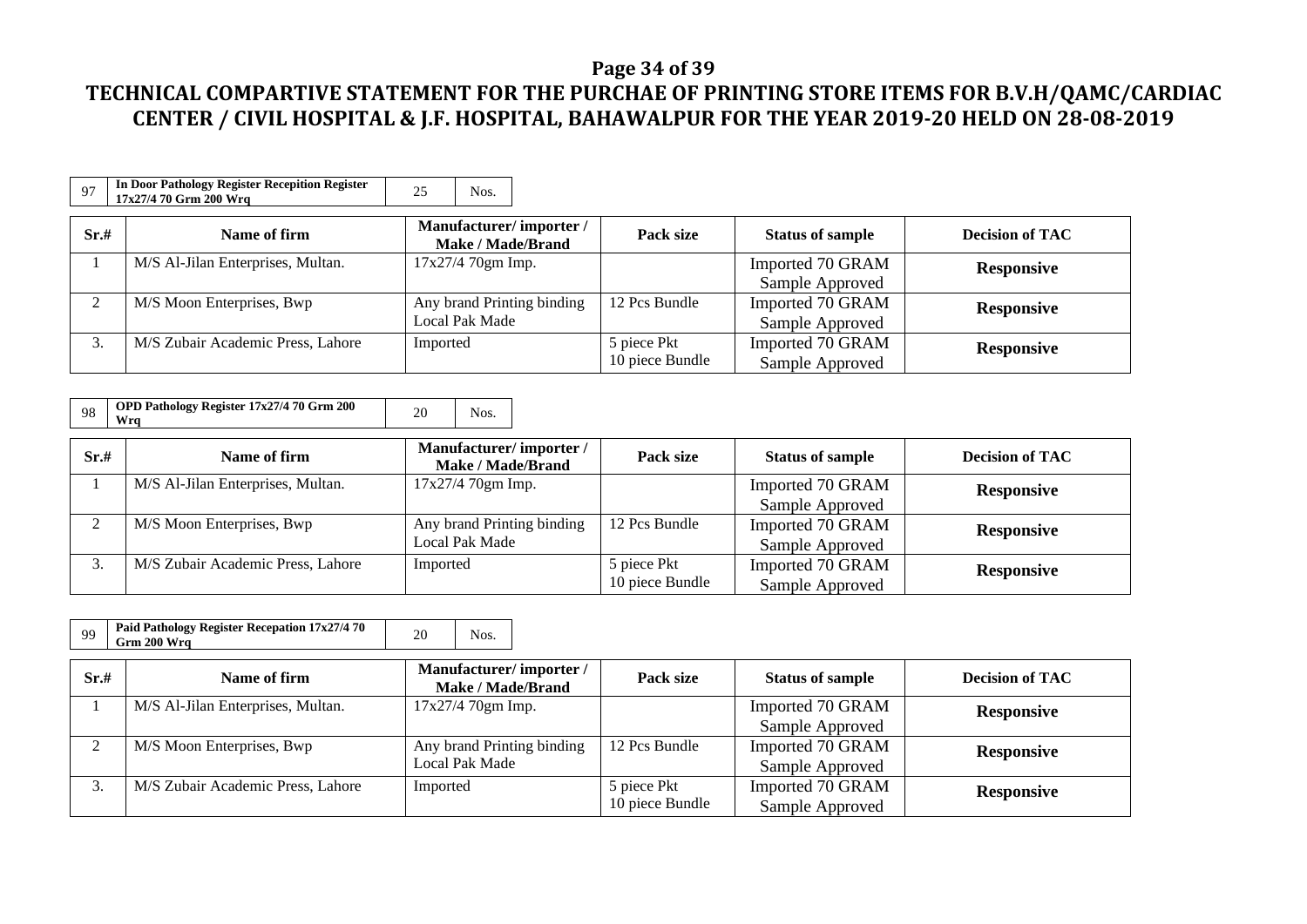### **Page 35 of 39**

## **TECHNICAL COMPARTIVE STATEMENT FOR THE PURCHAE OF PRINTING STORE ITEMS FOR B.V.H/QAMC/CARDIAC CENTER / CIVIL HOSPITAL & J.F. HOSPITAL, BAHAWALPUR FOR THE YEAR 2019-20 HELD ON 28-08-2019**

| 100  | Pathology Specimen Transport Register 17x27/4<br>70 Grm 200 Wrg | 20<br>Nos.                                         |               |                                     |                        |
|------|-----------------------------------------------------------------|----------------------------------------------------|---------------|-------------------------------------|------------------------|
| Sr.# | Name of firm                                                    | Manufacturer/importer/<br><b>Make / Made/Brand</b> | Pack size     | <b>Status of sample</b>             | <b>Decision of TAC</b> |
|      | M/S Al-Jilan Enterprises, Multan.                               | $17x27/470gm$ Imp.                                 |               | Imported 70 GRAM<br>Sample Approved | <b>Responsive</b>      |
| ◠    | M/S Moon Enterprises, Bwp                                       | Any brand Printing binding<br>Local Pak Made       | 12 Pcs Bundle | Imported 70 GRAM<br>Sample Approved | <b>Responsive</b>      |
| 3.   | M/S Zubair Academic Press, Lahore                               |                                                    |               | Imported 70 GRAM<br>Sample Approved | <b>Responsive</b>      |

101 **Breakage Book 17x27/4 70 Grm 200 Wrq** 100 Nos.

| Sr.# | Name of firm                      | Manufacturer/importer/<br>Make / Made/Brand | Pack size       | <b>Status of sample</b> | <b>Decision of TAC</b> |
|------|-----------------------------------|---------------------------------------------|-----------------|-------------------------|------------------------|
|      | M/S Al-Jilan Enterprises, Multan. | 17x27/4 70gm Imp.                           |                 | Imported 70 GRAM        | <b>Responsive</b>      |
|      |                                   |                                             |                 | Sample Approved         |                        |
| ◠    | M/S Moon Enterprises, Bwp         | Any brand Printing binding                  | 12 Pcs Bundle   | Imported 70 GRAM        | <b>Responsive</b>      |
|      |                                   | Local Pak Made                              |                 | Sample Approved         |                        |
|      | M/S Zubair Academic Press, Lahore | Imported                                    | 5 piece Pkt     | Imported 70 GRAM        | <b>Responsive</b>      |
|      |                                   |                                             | 10 piece Bundle | Sample Approved         |                        |

102 **Condemnation Register 70gm** 100 Nos.

| Sr.# | Name of firm                      | Manufacturer/importer/<br>Make / Made/Brand | Pack size       | <b>Status of sample</b> | <b>Decision of TAC</b> |
|------|-----------------------------------|---------------------------------------------|-----------------|-------------------------|------------------------|
|      | M/S Al-Jilan Enterprises, Multan. | $17x27/470gm$ Imp.                          |                 | Imported 70 GRAM        | <b>Responsive</b>      |
|      |                                   |                                             |                 | Sample Approved         |                        |
|      | M/S Moon Enterprises, Bwp         | Any brand Printing binding                  | 12 Pcs Bundle   | Imported 70 GRAM        | <b>Responsive</b>      |
|      |                                   | Local Pak Made                              |                 | Sample Approved         |                        |
|      | M/S Zubair Academic Press, Lahore | Imported                                    | 5 piece Pkt     | Imported 70 GRAM        | <b>Responsive</b>      |
|      |                                   |                                             | 10 piece Bundle | Sample Approved         |                        |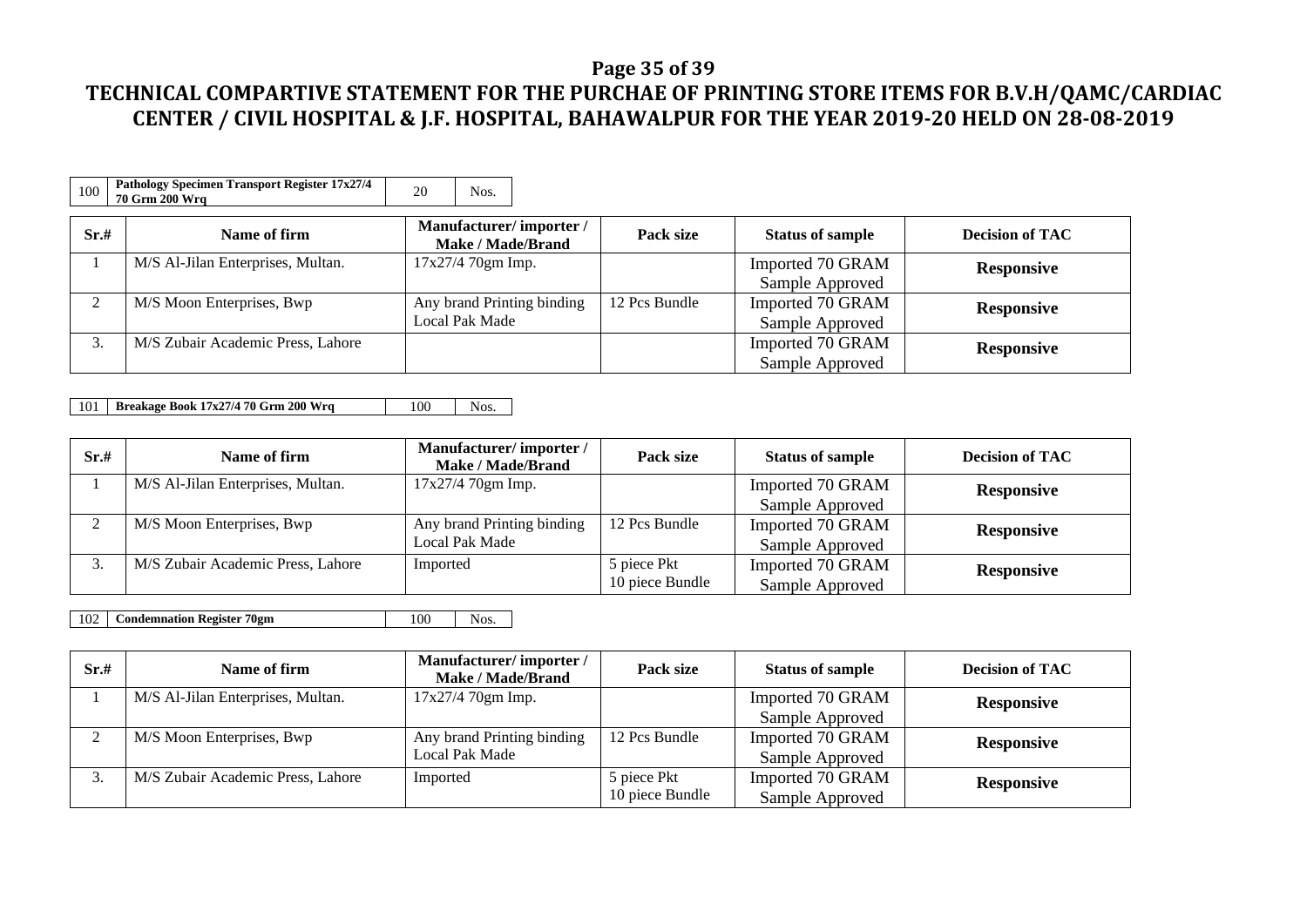### **Page 36 of 39**

## **TECHNICAL COMPARTIVE STATEMENT FOR THE PURCHAE OF PRINTING STORE ITEMS FOR B.V.H/QAMC/CARDIAC CENTER / CIVIL HOSPITAL & J.F. HOSPITAL, BAHAWALPUR FOR THE YEAR 2019-20 HELD ON 28-08-2019**

| 103  | Pead Ward Admission Set 09 Pages 17x27/4 70<br>Grm | 15000<br>Nos.                                      |                   |                                     |                        |
|------|----------------------------------------------------|----------------------------------------------------|-------------------|-------------------------------------|------------------------|
| Sr.# | Name of firm                                       | Manufacturer/importer/<br><b>Make / Made/Brand</b> | Pack size         | <b>Status of sample</b>             | <b>Decision of TAC</b> |
|      | M/S Al-Jilan Enterprises, Multan.                  | $17x27/4$ 70gm Imp. Set<br>09Pages                 |                   | Imported 70 GRAM<br>Sample Approved | <b>Responsive</b>      |
| ◠    | M/S Moon Enterprises, Bwp                          | Any brand Printing binding<br>Local Pak Made       | 5000 sheet Bundle | Imported 70 GRAM<br>Sample Approved | <b>Responsive</b>      |
| 3.   | M/S Zubair Academic Press, Lahore                  | Imported                                           | 25 Pkt Bundle     | Imported 70 GRAM<br>Sample Approved | <b>Responsive</b>      |

104 **Antenatal Double Side Printed 17x27/4 70 Grm** 10000 Nos.

| Sr.# | Name of firm                      | Manufacturer/importer/<br>Make / Made/Brand  | Pack size                      | <b>Status of sample</b>             | <b>Decision of TAC</b> |
|------|-----------------------------------|----------------------------------------------|--------------------------------|-------------------------------------|------------------------|
|      | M/S Al-Jilan Enterprises, Multan. | $17x27/4$ 70gm Imp. double<br>side printed   |                                | Imported 70 GRAM<br>Sample Approved | <b>Responsive</b>      |
|      | M/S Moon Enterprises, Bwp         | Any brand Printing binding<br>Local Pak Made | 5000 sheet Bundle              | Imported 70 GRAM<br>Sample Approved | <b>Responsive</b>      |
|      | M/S Zubair Academic Press, Lahore | Imported                                     | 5 piece Pkt<br>10 piece Bundle | Imported 70 GRAM<br>Sample Approved | <b>Responsive</b>      |

105 **Answer Sheet Book 8Wrq with Lining & Page no** 20000 Nos.

| Sr.# | Name of firm                      | Manufacturer/importer/<br>Make / Made/Brand | Pack size        | <b>Status of sample</b> | <b>Decision of TAC</b> |
|------|-----------------------------------|---------------------------------------------|------------------|-------------------------|------------------------|
|      | M/S Al-Jilan Enterprises, Multan. | $17x27/4$ 70gm Imp. Lining                  |                  | Imported 70 GRAM        | <b>Responsive</b>      |
|      |                                   | & Page No                                   |                  | Sample Approved         |                        |
|      | M/S Moon Enterprises, Bwp         | Any brand Printing binding                  | 500 sheet Bundle | Imported 70 GRAM        | <b>Responsive</b>      |
|      |                                   | Local Pak Made                              |                  | Sample Approved         |                        |
|      | M/S Zubair Academic Press, Lahore | Imported                                    | 5 Sheet Pkt      | Imported 70 GRAM        | <b>Responsive</b>      |
|      |                                   |                                             | 500 Sheet Bundle | Sample Approved         |                        |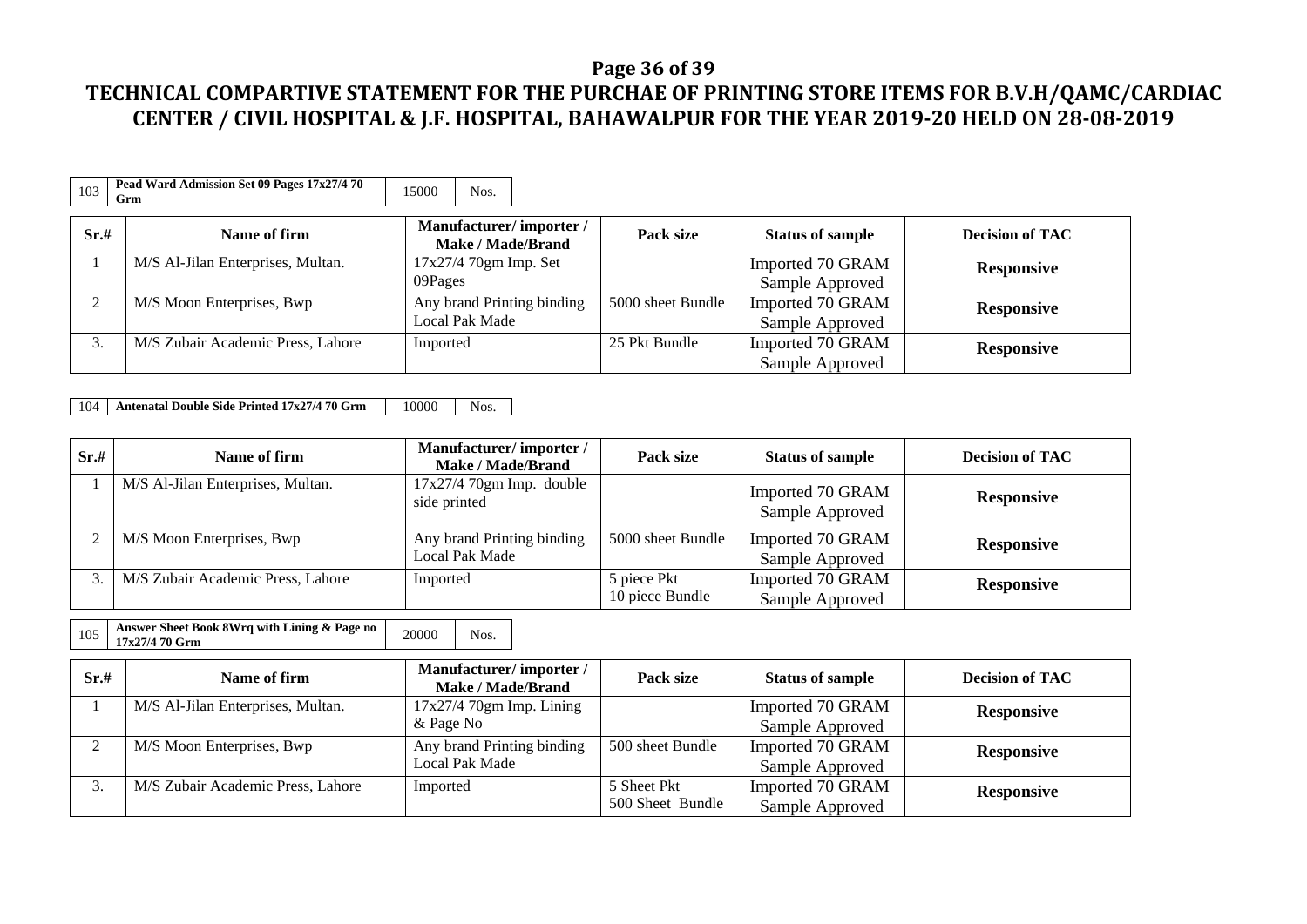### **Page 37 of 39**

| 106            | Log Book 17x27/4 70 Grm                                                  | 20<br>Nos.                                          |                                |                                     |                        |
|----------------|--------------------------------------------------------------------------|-----------------------------------------------------|--------------------------------|-------------------------------------|------------------------|
| Sr.#           | Name of firm                                                             | Manufacturer/importer/<br><b>Make / Made/Brand</b>  | Pack size                      | <b>Status of sample</b>             | <b>Decision of TAC</b> |
| 1              | M/S Al-Jilan Enterprises, Multan.                                        | 17x27/4 70gm Imp.                                   |                                | Imported 70 GRAM<br>Sample Approved | <b>Responsive</b>      |
| $\overline{2}$ | M/S Moon Enterprises, Bwp                                                | Any brand Printing binding Local<br>Pak Made        | 50 sheet Bundle                | Imported 70 GRAM<br>Sample Approved | <b>Responsive</b>      |
| 3.             | M/S Zubair Academic Press, Lahore                                        | Imported                                            | 5 piece Pkt<br>10 piece Bundle | Imported 70 GRAM<br>Sample Approved | <b>Responsive</b>      |
| 107            | Recepit Register Lab 17x27/4 70 Grm 250 Pages Stich & Binding with Gatta | 200                                                 | Nos.                           |                                     |                        |
| Sr.#           | Name of firm                                                             | Manufacturer/importer/<br><b>Make / Made/Brand</b>  | Pack size                      | <b>Status of sample</b>             | <b>Decision of TAC</b> |
| 1              | M/S Al-Jilan Enterprises, Multan.                                        | 17x27/4 70gm Imp Stitch<br>and Binding with Gatta   |                                | Imported 70 GRAM<br>Sample Approved | <b>Responsive</b>      |
| $\overline{2}$ | M/S Moon Enterprises, Bwp                                                | Any brand Printing binding<br><b>Local Pak Made</b> | 12 Pcs Bundle                  | Imported 70 GRAM<br>Sample Approved | <b>Responsive</b>      |
| 3.             | M/S Zubair Academic Press, Lahore                                        | Imported                                            | 5 piece Pkt<br>10 piece Bundle | Imported 70 GRAM<br>Sample Approved | <b>Responsive</b>      |
| 108            | SD Cash Book 17x27/2 70 Grm Stitch & Binding with Gatta                  | $\overline{30}$<br>Nos.                             |                                |                                     |                        |
| Sr.#           | Name of firm                                                             | Manufacturer/importer/<br><b>Make / Made/Brand</b>  | Pack size                      | <b>Status of sample</b>             | <b>Decision of TAC</b> |
| 1              | M/S Al-Jilan Enterprises, Multan.                                        | 17x27/4 70gm Imp Stitch<br>and Binding with Gatta   |                                | Imported 70 GRAM<br>Sample Approved | <b>Responsive</b>      |
| $\overline{2}$ | M/S Moon Enterprises, Bwp                                                | Any brand Printing binding<br><b>Local Pak Made</b> | 12 Pcs Bundle                  | Imported 70 GRAM<br>Sample Approved | <b>Responsive</b>      |
| 3.             | M/S Zubair Academic Press, Lahore                                        | Imported                                            | 5 piece Pkt<br>10 piece Bundle | Imported 70 GRAM<br>Sample Approved | <b>Responsive</b>      |
| 109            | Fund Cash Book 17x27/2 70 Grm Stich & Binding with Gatta                 | 30<br>Nos.                                          |                                |                                     |                        |
| Sr.#           | Name of firm                                                             | Manufacturer/importer/<br><b>Make / Made/Brand</b>  | Pack size                      | <b>Status of sample</b>             | <b>Decision of TAC</b> |
| 1              | M/S Al-Jilan Enterprises, Multan.                                        | 17x27/4 70gm Imp Stitch<br>and Binding with Gatta   |                                | Imported 70 GRAM<br>Sample Approved | <b>Responsive</b>      |
| $\overline{2}$ | M/S Moon Enterprises, Bwp                                                | Any brand Printing binding<br>Local Pak Made        | 12 Pcs Bundle                  | Imported 70 GRAM<br>Sample Approved | <b>Responsive</b>      |
| 3.             | M/S Zubair Academic Press, Lahore                                        | Imported                                            | 5 piece Pkt<br>10 piece Bundle | Imported 70 GRAM<br>Sample Approved | <b>Responsive</b>      |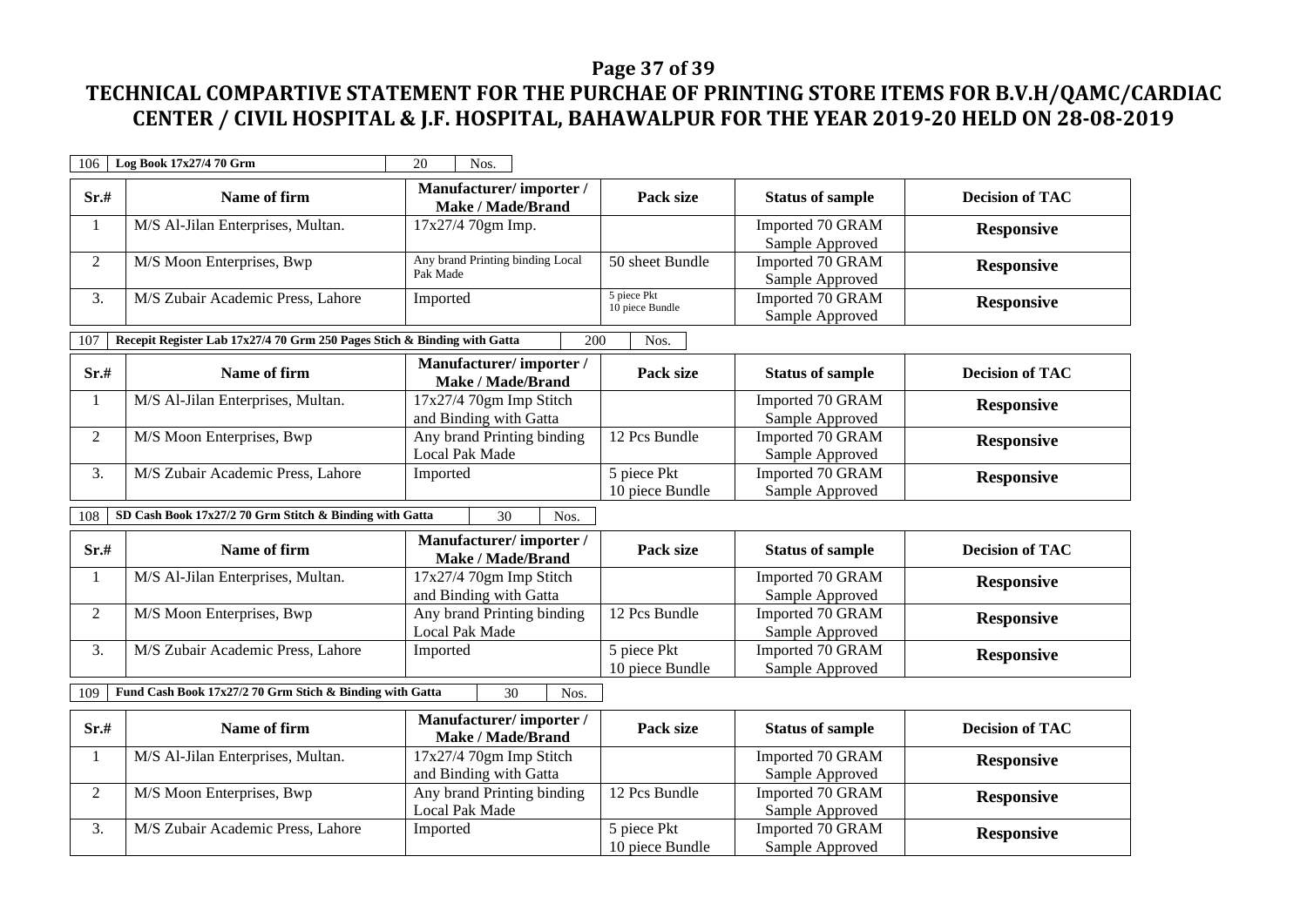### **Page 38 of 39**

## **TECHNICAL COMPARTIVE STATEMENT FOR THE PURCHAE OF PRINTING STORE ITEMS FOR B.V.H/QAMC/CARDIAC CENTER / CIVIL HOSPITAL & J.F. HOSPITAL, BAHAWALPUR FOR THE YEAR 2019-20 HELD ON 28-08-2019**

| 110    | Acquaintance Roll Register 17x27/2 70 Grm<br>Stich & Binding with Gatta | 50<br>Nos.                                          |                                |                                     |                        |
|--------|-------------------------------------------------------------------------|-----------------------------------------------------|--------------------------------|-------------------------------------|------------------------|
| Sr.#   | Name of firm                                                            | Manufacturer/importer/<br><b>Make / Made/Brand</b>  | Pack size                      | <b>Status of sample</b>             | <b>Decision of TAC</b> |
|        | M/S Al-Jilan Enterprises, Multan.                                       | $17x27/4$ 70gm Imp Stitch<br>and Binding with Gatta |                                | Imported 70 GRAM<br>Sample Approved | <b>Responsive</b>      |
| $\sim$ | M/S Moon Enterprises, Bwp                                               | Any brand Printing binding<br>Local Pak Made        | 12 Pcs Bundle                  | Imported 70 GRAM<br>Sample Approved | <b>Responsive</b>      |
| 3.     | M/S Zubair Academic Press, Lahore                                       | Imported                                            | 5 piece Pkt<br>10 piece Bundle | Imported 70 GRAM<br>Sample Approved | <b>Responsive</b>      |

111 **Gazette T.A Form 17x27/4 70 Grm** 5000 Nos.

| Sr.# | Name of firm                      | Manufacturer/importer/<br><b>Make / Made/Brand</b> | Pack size        | <b>Status of sample</b> | <b>Decision of TAC</b> |
|------|-----------------------------------|----------------------------------------------------|------------------|-------------------------|------------------------|
|      | M/S Al-Jilan Enterprises, Multan. | $17x27/470gm$ Imp.                                 |                  | Imported 70 GRAM        | <b>Responsive</b>      |
|      |                                   |                                                    |                  | Sample Approved         |                        |
|      | M/S Moon Enterprises, Bwp         | Any brand Printing binding                         | 2000 Pcs Bundle  | Imported 70 GRAM        | <b>Responsive</b>      |
|      |                                   | Local Pak Made                                     |                  | Sample Approved         |                        |
|      | M/S Zubair Academic Press, Lahore | Imported                                           | 100Sheet Pkt     | Imported 70 GRAM        | <b>Responsive</b>      |
|      |                                   |                                                    | 500 Sheet Bundle | Sample Approved         |                        |

112 **Peon Book 70gm** 5 Nos.

| Sr.# | Name of firm                      | Manufacturer/importer/<br>Make / Made/Brand | Pack size       | <b>Status of sample</b> | <b>Decision of TAC</b> |
|------|-----------------------------------|---------------------------------------------|-----------------|-------------------------|------------------------|
|      | M/S Al-Jilan Enterprises, Multan. | $17x27/470gm$ Imp.                          |                 | Imported 70 GRAM        | <b>Responsive</b>      |
|      |                                   |                                             |                 | Sample Approved         |                        |
|      | M/S Moon Enterprises, Bwp         | Any brand Printing binding                  | 24 Pcs Bundle   | Imported 70 GRAM        | <b>Responsive</b>      |
|      |                                   | Local Pak Made                              |                 | Sample Approved         |                        |
| J.   | M/S Zubair Academic Press, Lahore | Imported                                    | 5 piece Pkt     | Imported 70 GRAM        | <b>Responsive</b>      |
|      |                                   |                                             | 10 piece Bundle | Sample Approved         |                        |